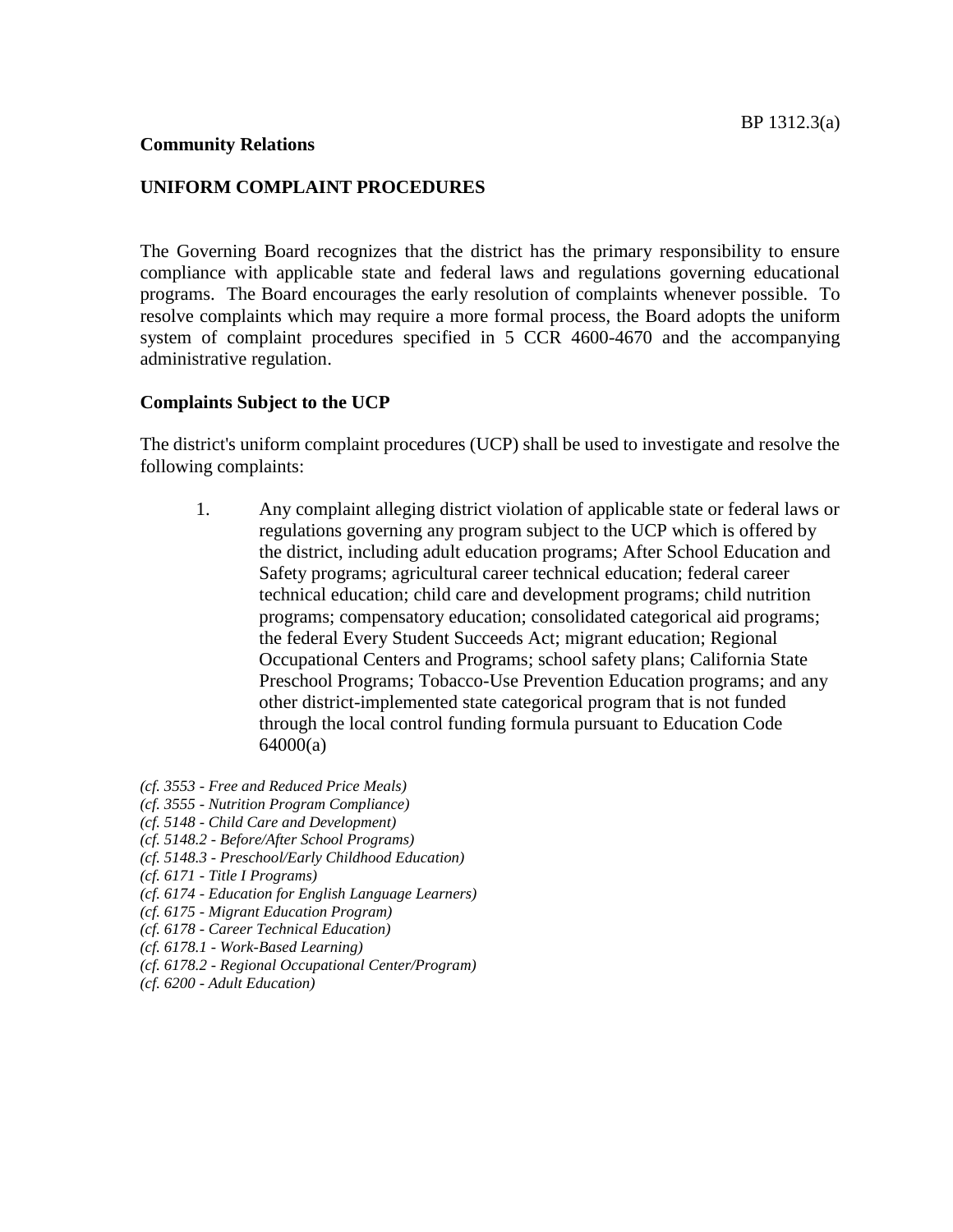2. Any complaint, by a student, employee, or other person participating in a district program or activity, alleging the occurrence of unlawful discrimination (such as discriminatory harassment, intimidation, or bullying) in district programs and activities, including in those programs or activities funded directly by or that receive or benefit from any state financial assistance, based on the person's actual or perceived characteristics of race or ethnicity, color, ancestry, nationality, national origin, immigration status, ethnic group identification, age, religion, marital status, pregnancy, parental status, physical or mental disability, medical condition, sex, sexual orientation, gender, gender identity, gender expression, or genetic information, or any other characteristic identified in Education Code 200 or 220, Government Code 11135, or Penal Code 422.55, or based on the person's association with a person or group with one or more of these actual or perceived characteristics (5 CCR 4610);

*(cf. 0410 - Nondiscrimination in District Programs and Activities)*

*(cf. 5145.3 - Nondiscrimination/Harassment)*

*(cf. 5145.7 - Sexual Harassment)*

- 3. Any complaint alleging district noncompliance with the requirement to provide reasonable accommodation to a lactating student on school campus to express breast milk, breastfeed an infant child, or address other breastfeeding-related needs of the student (Education Code 222);
- *(cf. 5146 - Married/Pregnant/Parenting Students)*
	- 4. Any complaint alleging district noncompliance with requirements to provide a pregnant or parenting student the accommodations specified in Education Code 46015, including those related to the provision of parental leave, right of return to the school of previous enrollment or to an alternative education program, if desired, and possible enrollment in school for a fifth year of instruction to enable the student to complete state and Board-imposed graduation requirements (Education Code 46015);
	- 5. Any complaint alleging district noncompliance with the prohibition against requiring students to pay fees, deposits, or other charges for participation in educational activities (5 CCR 4610);
- *(cf. 3260 - Fees and Charges)*

*(cf. 3320 - Claims and Actions Against the District)*

6. Any complaint alleging district noncompliance with applicable requirements of Education Code 52060-52077 related to the implementation of the local control and accountability plan, including the development of a local control funding formula budget overview for parents/guardians (Education Code 52075);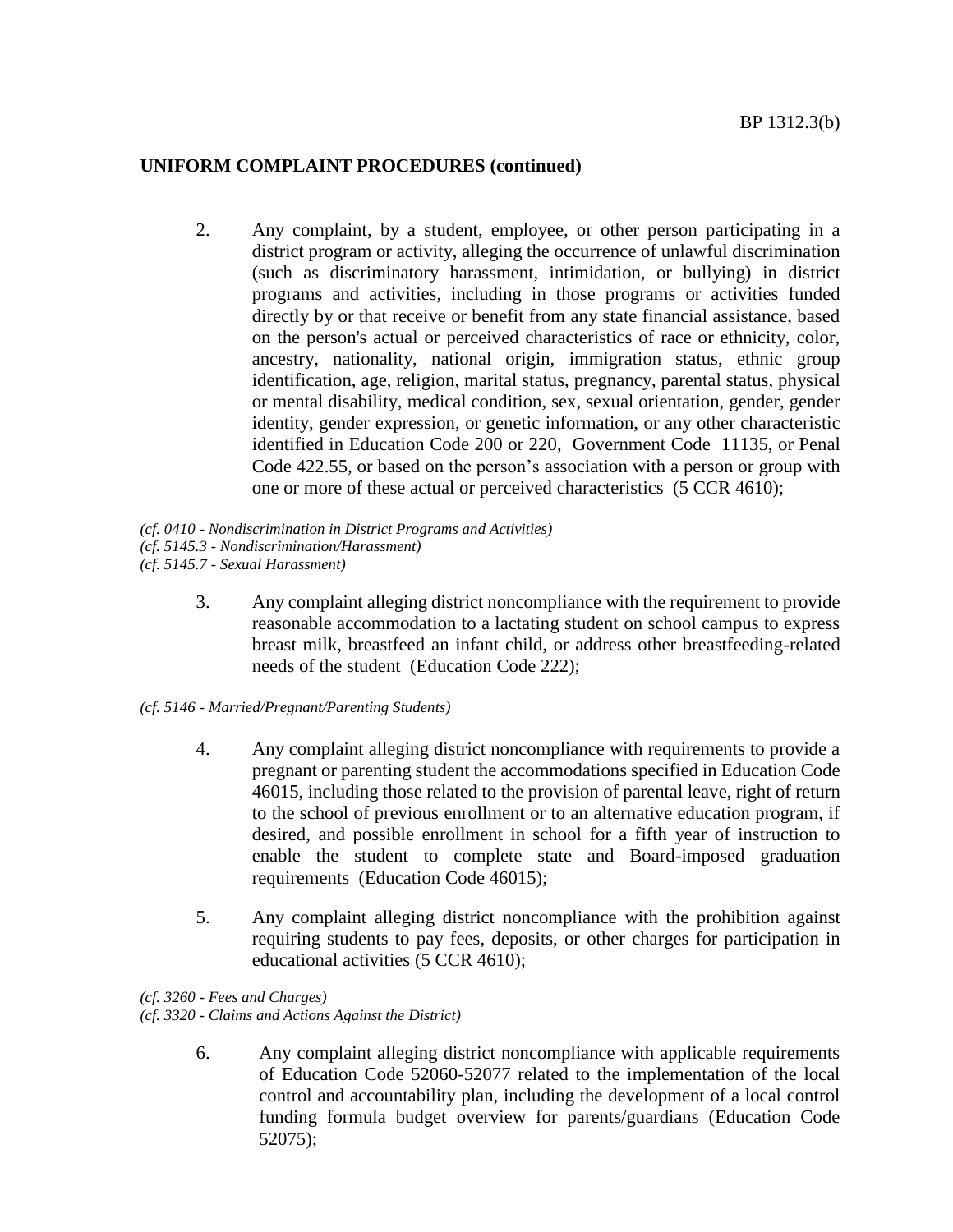#### *(cf. 0460 - Local Control and Accountability Plan) (cf. 3100 - Budget)*

- 7. Any complaint alleging noncompliance with requirements related to the development of a school plan for student achievement or the establishment of a school site council, as required for the consolidated application for specified federal and/or state categorical funding (Education Code 64000-64001, 65000- 65001)
- *(cf. 0420 - School Plans/Site Councils)*
	- 8. Any complaint, by or on behalf of any student who is a foster youth as defined in Education Code 51225.2, alleging district noncompliance with any requirement applicable to the student regarding placement decisions; the responsibilities of the district's educational liaison to the student; the award of credit for coursework satisfactorily completed in another school, district, or country; school records transfer; or the grant of an exemption from Boardimposed graduation requirements (Education Code 48853, 48853.5, 49069.5, 51225.1, 51225.2);
- *(cf. 6173.1 - Education for Foster Youth)*
	- 9. Any complaint alleging district noncompliance with the physical education instructional minutes requirement for students in elementary school (Education Code 51210, 51222, 51223);
- *(cf. 6142.7 - Physical Education and Activity)*
	- 10. Any complaint regarding the noncompliance of a license-exempt California State Preschool Program (CSPP) with health and safety standards specified in Health and Safety Code 1596.7925 and related state regulations (Education Code 8235.5; Health and Safety Code 1596.7925)
	- 11. Any complaint alleging retaliation against a complainant or other participant in the complaint process or anyone who has acted to uncover or report a violation subject to this policy; and
	- 12. Any other complaint as specified in a district policy.

The Board recognizes that alternative dispute resolution (ADR) can, depending on the nature of the allegations, offer a process to reach a resolution to the complaint that is acceptable to all parties. ADR, such as mediation, may be offered to resolve complaints that involve more than one student and no adult. However, mediation shall not be offered or used to resolve any complaint involving sexual assault or where there is a reasonable risk that a party to the mediation would feel compelled to participate. The Superintendent or designee shall ensure that the use of ADR is consistent with state and federal laws and regulations.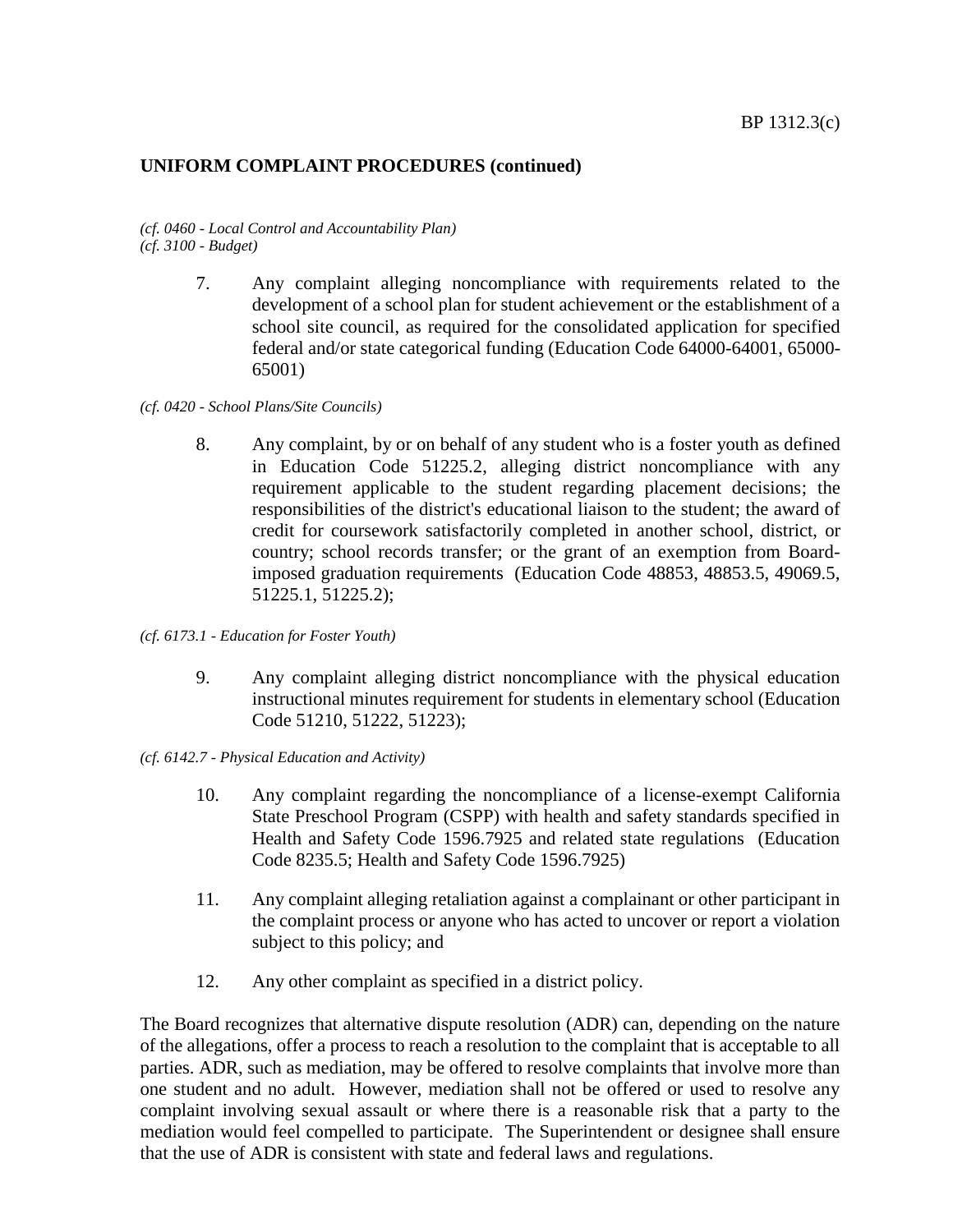The district shall protect all complainants from retaliation. In investigating complaints, the confidentiality of the parties involved shall be protected as required by law. For any complaint alleging retaliation or unlawful discrimination (such as discriminatory harassment, intimidation, or bullying), the Superintendent or designee shall keep the identity of the complainant and all persons named in the complaint, and/or the subject of the complaint if he/she is different from the complainant, confidential when appropriate and as long as the integrity of the complaint process is maintained.

*(cf. 4119.23/4219.23/4319.23 - Unauthorized Release of Confidential/Privileged Information) (cf. 5125 - Student Records) (cf. 9011 - Disclosure of Confidential/Privileged Information)*

When an allegation that is not subject to the UCP is included in a UCP complaint, the district shall refer the non-UCP allegation to the appropriate staff or agency and shall investigate and, if appropriate, resolve the UCP-related allegation(s) through the district's UCP.

The Superintendent or designee shall provide training to district staff to ensure awareness and knowledge of current law and related requirements, including the steps and timelines specified in this policy and the accompanying administrative regulation.

*(cf. 4131 - Staff Development) (cf. 4231 - Staff Development) (cf. 4331 - Staff Development)*

The Superintendent or designee shall maintain a record of each complaint and subsequent related actions, including steps taken during the investigation and all information required for compliance with 5 CCR 4631 and 4633.

*(cf. 3580 - District Records)*

#### **Non-UCP Complaints**

The following complaints shall not be subject to the district's UCP but shall be referred to the specified agency:  $(5$  CCR 4611)

- 1. Any complaint alleging child abuse or neglect shall be referred to the County Department of Social Services Protective Services Division and the appropriate law enforcement agency;
- *(cf. 5141.4 - Child Abuse Prevention and Reporting)*
	- 2. Any complaint alleging health and safety violations by a child development program shall, for licensed facilities, be referred to Department of Social Services and shall, for licensing-exempt facilities, be referred to the appropriate Child Development regional administrator;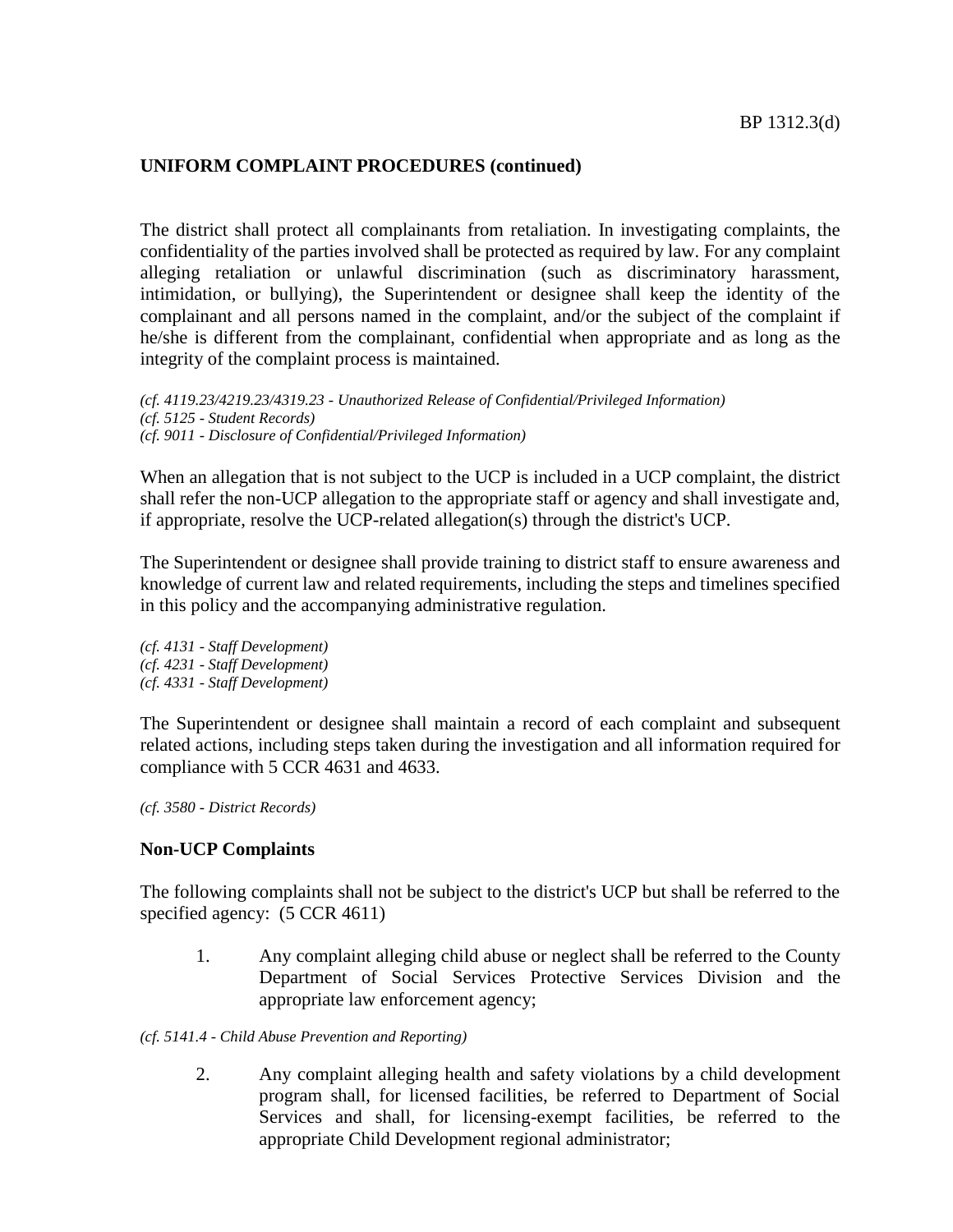3. Any complaint alleging fraud shall be referred to the Legal, Audits and Compliance Branch of the California Department of Education.

Any complaint alleging employment discrimination or harassment shall be investigated and resolved by the district in accordance with the procedures specified in AR 4030 - Nondiscrimination in Employment, including the right to file the complaint with the California Department of Fair Employment and Housing.

Any complaint related to sufficiency of textbooks or instructional materials, emergency or urgent facilities conditions that pose a threat to the health or safety of students or staff, or teacher vacancies and misassignments shall be investigated and resolved in accordance with the procedures in AR 1312.4 - Williams Uniform Complaint Procedures. (Education Code 35186)

#### *(cf. 1312.4 - Williams Uniform Complaint Procedures)*

| Legal Reference: | <b>EDUCATION CODE</b>                                                                                                                                       |
|------------------|-------------------------------------------------------------------------------------------------------------------------------------------------------------|
|                  | 200-262.4 Prohibition of discrimination                                                                                                                     |
|                  | 8200-8498 Child care and development programs                                                                                                               |
|                  | 8500-8538 Adult basic education                                                                                                                             |
|                  | 18100-18203 School libraries                                                                                                                                |
|                  | 32280-32289 School safety plan, uniform complaint procedures                                                                                                |
|                  | 35186 Williams uniform complaint procedures                                                                                                                 |
|                  | 46015 Parental leave for students                                                                                                                           |
|                  | 48853-48853.5 Foster youth                                                                                                                                  |
|                  | 48985 Notices in language other than English                                                                                                                |
|                  | 49010-49014 Student fees                                                                                                                                    |
|                  | 49060-49079 Student records, especially:                                                                                                                    |
|                  | 49069.5 Records of foster youth                                                                                                                             |
|                  | 49490-49590 Child nutrition programs                                                                                                                        |
|                  | 49701 Interstate Compact on Educational Opportunity for Military Children                                                                                   |
|                  | 51210 Courses of study grades 1-6                                                                                                                           |
|                  | 51223 Physical education, elementary schools                                                                                                                |
|                  | 51225.1-51225.2 Foster youth, homeless children; former juvenile court school<br>students, military-connected students; migrant students, and newly arrived |
|                  | <i>immigrant students; course credits; graduation requirements</i>                                                                                          |
|                  | 51226-51226.1 Career technical education                                                                                                                    |
|                  | 51228.1-51228.3 Course periods without educational content                                                                                                  |
|                  | 52060-52077 Local control and accountability plan, especially:                                                                                              |
|                  | 52075 Complaint for lack of compliance with local control and accountability<br>plan requirements                                                           |
|                  | 52300-52462 Career technical education                                                                                                                      |
|                  | 52500-52616.24 Adult schools                                                                                                                                |
|                  | 54400-54425 Compensatory education programs                                                                                                                 |
|                  | 59000-59300 Special schools and centers                                                                                                                     |
|                  | 64000-64001 Consolidated application process                                                                                                                |
|                  |                                                                                                                                                             |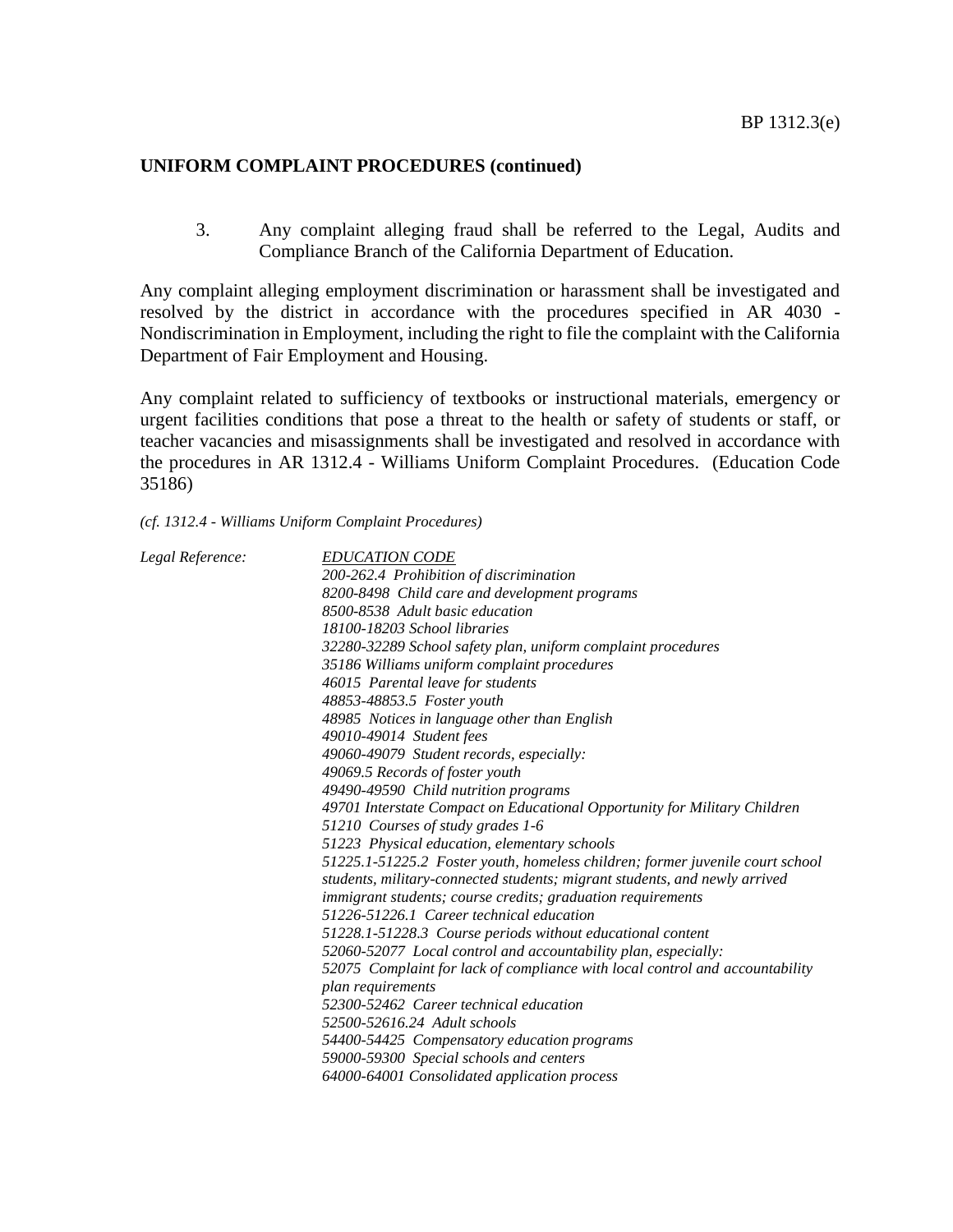*65000-65001 School site councils GOVERNMENT CODE 11135 Nondiscrimination in programs or activities funded by state 12900-12996 Fair Employment and Housing Act HEALTH AND SAFETY CODE 1596.792 California Child Day Care Act; general provisions and definitions 1596.7925 California Child Day Care Act; health and safety regulations PENAL CODE 422.55 Hate crime; definition 422.6 Interference with constitutional right or privilege CODE OF REGULATIONS, TITLE 2 11023 Harassment and discrimination prevention and correction CODE OF REGULATIONS, TITLE 5 4600-4670 Uniform complaint procedures 4600-4687 Uniform complaint procedures 4680-4687 Williams uniform complaint procedures 4900-4965 Nondiscrimination in elementary and secondary education programs UNITED STATES CODE, TITLE 20 1221 Application of laws 1232g Family Educational Rights and Privacy Act 1681-1688 Title IX of the Education Amendments of 1972 6301-6576 Title I Improving the Academic Achievement of the Disadvantaged 6801-7014 Title III, Language instruction for limited English proficient and immigrant students UNITED STATES CODE, TITLE 29 794 Section 504 of Rehabilitation Act of 1973 UNITED STATES CODE, TITLE 42 2000d-2000e-17 Title VI and Title VII Civil Rights Act of 1964, as amended 2000h-2-2000h-6 Title IX of the Civil Rights Act of 1964 6101-6107 Age Discrimination Act of 1975 12101-12213 Title II equal opportunity for individuals with disabilities CODE OF FEDERAL REGULATIONS, TITLE 28 35.107 Nondiscrimination on basis of disability; complaints CODE OF FEDERAL REGULATIONS, TITLE 34 99.1-99.67 Family Educational Rights and Privacy 100.3 Prohibition of discrimination on basis of race, color or national origin 104.7 Designation of responsible employee for Section 504 106.8 Designation of responsible employee for Title IX 106.9 Notification of nondiscrimination on basis of sex 110.25 Notification of nondiscrimination on the basis of age Management Resources: CALIFORNIA DEPARTMENT OF EDUCATION PUBLICATIONS Uniform Complaint Procedure 2020-21 Program Instrument Sample UCP Board Policies and Procedures U.S. DEPARTMENT OF EDUCATION, OFFICE FOR CIVIL RIGHTS PUBLICATIONS Dear Colleague Letter, September 22, 2017 Dear Colleague Letter: Title IX Coordinators, April 2015 Dear Colleague Letter: Respondihng to Bullying of Students with Disabilities, October 2014 Dear Colleague Letter: Harassment and Bullying, October 2010 Revised Sexual Harassment Guidance: Harassment of Students by School Employees, Other Students, or Third Parties, January 2001*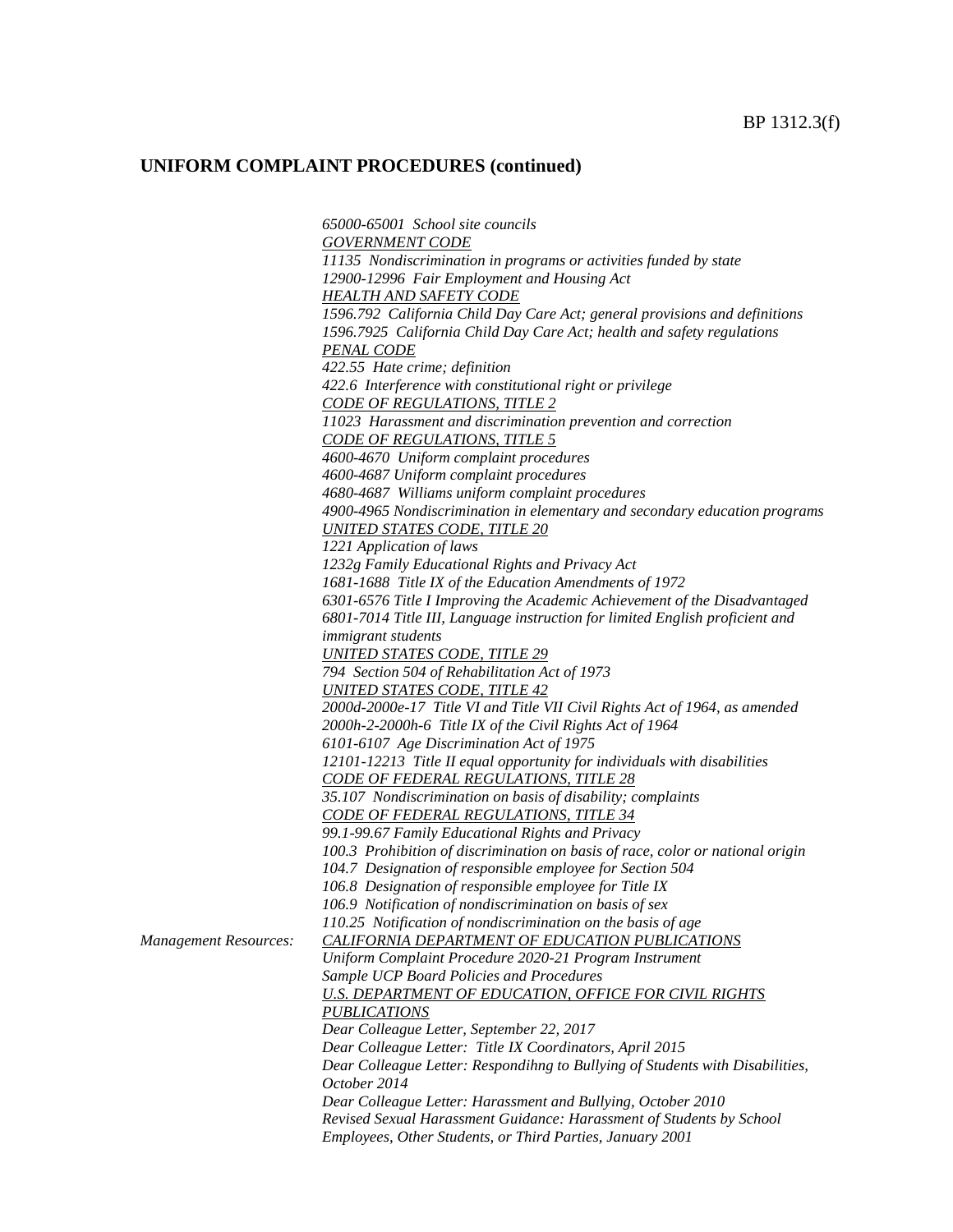#### *U.S. DEPARTMENT OF JUSTICE PUBLICATIONS*

*Guidance to Federal Financial Assistance Recipients Regarding Title VI Prohibition Against National Origin Discrimination Affecting Limited English Proficient Persons, 2002 WEB SITES CSBA: http://www.csba.org California Department of Education: [http://www.cde.ca.gov](http://www.cde.ca.gov/) Family Policy Compliance Office: http://familypolicy.ed.gov*

*U.S. Department of Education, Office for Civil Rights: <http://www.ed.gov/ocr>*

*U.S. Department of Justice: http://www.justice.gov*

Revised: 04/14/92, 12/08/92, 06/10/97, 12/10/02, 06/19/03, 02/17/05, 03/20/08, 04/24/14, 12/10/14, 06/16/16, 10/20/16, 06/21/18, 09/10/19, 07/16/20 Adopted: 04/14/92 **WRIGHT ELEMENTARY SCHOOL DISTRICT** Reviewed: 06/16/16, 09/10/19 Santa Rosa, California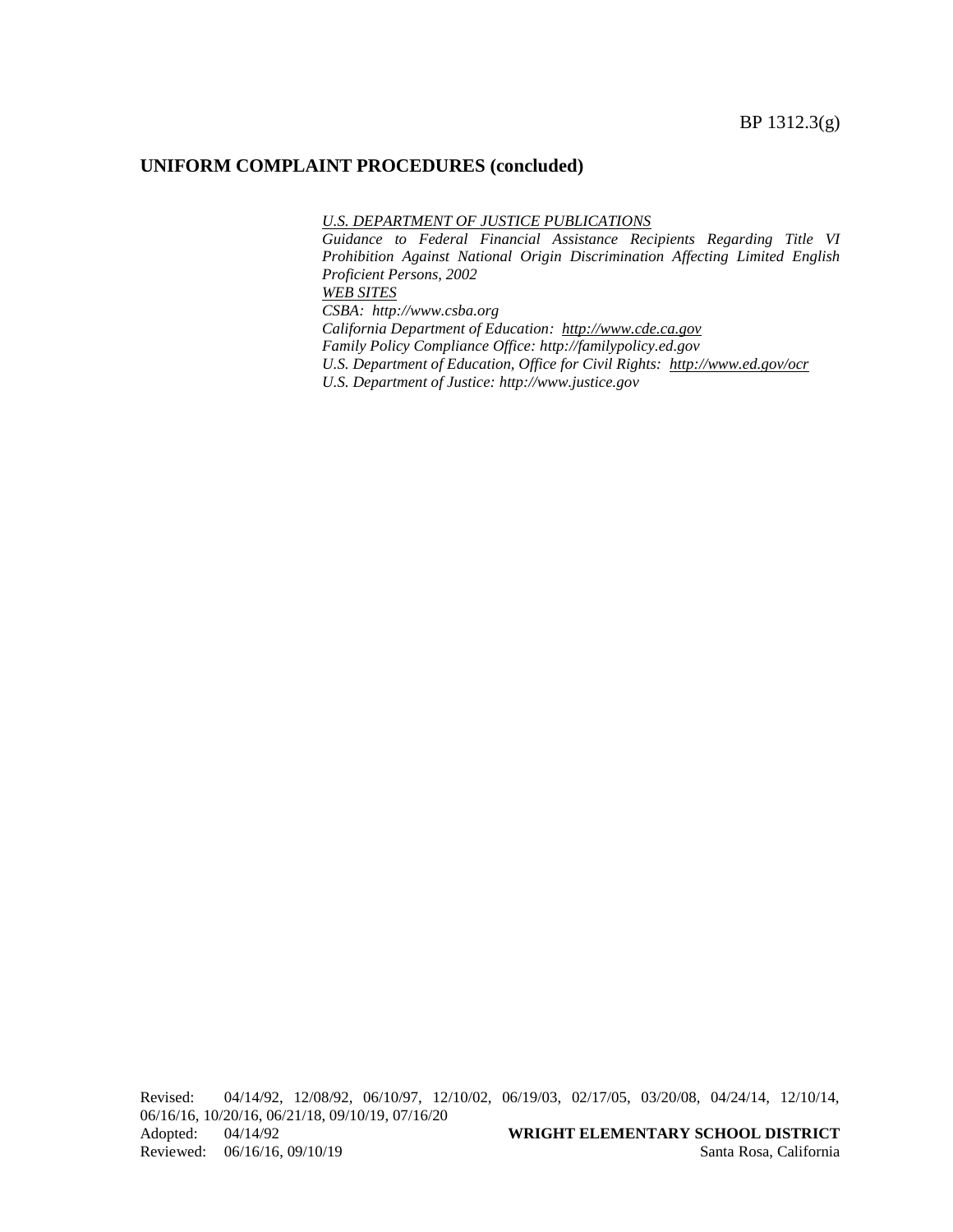### **Relaciones con la Comunidad**

## **PROCEDIMIENTOS DE QUEJAS UNIFORMES (UCP)**

La Mesa Directiva reconoce que el distrito tiene la responsabilidad principal de asegurar cumplimiento con las leyes y regulaciones estatales y federales aplicables que regulan los programas educativos. La Mesa anima la resolución de quejas temprano siempre que es posible. Para resolver quejas las cuales pueden requerir un proceso más formal, la Mesa adopta el sistema uniforme de procedures de quejas especificado en 5CCR 4600-4670 y la regulación administrativa que acompaña.

#### **Quejas Sujetas al UCP**

Los procedimientos de quejas uniformes del distrito conocido en inglés por las siglas UCP se usarán para hacer investigaciones y resolver las siguientes quejas:

- 1. Cualquier queja alegando la violación por el distrito de ley o regulaciones estatales o federales aplicables que gobiernan cualquier programa sujeto a UCP el cual se ofrece por el distrito, incluyendo programas educativos de adultos; programas de Educación Después del Horario Escolar Regular y de Seguridad; educación técnica de carrera agrícola; educación de carrera técnica federal; programas de cuida niños y del desarrollo; programas de nutrición de niños; educación compensatoria; programas de ayuda de categoría consolidados; el Acto de Cada Estudiante Tiene Éxito federal; la educación migrante; Centros y Programas Ocupacionales Regionales; planes de seguridad escolar; Programas Preescolares del Estado de California; los programas de la Educación de Prevención del Uso de Tabaco; y cualquier otro programa de categoría del estado implementado por el distrito el cual no se financia por la fórmula de control local en conforme al Código Educativo 64000(a)
- *(cf. 3553 – Comidas Gratis y a Precio Reducido)*
- *(cf. 3555 – Cumplimiento del Programa Nutritivo)*
- *(cf. 5148 – Cuida niños y Desarrollo)*
- *(cf. 5148.2 – Programas Antes/Después del Horario Escolar Regular)*
- *(cf. 5148.3 – Educación Preescolar/de la Primera Infancia)*
- *(cf. 6171 – Programas de Título I)*
- *(cf. 6174 – Educación para los Estudiantes Aprendiendo el inglés)*
- *(cf. 6175 - Programa de Educación Migrante)*
- *(cf. 6178 – Educación de Carrera Técnica)*
- *(cf. 6178.1 – Aprendizaje en Base del Trabajo)*
- *(cf. 6178.2 – Centro/Programa Profesional Regional)*
- *(cf. 6200 – Educación de Adultos*
	- 2. Cualquier queja, por un estudiante, empleado, u otra persona participando en un programa o actividad, alegando el suceso de discriminación ilegal, (tal como acoso discriminatorio, intimidación, o intimidación con amenazas) en los programas y actividades, incluyendo en aquellos programas o actividades financiados directamente por o los cuales reciben o tienen beneficio de cualquier ayuda financiera del estado, en base de los actuales o percibidos características de raza o etnicidad, ascendencia, color, ascendencia,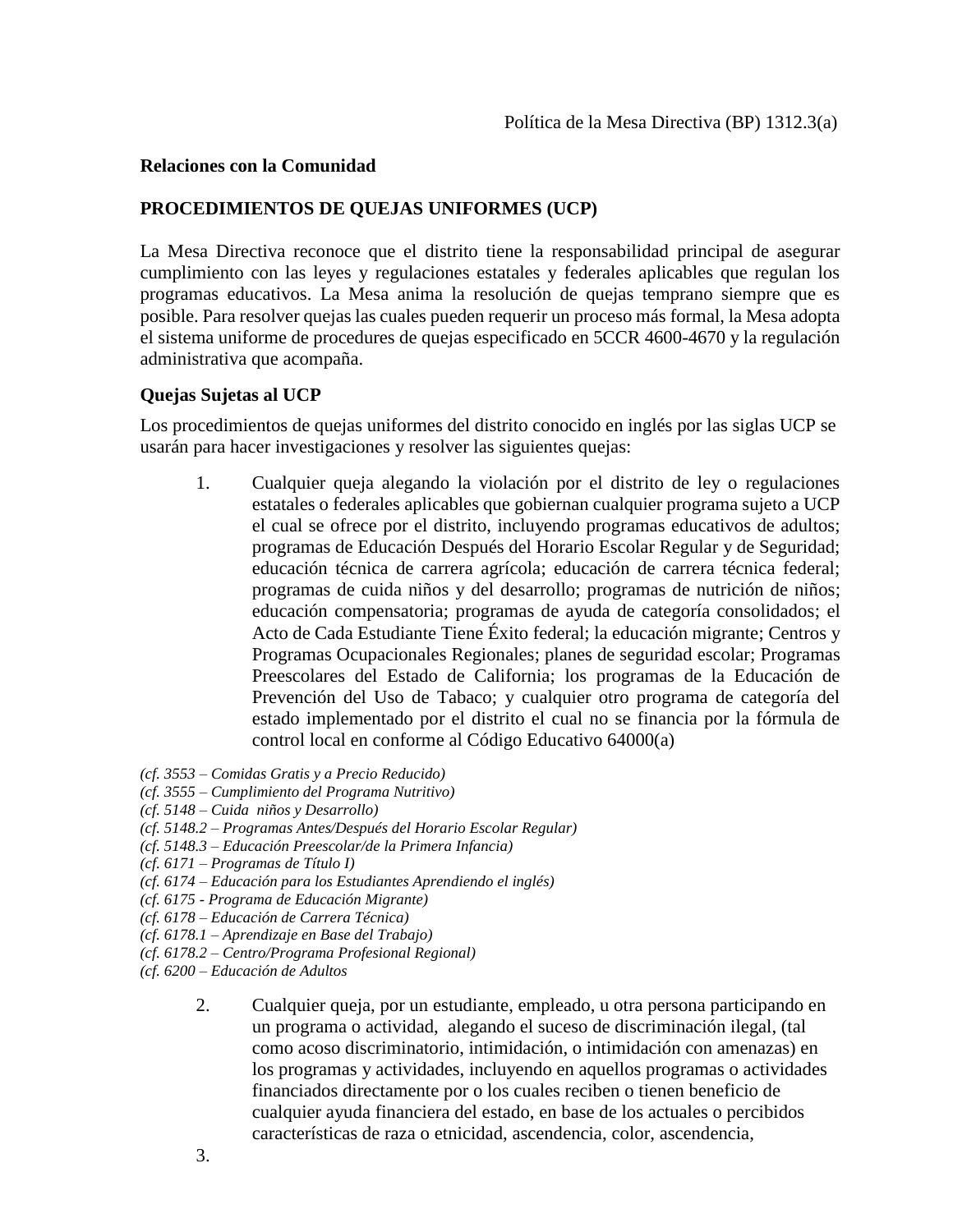nacionalidad, origen nacional, estado de inmigración, identificación de grupo étnico, edad, religión, estado civil, de embarazo, estado de padre, incapacidad física o mental, condición médica, sexo, orientación sexual, género, identificación de género, expresión de género, o información genética, o cualquier otra característica identificado en el Código Educativo 200 o 220, Código de Gobierno 11135, o Código Penal 422.55, o en base de la asociación de persona o grupo con uno o más de aquellas actuales o percibidas características. (5 CCR 4610);

*(cf. 0410 - Ninguna discriminación en Programas y Actividades del Distrito) (cf. 5145.3 – Ninguna discriminación/Acoso)*

- *(cf. 5145.7 – Acoso Sexual)*
	- 3*.* Cualquier queja alegando el incumplimiento del distrito con el requisito de proporcionar acomodación razonable a una estudiante en periodo de lactancia en el recinto escolar para expresar la leche materna, el amamantamiento de un bebé, o dirigirse a otras necesitadas relacionadas al amamantamiento del estudiante (Código Educativo 222);

*(cf. 5146 – Estudiantes Casados/Embarazadas/Crianza de los Hijos)*

- 4*.* Cualquier queja alegando incumplimiento del distrito con los requisitos de proporcionar a una estudiante embarazada o estudiante de la crianza de niños las acomodaciones especificadas en el Código Educativo 46015, incluyendo aquellos relacionados a la provisión de ausencia de padres, derecho de regresar a la escuela de matriculación anterior o a un programa educativa alternativa, si deseado, e inscripción posible en una escuela para el quinto año de instrucción para permitir al estudiante completar los requisitos de graduación del estado e impuestos por la Mesa Directiva. (Código Educativo 46015);
- 5*.* Cualquier queja alegando incumplimiento del distrito con la prohibición contra requerir a los estudiantes pagar cargos, depósitos, u otros cargos para la participación en actividades educativas. (5 CCR 4610);

*(cf. 3260 – Tasas y Cargos) (cf. 3320 – Reclamaciones y Acciones Contra el Distrito)*

> 6. Cualquier queja alegando incumplimiento del distrito con los requisitos aplicables del Código Educativo 52060-52077 relacionado a la implementación del plan de control local y responsabilidad, incluyendo el desarrollo de un resumen de presupuesto de fórmula de financiación de control local para los padres/tutores (Código Educativo 52075);

*(cf. 0460 –Plan de Control Local y de Responsabilidad) (cf. 3100 - Presupuesto)*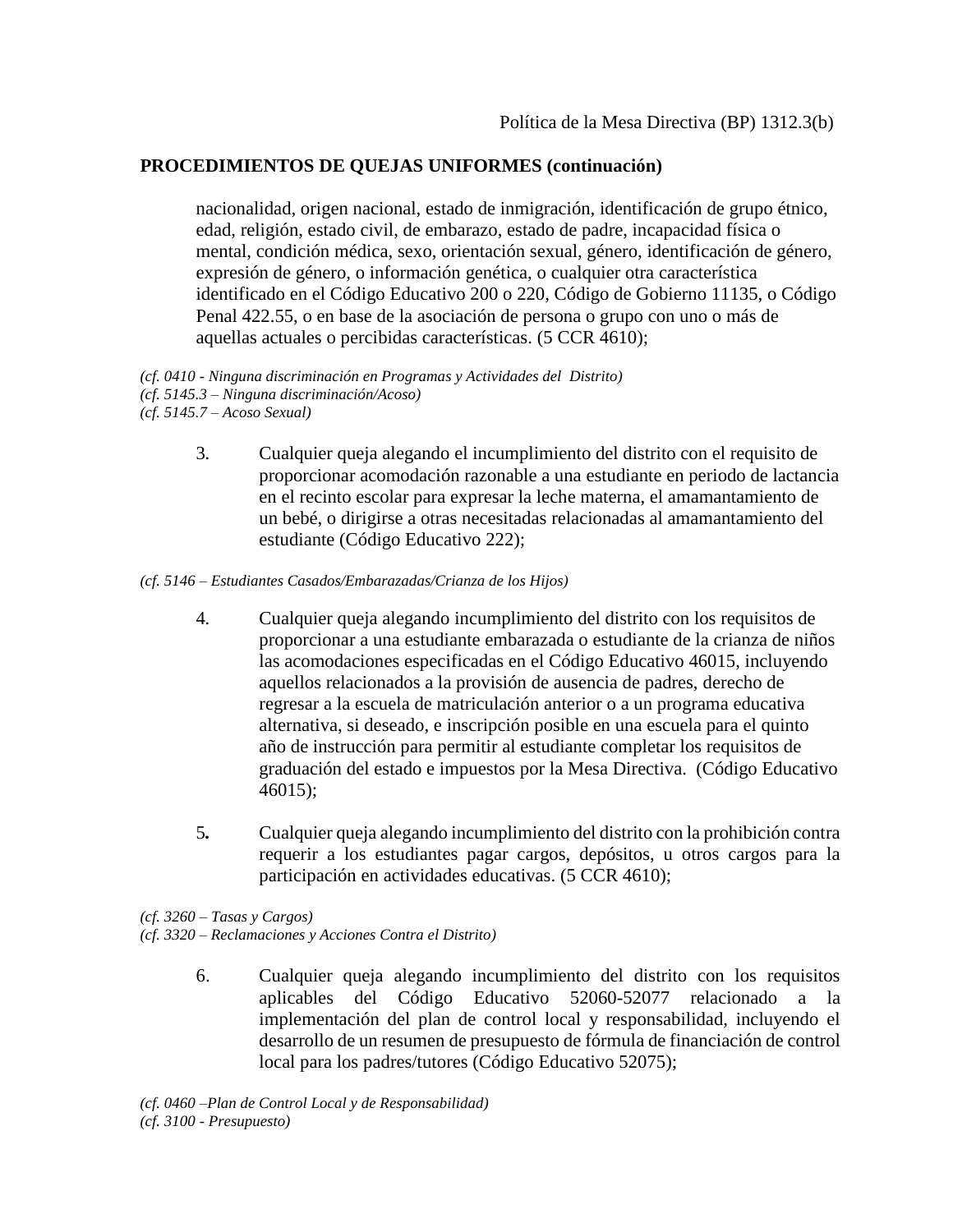- 7. Cualquier queja alegando incumplimiento con los requisitos relacionados al desarrollo de un plan escolar para la realización de estudiantes o el establecimiento de un concilio escolar, como requerido por la aplicación consolidada para financiación de categoría federal y/o estatal los estudiantes (Código Educativo 64000-64001, 65000-65001)
- *(cf. 0420 – Planes Escolares/Concilios Escolares)*
	- 8**.** Cualquier queja, por o por parte de cualquier estudiante quien es joven acogido como definido en el Código Educativo 51225.2, alegando incumplimiento por el distrito con cualquier requisito aplicable al estudiante sobre decisiones de colocación, las responsabilidades del enlace educativo del distrito al estudiante, la recompensa de crédito para trabajo de cursos completado satisfactoriamente en otra escuela o distrito, o país; récords escolares de trasferencia ; o el conceder de una exención de los requisitos de graduación impuestos por la Mesa Directiva (Código Educativo 48853,48853.5, 49069.5,51225.1,51225.2);
- *(cf. 6173.1 – Educación para Jóvenes Acogidos)* 
	- 9. Cualquier queja alegando incumplimiento por el distrito con el requisito de minutos de instrucción de la educación física para estudiantes de la escuela primaria (Código Educativo 51210, 51223);
- *(cf. 6142.7 – Educación Física y Actividad)* 
	- 10.Cualquier queja en cuanto el incumplimiento de un Programa Preescolar del Estado de California (CSPP) exento de licencia con estándares de salud y seguridad especificados en el Código de Salud y Seguridad 1596.7925 y relacionados a reglamentos estatales (Código Educativo 8235.5; Código de Salud y Seguridad 1596.7925)
	- 11. Cualquier queja alegando represalias contra un demandante u otro participante en el proceso de hacer queja o alguien quien ha actuado de descubrir o hacer informe de una violación sujeto a esta política; y
	- 12. Cualquier otra queja como especificada en una política del distrito.

La Mesa Directiva reconoce que resolución de conflicto alternativa, conocido en inglés por las siglas ADR puede depender en la índole de las alegaciones, ofrece un proceso para llegar a una resolución a la queja que es aceptable a todos las partes. ADR como mediación se puede ofrecer para resolver quejas que involucran más de un estudiante y ningún adulto. Sin embargo, la mediación no se ofrecerá ni se usará para resolver cualquier queja involucrando asalto sexual o donde hay riesgo razonable que una parte a la mediación se sentiría obligado de participar. El Superintendente o su nombrado asegurarán que el uso de ADR es consecuente con las leyes y reglamentos estatales y federales.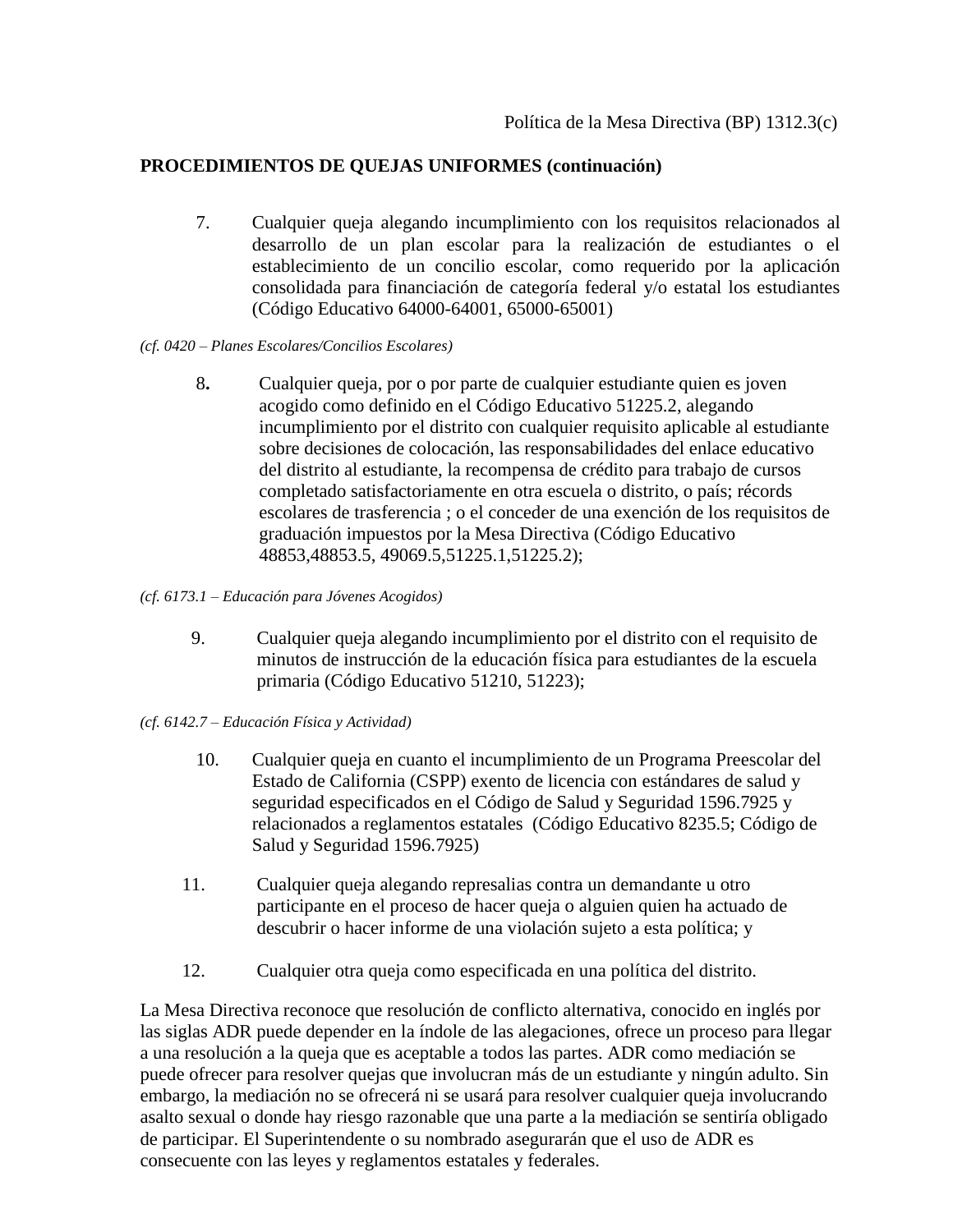El distrito protegerá a todos los demandantes contra represalias. En hacer investigaciones de las quejas, la confidencialidad de las partes involucradas se protegerán como requerido por ley. Por cualquier queja alegando represalias o discriminación ilegal (tal como acoso discriminatorio, intimidación, o intimidación con amenazas), el Superintendente o su nombrado mantendrán la confidencialidad de la identidad del demandante y/o el sujeto de la queja si él/ella es diferente del demandante, confidencial cuando apropiado y con tal que la integridad de tal proceso de quejas se mantenga.

*(cf. 4119.23/4219.23/4319.23 – Liberación No Autorizado de Información Confidencial/Privilegia) (cf. 5125 – Expedientes de Estudiante (cf. 9011 – Descubrimiento de Información Confidencial/Privilegiada)*

Cuando una alegación que no está sujeto al UCP está incluida en una queja UCP, el distrito referirá la alegación que no es UCP al personal o agencia apropiada y hará investigaciones y, si es apropiado, resolver la(s) alegación(es) relacionadas al UCP por medios del UCP del distrito.

El Superintendente o su nombrado proporcionarán formación al personal del distrito para asegurar conciencia y conocimiento de la ley actual y los requisitos relacionados, incluyendo los pasos y los horarios del tiempo especificados en esta política y las regulaciones administrativas que acompaña.

*(cf. 4131 – Desarrollo Profesional) (cf. 4231 - Desarrollo Profesional) (cf. 4331 - Desarrollo Profesional)*

El Superintendente o su nombrado mantendrán un récord de cada de las queja y acciones subsecuentes relacionadas, incluyendo los pasos tomados durante la investigación y toda la información requerida para el cumplimiento con 5CCR 4631 y 4633.

*(cf. 3580 - Récords del Distrito)*

## **Quejas que No son UCP**

Las siguientes quejas no estarán sujetos al UCP del distrito pero se referirán a la agencia especificada: (5 CCR 4611)

1. Cualquier queja alegando el abuso o negligencia de infantiles se referirá a la División de Servicios de Protección del Departamento de los Servicios Sociales del Condado y la agencia de policía apropiada;

*(cf. 5141.4 – Prevención y el Hacer Informe del Abuso de Niño)*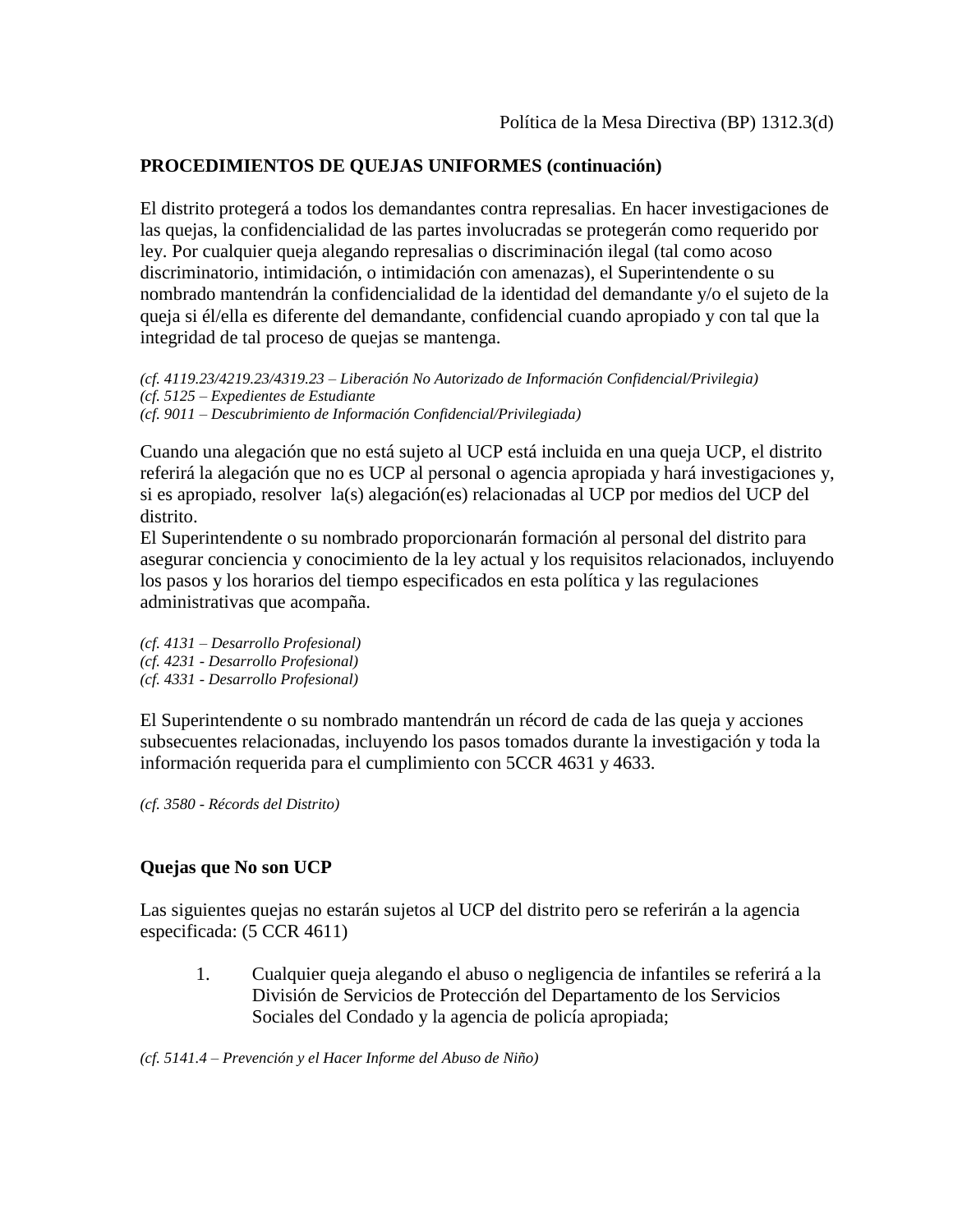- 2*.* Cualquier queja alegando violaciones de salud y seguridad por un programa de desarrollo infantil, por instalaciones licenciadas, se referirán al Departamento de Servicios Sociales y, para instalaciones con licencias exentas, se referirán al administrador regional del Desarrollo Infantil apropiado.
- 3*.* Cualquier queja alegando fraude se referirá al Sucursal Legal, Auditoría y Cumplimiento del Departamento de Educación de California.

Cualquier queja alegando discriminación o hostigamiento de empleo se hará investigación y resuelta por el distrito en conforme con los procedimientos especificados en AR 4030- Contra la Discriminación en el Empleo, incluyendo el derecho de presentar la queja con el Departamento de Empleo Justo y Vivienda de California.

Cualquier queja relacionada a lo suficiente de libros de texto o materiales de instrucción, o las condiciones de instalaciones de emergencia o urgentes que puedan presentar una amenaza a la salud o seguridad de estudiantes o personal, o vacantes de maestro y los maestros que imparten asignaturas que no son las de su especialidad se harán investigación y resueltos en conforme con los procedimientos AR 1312.4 Procedimientos de Hacer Quejas Williams. Código Educativo 35186)

*(cf. 1312.4 – Procedimientos de Quejas Uniforme (Williams Uniform Complaint Procedures)*

| Referencia Legal: | CODIGO EDUCATIVO<br>200-262.4 Prohibición de discriminación<br>8200-8498 Programas de Cuida niños y Desarrollo<br>8500-8538 Educación Básica para Adultos<br>18100-18203 Bibliotecas Escolares<br>32289 Plan de Seguridad Escolar, los Procedimientos de Quejas Uniformes<br>33380-33384 Centros de Educación de Indios de California<br>35186 Procedimientos de Quejas Uniformes Williams<br>46015 Ausencia de Permiso Parental para Estudiante<br>48853-48853.5 Jóvenes Acogidos<br>48985 Avisos en idiomas distintos del inglés<br>49010-49014 Cuotas de Estudiante<br>49060-49079 Expedientes del Estudiante, especialmente:<br>49069.5 Records de jóvenes acogidos<br>49490-49590 Programas de nutrición infantil<br>49701 Compacto Entre Estados de Oportunidad Educativa para Niños Militares<br>51210 Cursos de estudio niveles académicos 1-6<br>51223 Educación física, escuelas primarias<br>51225.1-51225.2 Jóvenes acogidos y niños sin hogar; estudiantes anteriores de la<br>escuela del tribunal de menores, y estudiantes conectados con el militar;<br>estudiantes migrantes, y estudiantes migrantes recientemente llegados; créditos de<br>cursos; requisitos de graduación |
|-------------------|-------------------------------------------------------------------------------------------------------------------------------------------------------------------------------------------------------------------------------------------------------------------------------------------------------------------------------------------------------------------------------------------------------------------------------------------------------------------------------------------------------------------------------------------------------------------------------------------------------------------------------------------------------------------------------------------------------------------------------------------------------------------------------------------------------------------------------------------------------------------------------------------------------------------------------------------------------------------------------------------------------------------------------------------------------------------------------------------------------------------------------------------------------------------------------------------------|
|                   | 51226-51226.1 Educación de carrera técnica<br>51228.1-51228.3 Periodos de cursos sin contenido educativo<br>52060-52077 Plan de y control local y de responsabilidad, especialmente                                                                                                                                                                                                                                                                                                                                                                                                                                                                                                                                                                                                                                                                                                                                                                                                                                                                                                                                                                                                             |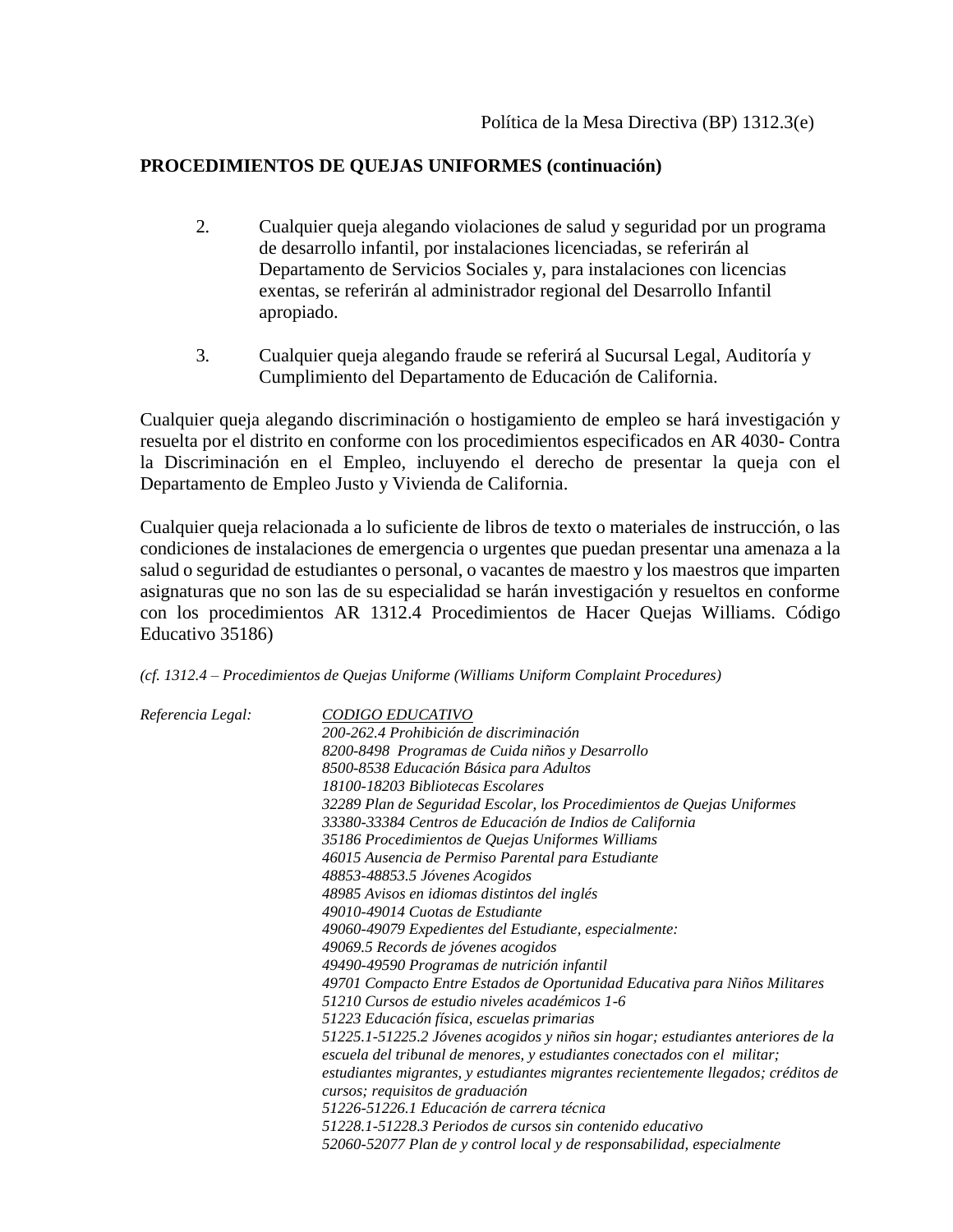*52075 Queja por falta de cumplimiento con los requisitos del plan de control local y de responsabilidad 52300-52490 Educación de Carrera técnica 52500-52616.24 Escuelas para adultos 54400-54425 Programas de educación compensatoria 59000-59300 Escuelas especiales y centros 64000-64001 Proceso de solicitud consolidada 65000-65001 Concilios escolares CÓDIGO DE GOBIERNO 11135 No discriminación en programas o actividades financiadas por el estado 12900-12996 El Acto de Empleo Justo y Vivienda CODIGO DE SALUD Y SEGURIDAD 1596.792 Acto de Cuida Niños de California; provisiones generales y definiciones 1596, 7925 Acto de Cuida Niños de California; reglamentos de salud y seguridad CODIGO PENAL 422.55 Crimen de odio, definición 422.6 Intromisión con el derecho o privilegio constitucional CODIGO DE REGULACIONES, TÍTULO 2 11023 Prevención y Corrección de Hostigamiento y discriminación CODIGO DE REGULACIONES, TÍTULO 5 4600-4670 Procedimientos de quejas uniformes 4600-4687 Procedimientos de quejas uniformes 4680-4687 Procedimientos de quejas uniformes Williams 4900-4965 Contra la discriminación de los programas educativos de la primaria y de la secundaria CODIGO DE LOS ESTADOS UNIDOS, TITULO 20 1221 Aplicación de las leyes 1232g Acto de Derechos y Privacidad Educativos Familiares 1681-1688 Título IX de las Enmiendas de Educación de 1972 6301-6576 Título I El Mejorar la Realización Académica de los Estudiantes Desfavorecidos 6301-6576 Programas Básicos de Título I 6801-7014 Título III, Instrucción de lenguaje para los limitados en la competencia del inglés y los estudiantes inmigrantes CODIGO DE LOS ESTADOS UNIDOS, TÍTULO 29 794 Sección 504 Acto de Rehabilitación de 1973 CODIGO DE LOS ESTADOS UNIDOS, TÍTULO 42 2000d-2000e-17 Título VI y Título VII Acto de Derechos Civiles de 1964, como modificado 2000h-2-2000h-6 Título IX del Acto de Derechos Civiles de 1964 6101-6107 Acto de Discriminación de Edad de 1975 12101-12213 Título II oportunidad equitativa para individuos con discapacidades CODE OF FEDERAL REGULATIONS, TITLE 28 35.107 Ninguna discriminación en la base de incapacidad; quejas CODIGO DE REGULACIONES FEDERALES, TITULO 34 99.1-99.67 Derechos y Privacidad Educativos de Familia 100.3 Prohibición de discriminación en la base de raza, color u origen nacional 104.7 Nombramiento de empleado responsable para Sección 504 106.8 Nombramiento de empleado responsable para Título IX 106.9 Notificación de no discriminación en la base del sexo 110.25 Notificación de no discriminación en la base de edad*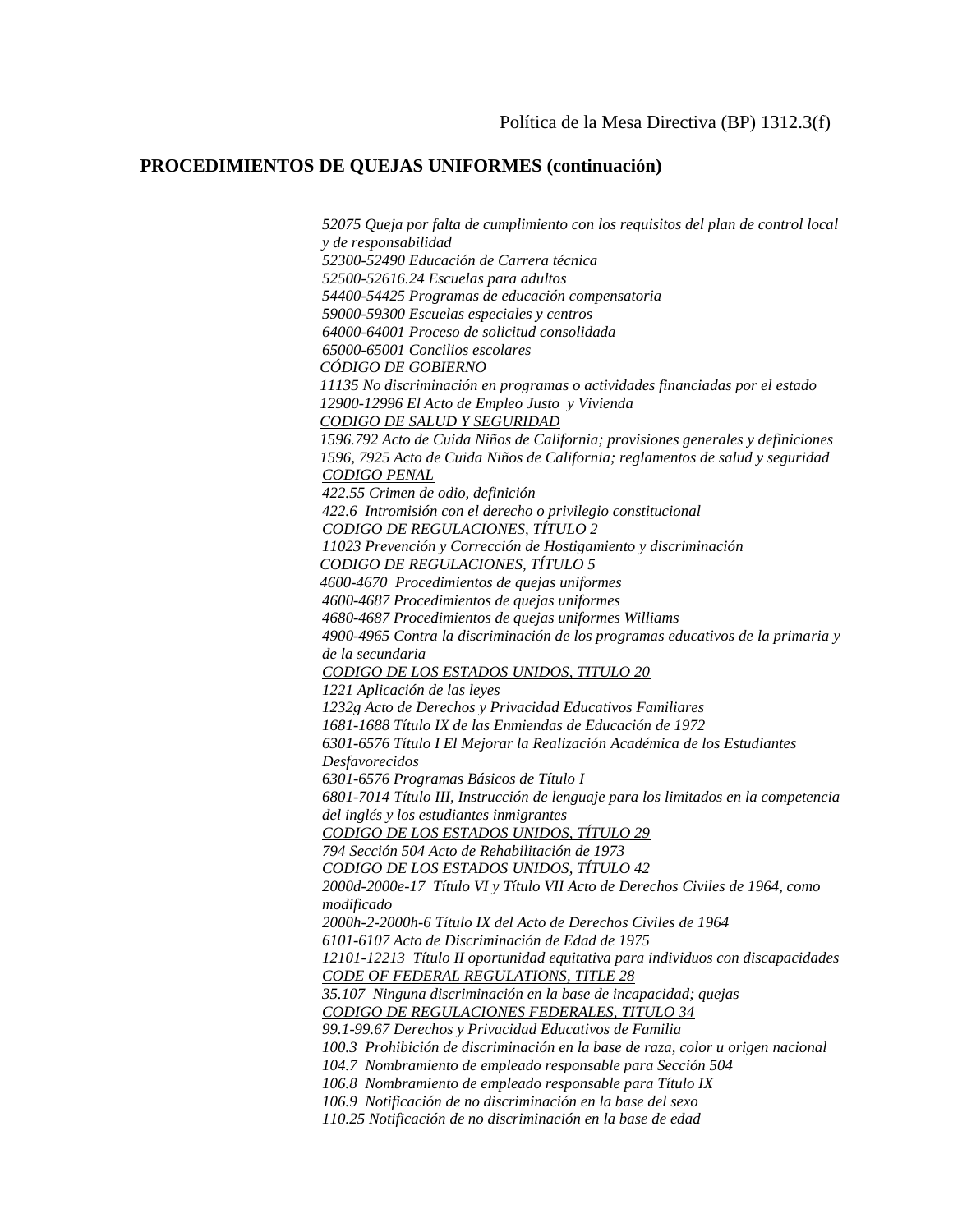*Fuentes Administrativos: PUBLICACIONES DEL DEPARTAMENTO DE EDUCACION DE CALIFORNIA Procedimiento de Quejas Uniformes 2020-21 Programa de Instrumento Muestra UCP de las Políticas y Procedimientos de la Mesa DEPARTAMENTO DE EDUCACION DE LOS E.E.U.U., OFICINA PARA LAS PUBLICACIONES DE DERECHOS CIVILES Dear Colleague Letter, September 22, 2017 (Carta de Querido Colega) Dear Colleague Letter: Title IX Coordinators, April 2015 (Carta de Querido Colega: Coordinadores de Título IX) Dear Colleague Letter: Responding to Bullying of Students with Disabilities, October 2014 (Carta de Querido Colega: Reponder a la Intimidación de Estudiantes con Discapacidades) Dear Colleague Letter: Harassment and Bullying, October 2010 (Carta de Querido Colega: Hostigamiento y la Intimidación) Revised Sexual Harassment Guidance: Harassment of Students by School Employees, Other Students, or Third Parties, January 2001(Modificación de la Orientación de Hostigamiento Sexual: Hostigamiento de Estudiantes por Empleados Escolares, Otros Estudiantes, o Partes Terceras) PUBLICACIONES DEL DEPARTAMENTO DE JUSTICIA DE LOS E.E.U.U Guidance to Federal Financial Assistance Recipients Regarding Title VI Prohibition Against National Origin Discrimination Affecting Limited English Proficient Persons, 2002 (Orientación a los Recipientes de Ayuda Financiera Federal Sobre Título VI de la Prohibición Contra la Discriminación de Origen Nacional Afectando a las Personas de la Competencia Limitada del inglés) SITIOS de la RED CSBA: http://www.csba.org Departamento de Educación de California: [http://www.cde.ca.gov](http://www.cde.ca.gov/) Oficina de Cumplimiento de la Política Familiar: http://familypolicy.ed.gov Departamento de Educación de los E.E.U.U., Oficina de Derechos Civiles: <http://www.ed.gov/about/offices/list/ocr> Departamento de Justicia de los Estados Unidos: [http://www.justice.gov](http://www.justice.gov/)*

Modificada: 04/14/92, 12/08/92, 06/10/97, 12/10/02, 06/19/03, 02/17/05, 03/20/08, 04/24/14, 12/10/14, 06/16/16, 10/20/16, 06/21/18, 09/10/19*,* 07/16/20 Adoptada: 04/14/92 **WRIGHT ELEMENTARY SCHOOL DISTRICT** Repasada: 09/10/19 Santa Rosa, California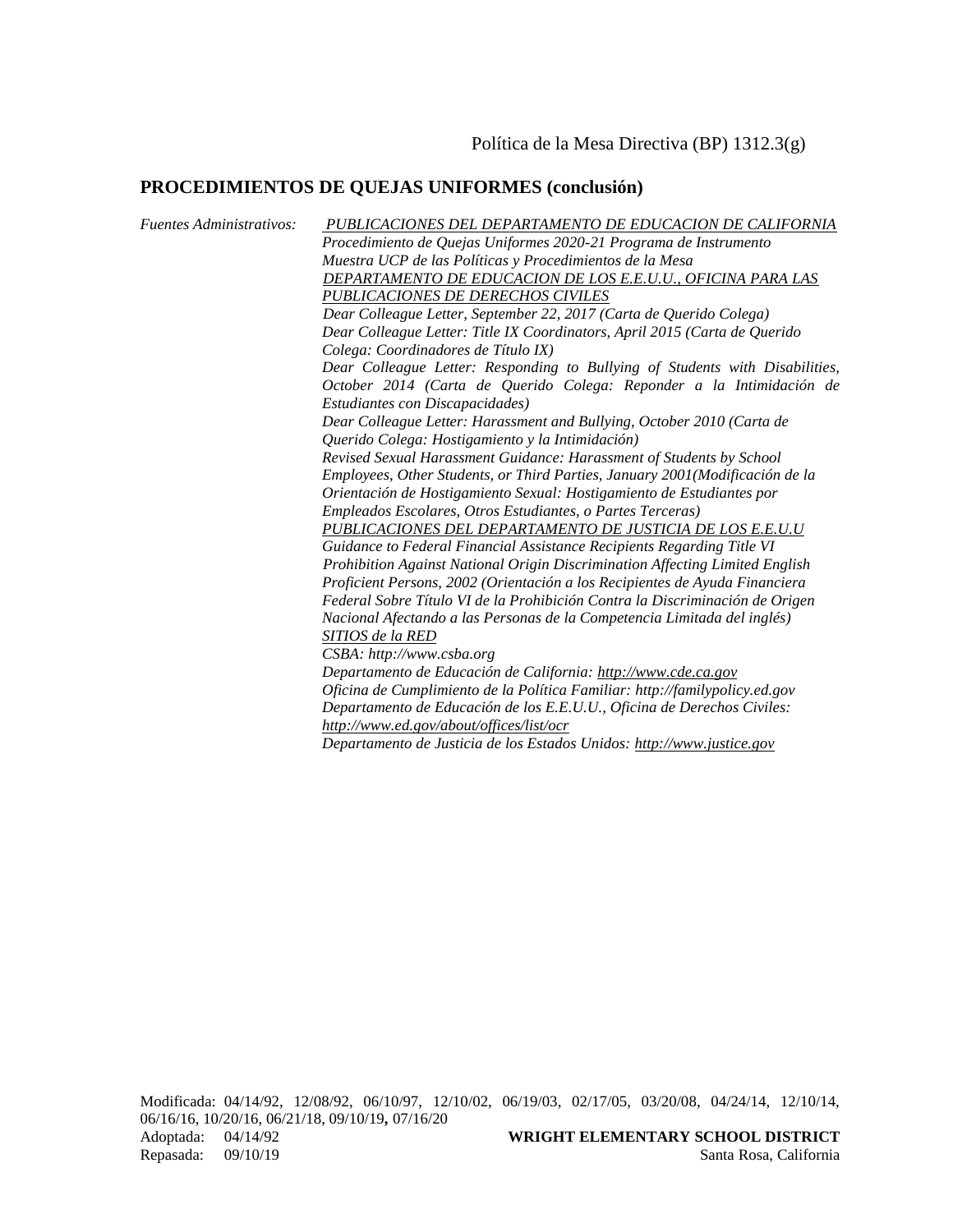#### **Community Relations**

#### **UNIFORM COMPLAINT PROCEDURES**

Except as the Governing Board shall otherwise specifically provide in other policies, the uniform complaint procedures (UCP) shall be used to investigate and resolve only the complaints as specified in BP 1312.3.

*(cf. 1312.1 - Complaints Concerning District Employees) (cf. 1312.2 - Complaints Concerning Instructional Materials) (cf. 1312.4 - Williams Uniform Complaint Procedures) (cf. 4030 - Nondiscrimination in Employment)*

#### **Compliance Officers**

The district designates the individual(s), position(s), or unit(s) identified below as the employee(s) responsible for coordinating the district's response to complaints and for complying with state and federal civil rights laws. The individual(s), position(s), or unit(s) also serve as the compliance officer(s) specified in AR 5145.3 - Nondiscrimination/Harassment responsible for handling complaints regarding unlawful discrimination (such as discriminatory harassment, intimidation, or bullying). The compliance officer(s) shall receive and coordinate the investigation of complaints and shall ensure district compliance with law.

*(cf. 5145.3 - Nondiscrimination/Harassment) (cf. 5145.7 - Sexual Harassment)*

> Superintendent Adam Schaible 4385 Price Avenue Santa Rosa, CA 95407-6550 (707) 542-0550 x102 aschaible@wrightesd.org

The compliance officer who receives a complaint may assign another compliance officer to investigate and resolve the complaint. The compliance officer shall promptly notify the complainant and respondent, if applicable, if another compliance officer is assigned to investigate the complaint.

In no instance shall a compliance officer be designated to investigate a complaint in which the compliance officer has a bias or conflict of interest that would prohibit the fair investigation or resolution of the complaint. Any complaint against a compliance officer or that raises a concern about the compliance officer's ability to investigate the complaint fairly and without bias shall be filed with the Superintendent or designee who shall determine how the complaint will be investigated.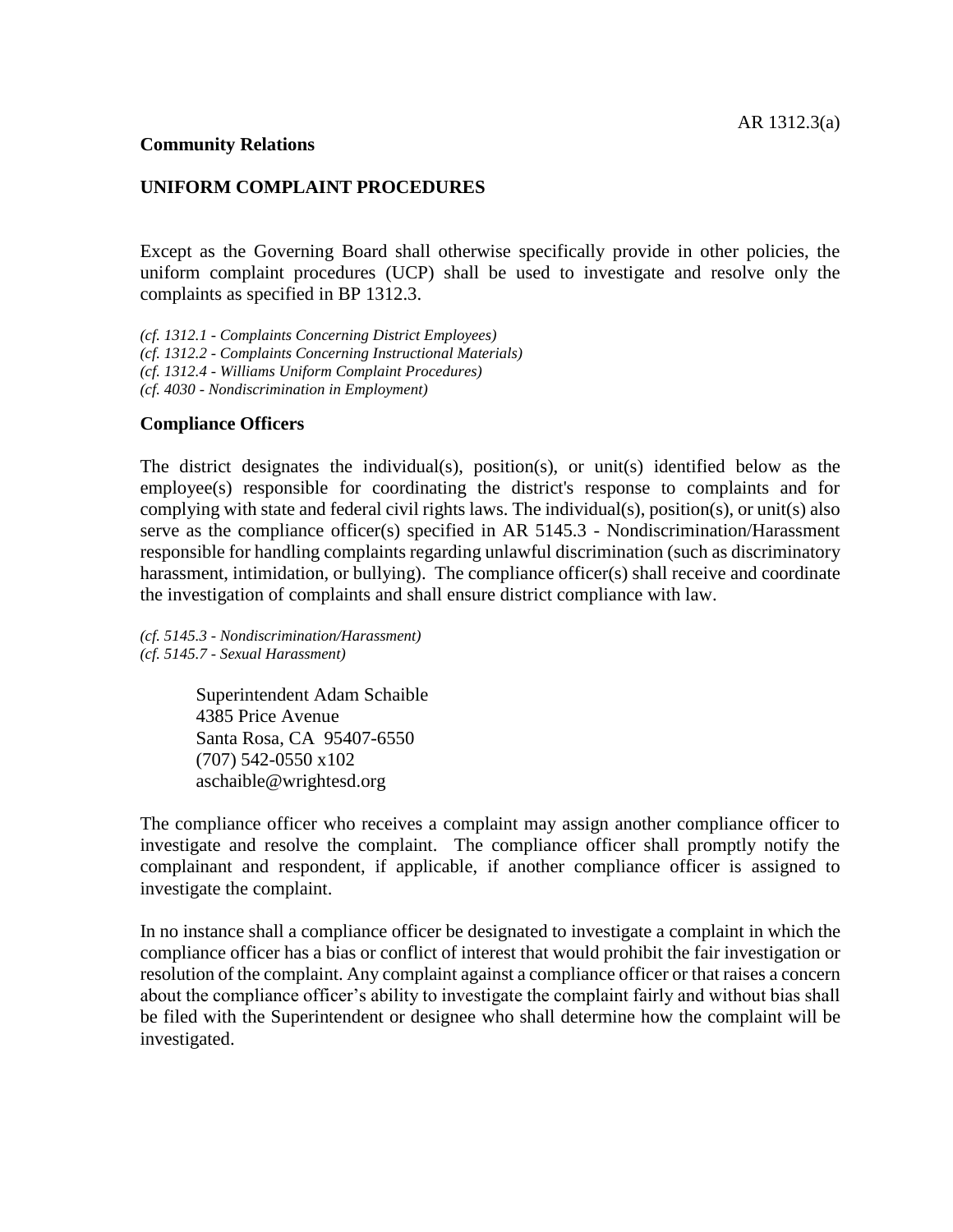The Superintendent or designee shall ensure that employees designated *assigned* to investigate and resolve complaints receive training and are knowledgeable about the laws and programs at issue in the complaints to which they are assigned. Training provided to such employees shall include current state and federal laws and regulations governing the program, applicable processes for investigating and resolving complaints, including those alleging unlawful discrimination (such as discriminatory harassment, intimidation, or bullying), applicable standards for reaching decisions on complaints, and appropriate corrective measures. Assigned employees shall have access to legal counsel as determined by the Superintendent or designee.

*(cf. 4331 - Staff Development) (cf. 9124 - Attorney)*

The compliance officer or, if necessary, any appropriate administrator shall determine whether interim measures are necessary during and pending the result of an investigation. If interim measures are determined to be necessary, the compliance officer or the administrator shall consult with the Superintendent, the Superintendent's designee, or, if appropriate, the site principal to implement, if possible, one or more of the interim measures. The interim measures shall remain in place until the compliance officer determines that they are no longer necessary or until the district issues its final written decision, whichever occurs first.

#### **Notifications**

The district's UCP policy and administrative regulation shall be posted in all district schools and offices, including staff lounges and student government meeting rooms. (Education Code 234.1)

In addition, the Superintendent or designee shall annually provide written notification of the district's UCP to students, employees, parents/guardians of district students, district advisory committee members, school advisory committee members, appropriate private school officials or representatives, and other interested parties. 5 CCR 4622)

*(cf. 0420 - School Plans/Site Councils) (cf. 1220 - Citizen Advisory Committees) (cf. 4112.9/4212.9/4312.9 - Employee Notifications) (cf. 5145.6 - Parental Notifications)*

The notice shall include:

1. A statement that the district is primarily responsible for compliance with federal and state laws and regulations, including those related to prohibition of unlawful discrimination, harassment, intimidation, or bullying against any protected group and all programs and activities that are subject to UCP as identified in the section "Complaints Subject to UCP" in the accompanying Board policy;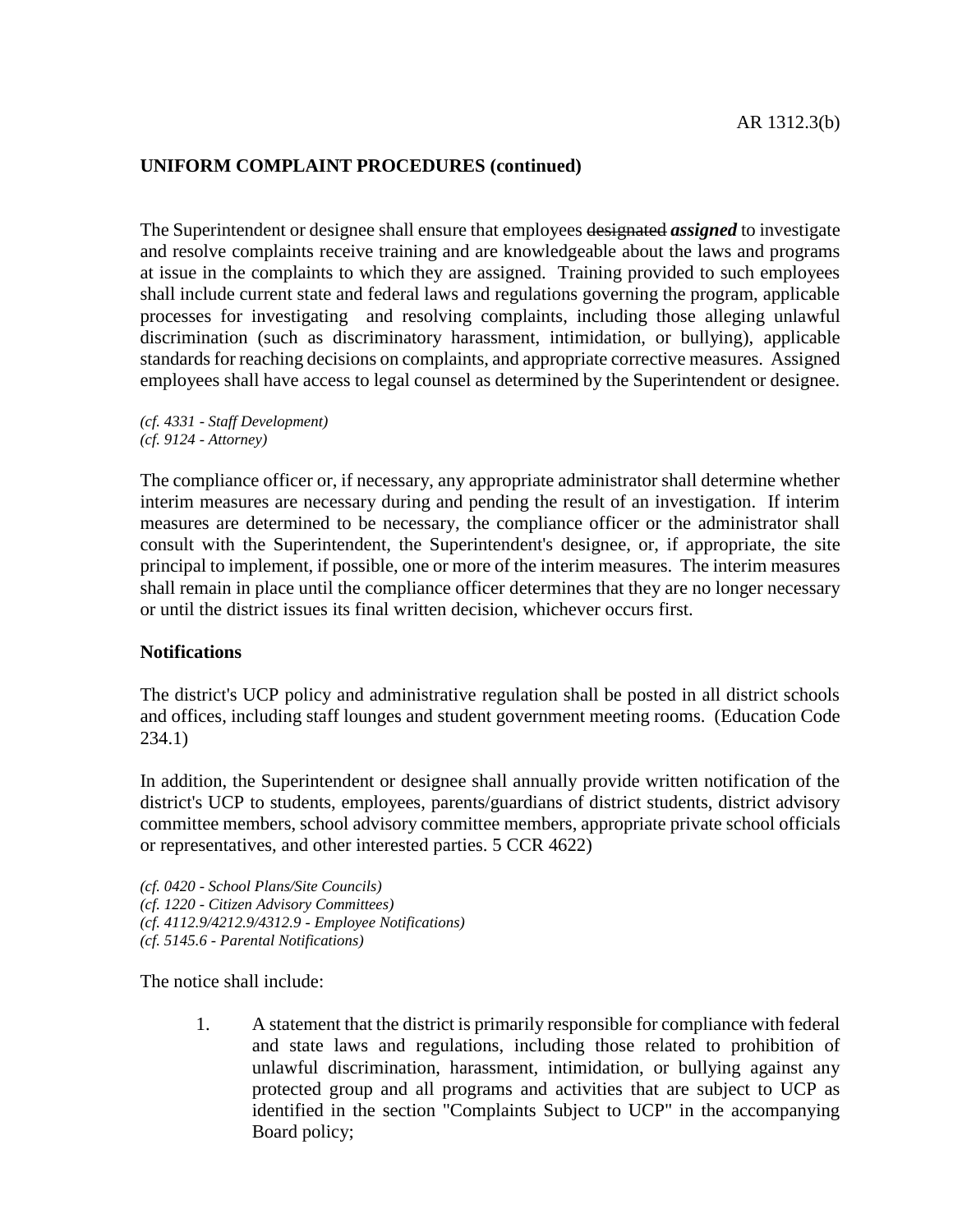2. A statement that a complaint regarding student fees or the local control and accountability plan (LCAP) may be filed anonymously if the complainant provides evidence or information leading to evidence to support the complaint;

*(cf. 0460 - Local Control and Accountability Plan) (cf. 3260 - Fees and Charges)*

- 3. A statement that a student enrolled in a public school shall not be required to pay a fee for participation in an educational activity that constitutes an integral fundamental part of the district's educational program, including curricular and extracurricular activities;
- 4. A statement that a complaint regarding student fees must be filed no later than one year from the date the alleged violation occurred;
- 5. A statement that the district will post a standardized notice of the educational rights of foster youth, homeless students, former juvenile court school students now enrolled in the district, children of military families, migrant students, and immigrant students enrolled in a newcomer program, as specified in Education Code 48853, 48853.5, 49069.5, 51225.1, and 51225.2, and the complaint process;
- *(cf. 6173 - Education for Homeless Children)*

*(cf. 6173.1 - Education for Foster Youth)*

*(cf. 6173.2 - Education of Children of Military Families)*

*(cf. 6173.3 - Education for Juvenile Court School Students)*

*(cf. 6175 - Migrant Education Program)*

- 6. Identification of the responsible staff member(s), position(s), or unit(s) designated to receive complaints;
- 7. A statement that complaints will be investigated in accordance with the district's UCP and a written decision will be sent to the complainant within 60 days from the receipt of the complaint, unless this time period is extended by written agreement of the complainant;
- 8. A statement that the complainant has a right to appeal the district's decision to CDE by filing a written appeal, including a copy of the original complaint and the district's decision, within 15 days of receiving the district's decision;
- 9. A statement advising the complainant of any civil law remedies, including, but not limited to, injunctions, restraining orders, or other remedies or orders that may be available under state or federal antidiscrimination laws, if applicable; and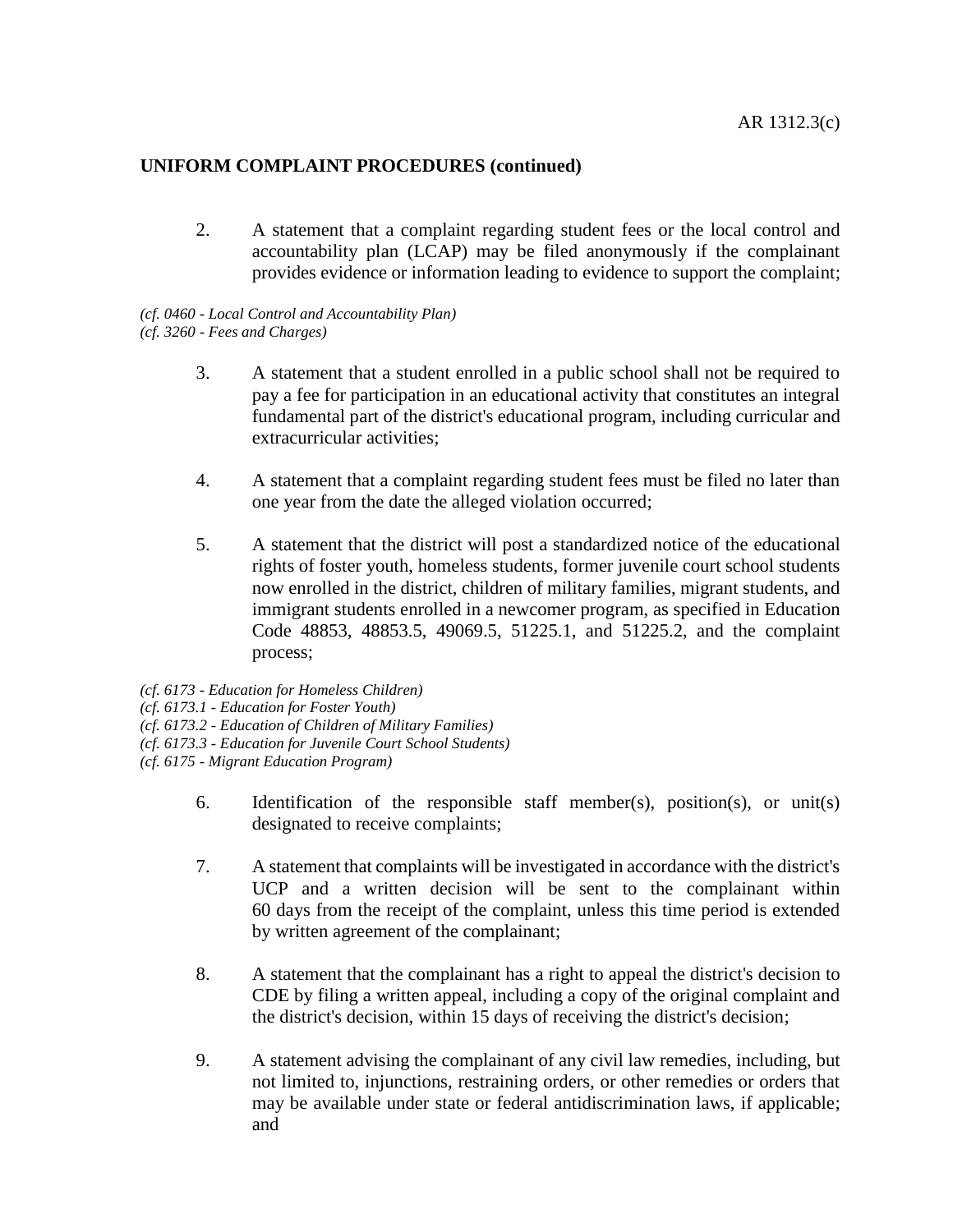10. A statement that copies of the district's UCP are available free of charge.

The annual notification, complete contact information of the compliance officer (s), and information related to Title IX as required pursuant to Education Code 221.61 shall be posted on the district web site and may be provided through district-supported social media, if available.

*(cf. 1113 - District and School Web Sites) (cf. 1114 - District-Sponsored Social Media)*

The Superintendent or designee shall ensure that all students and parents/guardians, including students and parents/guardians with limited English proficiency, have access to the relevant information provided in the district's policy, regulation, forms, and notices concerning the UCP.

If 15 percent or more of students enrolled in a particular district school speak a single primary language other than English, the district's policy, regulation, forms, and notices concerning the UCP shall be translated into that language, in accordance with Education Code 234.1 and 48985. In all other instances, the district shall ensure meaningful access to all relevant UCP information for parents/guardians with limited English proficiency.

## **Filing Complaints**

The complaint shall be presented to the compliance officer who shall maintain a log of complaints received, providing each with a code number and a date stamp.

All complaints shall be filed in writing and signed by the complainant. If a complainant is unable to put a complaint in writing due to conditions such as a disability or illiteracy, district staff shall assist him/her in the filing of the complaint. (5 CCR 4600)

Complaints shall be filed in accordance with the following rules, as applicable:

- 1. A complaint alleging district violation of applicable state or federal law or regulations governing the programs specified in the accompanying Board policy (item #1 of the section "Complaints Subject to the UCP") may be filed by any individual, public agency, or organization. (5 CCR 4630);
- 2. Any complaint alleging noncompliance with law regarding the prohibition against student fees, deposits, and charges or any requirement related to the LCAP may be filed anonymously if the complaint provides evidence, or information leading to evidence, to support an allegation of noncompliance. A complaint about a violation of the prohibition against the charging of unlawful student fees shall be filed with the principal of the school or with the Superintendent or designee. However, any such complaint shall be filed no later than one year from the date the alleged violation occurred. (Education Code 49013, 52075, 5 CCR 4630);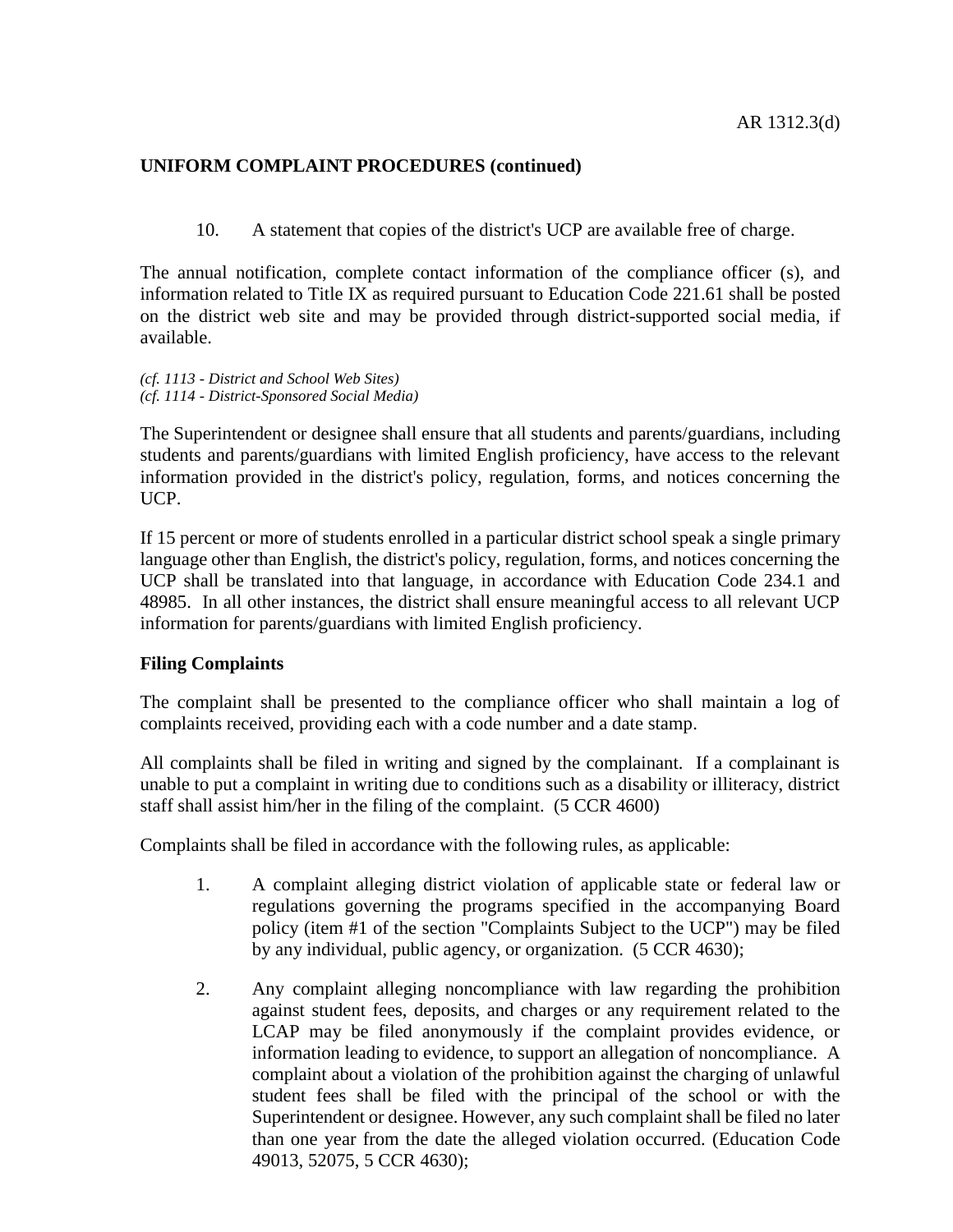- 3. A complaint concerning unlawful discrimination (such as discriminatory harassment, intimidation, or bullying), may be filed only by persons who allege that they have personally suffered unlawful discrimination or who believe that an individual or any specific class of individuals has been subjected to unlawful discrimination. The complaint shall be initiated no later than six months from the date when the alleged unlawful discrimination occurred, or six months from the date that the complainant first obtained knowledge of the facts of the alleged unlawful discrimination. The time for filing shall be extended for up to 90 days by the Superintendent or designee for good cause upon written request by the complainant setting forth the reasons for the extension. (5 CCR 4630);
- 4. When a complaint alleging unlawful discrimination (such as discriminatory harassment, intimidation, or bullying), is filed anonymously, the compliance officer shall pursue an investigation or other response as appropriate, depending on the specificity and reliability of the information provided and the seriousness of the allegation; and
- 5. When the complainant of unlawful discrimination (such as discriminatory harassment, intimidation, or bullying), or the alleged victim, when not the complainant, requests confidentiality, the compliance officer shall inform the complainant or victim that the request may limit the district's ability to investigate the conduct or take other necessary action. When honoring a request for confidentiality, the district shall nevertheless take all reasonable steps to investigate and resolve/respond to the complaint consistent with the request.

## **Mediation**

Within three business days after the compliance officer receives the complaint, the compliance officer may informally discuss with all the parties the possibility of using mediation. Mediation shall be offered to resolve complaints that involve more than one student and no adult. However, mediation shall not be offered or used to resolve any complaint involving an allegation of sexual assault or where there is a reasonable risk that a party to the mediation would feel compelled to participate. If the parties agree to mediation, the compliance officer shall make all arrangements for this process.

Before initiating the mediation of a complaint alleging retaliation, or unlawful discrimination (such as discriminatory harassment, intimidation, or bullying), the compliance officer shall ensure that all parties agree to make the mediator a party to related confidential information. The compliance officer shall also notify all parties of the right to end the informal process at any time.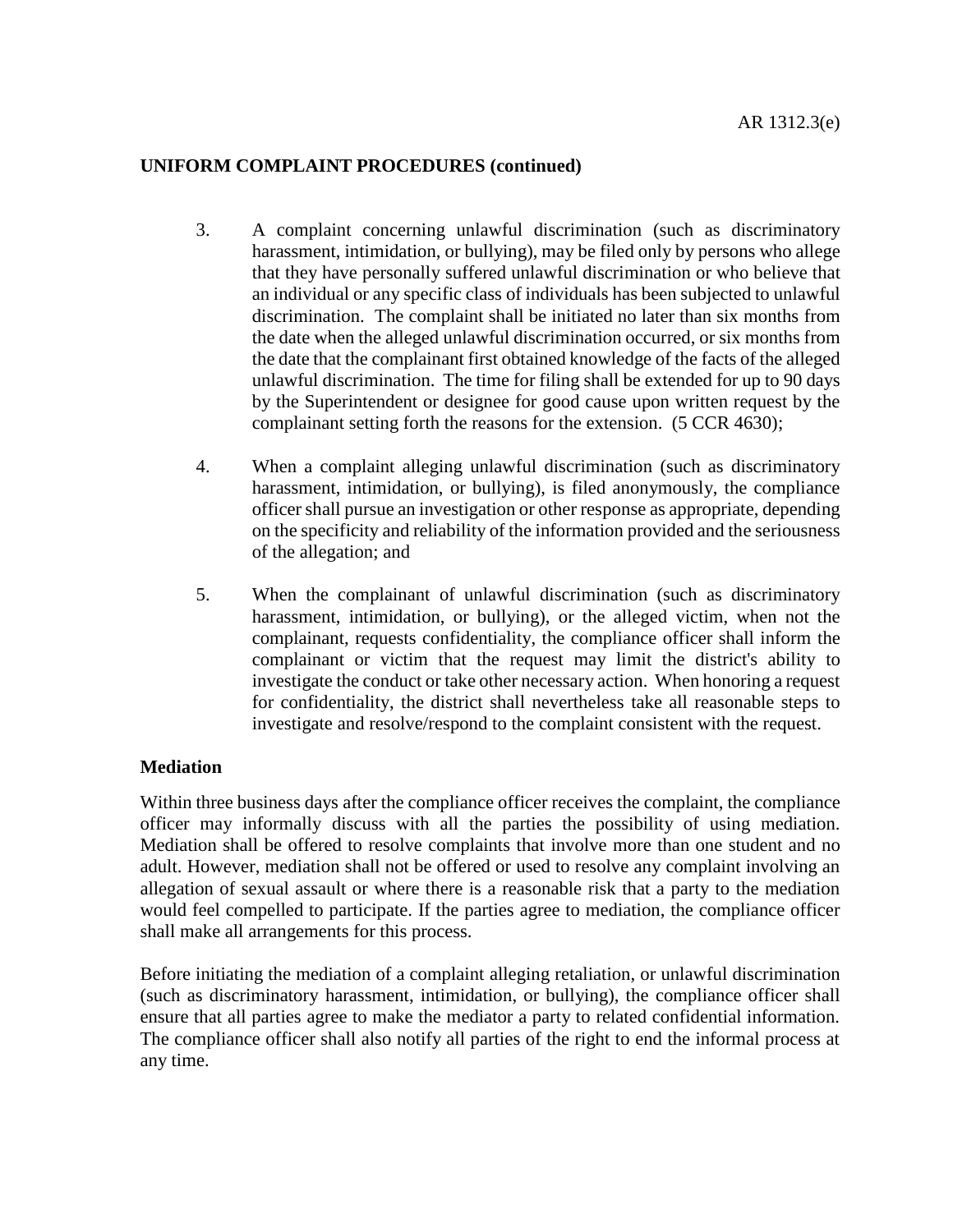If the mediation process does not resolve the problem within the parameters of law, the compliance officer shall proceed with his/her investigation of the complaint.

The use of mediation shall not extend the district's timelines for investigating and resolving the complaint unless the complainant agrees in writing to such an extension of time. If mediation is successful and the complaint is withdrawn, then the district shall take only the actions agreed to through the mediation. If mediation is unsuccessful, the district shall then continue with subsequent steps specified in this administrative regulation.

#### **Investigation of Complaint**

Within 10 business days after the compliance officer receives the complaint, the compliance officer shall begin an investigation into the complaint.

Within one business day of initiating the investigation, the compliance officer shall provide the complainant and/or the complainant's representative with the opportunity to present the information contained in complaint to the compliance officer and shall notify the complainant and/or his/her representative of the opportunity to present the compliance officer with any evidence, or information leading to evidence, to support the allegations in the complaint. Such evidence or information shall be presented at any time during the investigation.

In conducting the investigation, the compliance officer shall collect all available documents and review all available records, notes, or statements related to the complaint, including any additional evidence or information received from the parties during the course of the investigation. The compliance officer shall individually interview all available witnesses with information pertinent to the complaint, and may visit any reasonably accessible location where the relevant actions are alleged to have taken place. At appropriate intervals, the compliance officer shall inform both parties of the status of the investigation.

To investigate a complaint alleging retaliation, unlawful discrimination (such as discriminatory harassment, intimidation, or bullying), the compliance officer shall interview the alleged victim(s), any alleged offenders, and other relevant witnesses privately, separately, and in a confidential manner. As necessary, additional staff or legal counsel shall inform both parties of the status of the investigation.

A complainant's refusal to provide the district's investigator with documents or other evidence related to the allegations in the complaint, failure or refusal to cooperate in the investigation, or engagement in any other obstruction of the investigation may result in the dismissal of the complaint because of a lack of evidence to support the allegation. Similarly, a respondent's refusal to provide the district's investigator with documents or other evidence related to the allegations in the complaint, failure or refusal to cooperate in the investigation, or engagement in any other obstruction of the investigation shall result in a finding, based on evidence collected, that a violation has occurred and in the imposition of a remedy in favor of the complainant. (5 CCR 4631)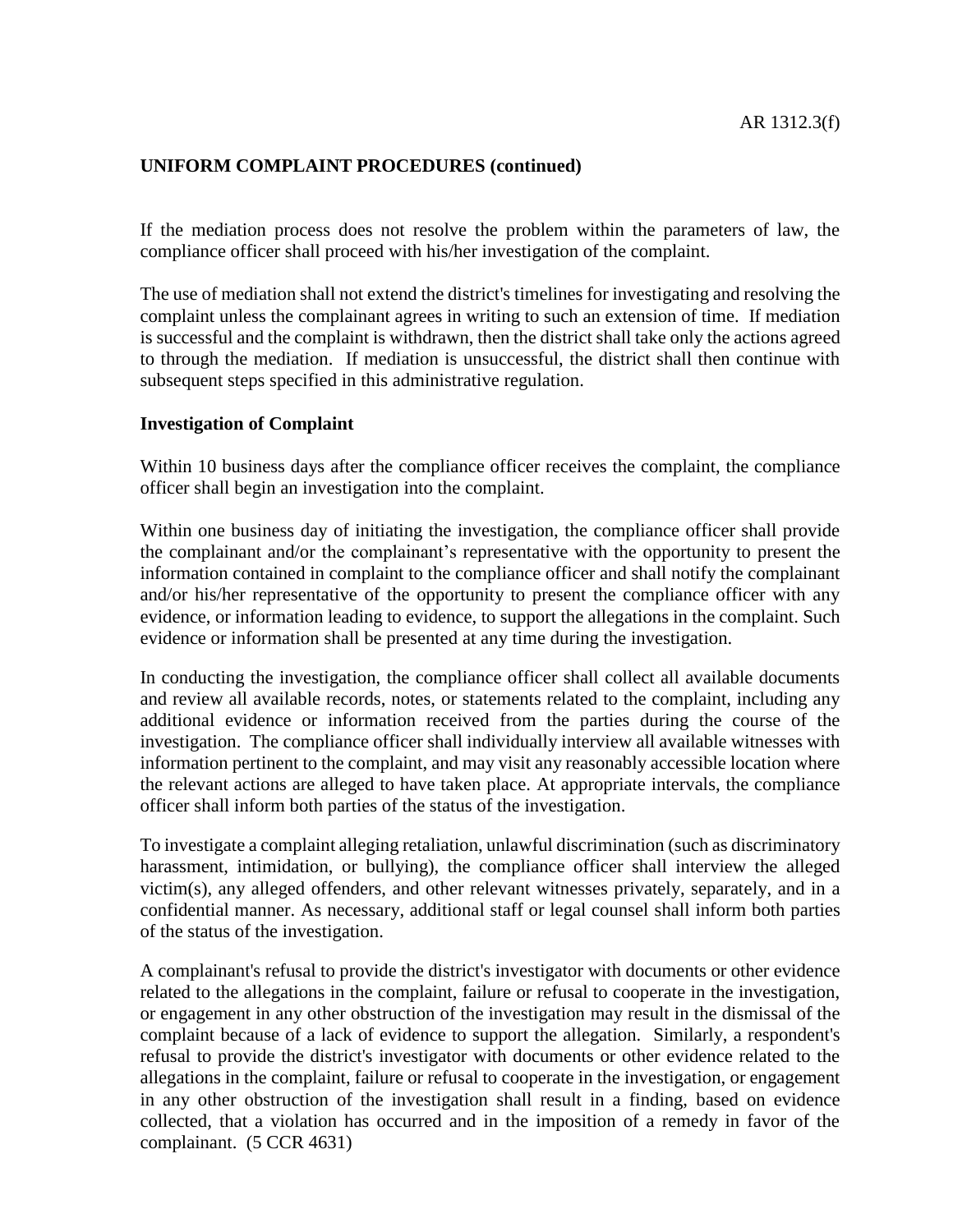In accordance with law, the district shall provide the investigator with access to records and other information related to the allegation in the complaint and shall not in any way obstruct the investigation. Failure or refusal of the district to cooperate in the investigation shall result in a finding based on evidence collected that a violation has occurred and in the imposition of a remedy in favor of the complainant. (5 CCR 4631)

## **Timeline for Final Decision**

Unless extended by written agreement with the complainant, a final decision shall be sent to the complainant within 60 calendar days of the district's receipt of the complaint. Within 30 calendar days of receiving the complaint, the compliance officer shall prepare and send to the complainant a written report, as described in the section "Final Written Decision" below. If the complainant is dissatisfied with the compliance officer's decision, he/she shall, within five business days, file the complaint in writing with the Board.

The Board may consider the matter at its next regular Board meeting or at a special Board meeting convened in order to meet the 60-day time limit within which the complaint must be answered. When required by law, the matter shall be considered in closed session. The Board may decide not to hear the complaint, in which case the compliance officer's decision shall be final.

#### *(cf. 9321 - Closed Session Purposes and Agendas)*

If the Board hears the complaint, the compliance officer shall send the Board's decision to the complainant within 60 calendar days of the district's initial receipt of the complaint or within the time period that has been specified in a written agreement with the complainant. (5 CCR 4631)

For any complaint alleging unlawful discrimination (such as discriminatory harassment, intimidation, and bullying), the respondent shall be informed of any extension of the timeline agreed to by the complainant, shall be sent the district's final written decision and, in the same manner as the complainant, shall file a complaint with the Board if dissatisfied with the decision.

## **Final Written Decision**

For all complaints, the district's final written decision shall include: (5 CCR 4631)

- 1. The findings of fact based on the evidence gathered. In reaching a factual determination, the following factors shall be taken into account:
	- a. Statements made by any witnesses;
	- b. The relative credibility of the individuals involved;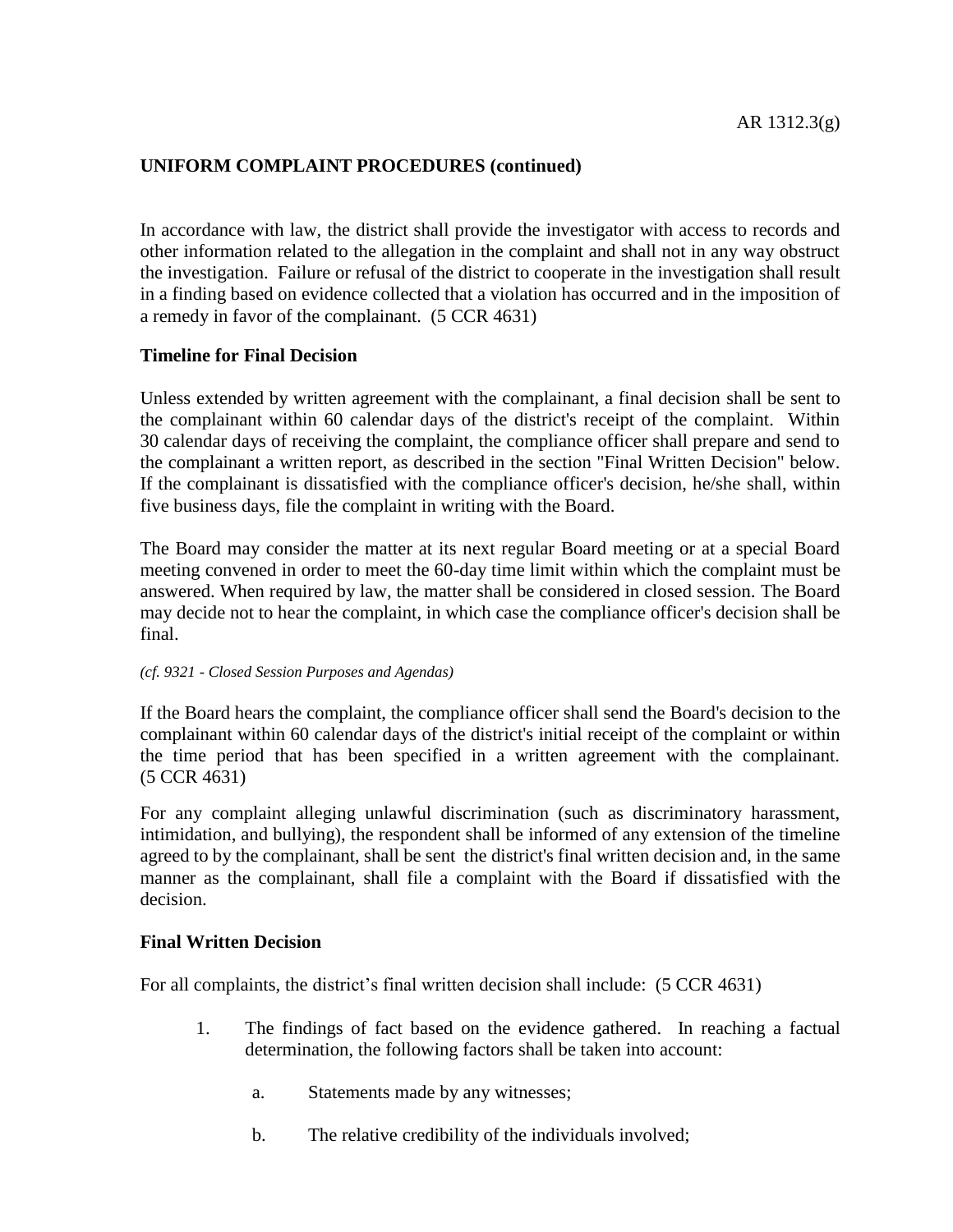- c. How the complaining individual reacted to the incident;
- d. Any documentary or other evidence relating to the alleged conduct;
- e. Past instances of similar conduct by any alleged offenders; and
- f. Past false allegations made by the complainant.
- 2. The conclusion(s) of law;
- 3. Disposition of the complaint; and
- 4. Rationale for such disposition;

For complaints of retaliation or unlawful discrimination (such as discriminatory harassment, intimidation, or bullying), the disposition of the complaint shall include a determination for each allegation as to whether retaliation or unlawful discrimination has occurred.

The determination of whether a hostile environment exists shall involve consideration of the following:

- a. The manner in which the misconduct affected one or more students' education;
- b. The type, frequency, and duration of the misconduct;
- c. The relationship between the alleged victim(s) and offender(s);
- d. The number of persons engaged in the conduct and at whom the conduct was directed;
- e. The size of the school, location of the incidents, and context in which they occurred; and
- f. Other incidents at the school involving different individuals.
- 5. Corrective action(s), including any actions that have been taken or will be taken to address the allegations in the complaint and including, with respect to a student fees complaint, a remedy that comports with Education Code 49013 and 5 CCR 4600; and

For complaints of unlawful discrimination, including discriminatory harassment, intimidation, or bullying, the notice shall, as required by law, include: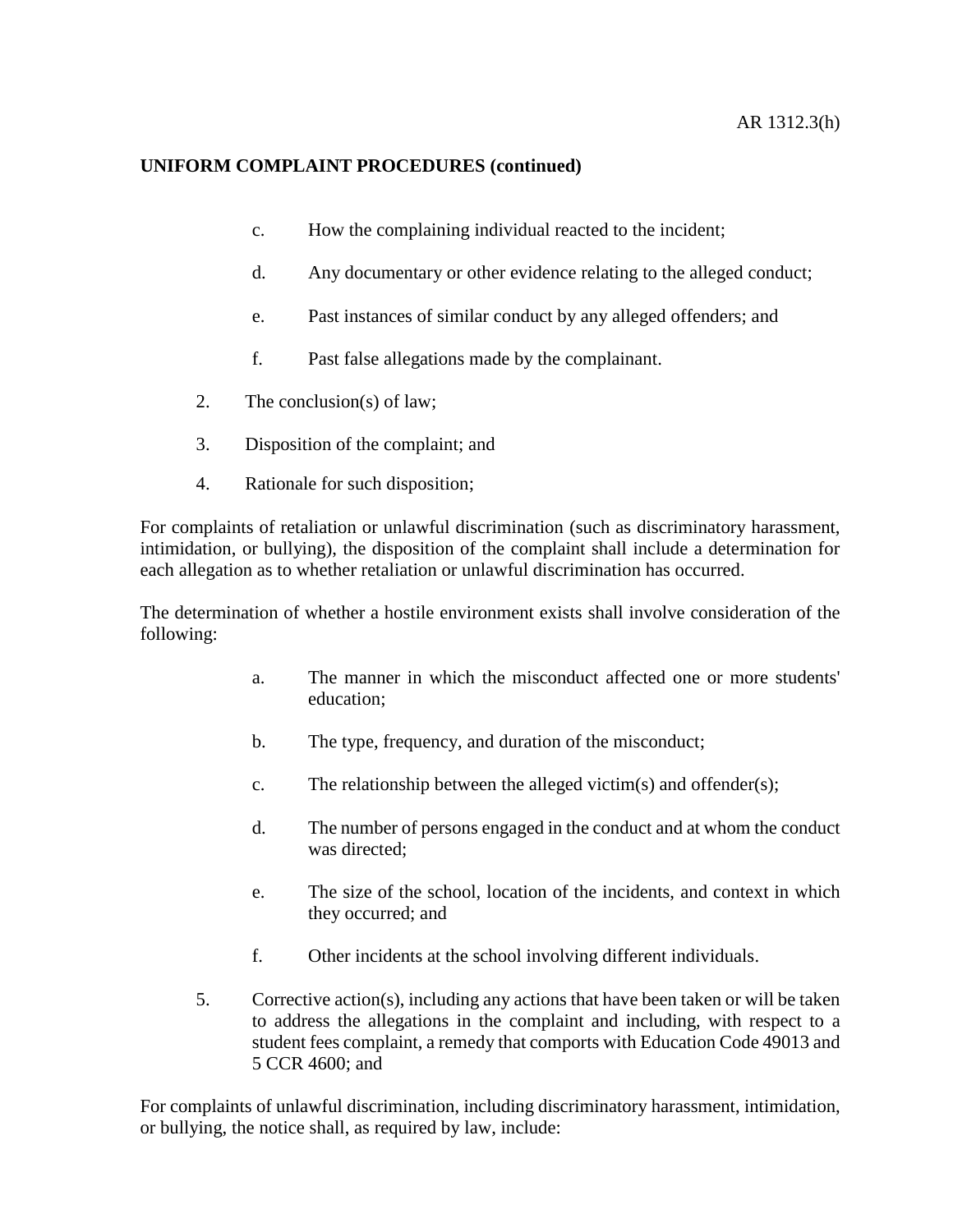- a. The corrective actions imposed on the respondent;
- b. Individual remedies offered or provided to the complainant or another person who was the subject of the complaint, but this information should not be shared with the respondent; and
- c. Systemic measures the school has taken to eliminate a hostile environment and prevent recurrence.
- 6. Notice of the complainant's right to appeal the district's decision to the CDE within 15 calendar days, and procedures to be followed for initiating such an appeal.

The decision may also include follow-up procedures to prevent recurrence or retaliation and for reporting any subsequent problems.

In consultation with district legal counsel, information about the relevant part of a decision may be communicated to a victim who is not the complainant and to other parties who may be involved in implementing the decision or are affected by the complaint, as long as the privacy of the parties is protected. In a complaint alleging unlawful discrimination (such as discriminatory harassment, intimidation, and bullying), notice of the district's decision to the alleged victim shall include information about any sanction to be imposed upon the respondent that relates directly to the alleged victim.

If the complaint involves a limited-English-proficient student or parent/guardian and the student involved is enrolled in a school at which 15 percent or more of the students speak a single primary language other than English, then the decision shall also be translated into that language pursuant to Education Code 48985. In all other instances, the district shall ensure meaningful access to all relevant information for parents/guardians with limited English proficiency.

For complaints alleging unlawful discrimination based on state law (such as discriminatory harassment, intimidation, and bullying), the decision shall also include a notice to the complainant that:

- 1. The complainant may pursue available civil law remedies outside of the district's complaint procedures, including seeking assistance from mediation centers or public/private interest attorneys, 60 calendar days after the filing of an appeal with the CDE. (Education Code 262.3);
- 2. The 60 days moratorium does not apply to complaints seeking injunctive relief in state courts or to discrimination complaints based on federal law. (Education Code 262.3); and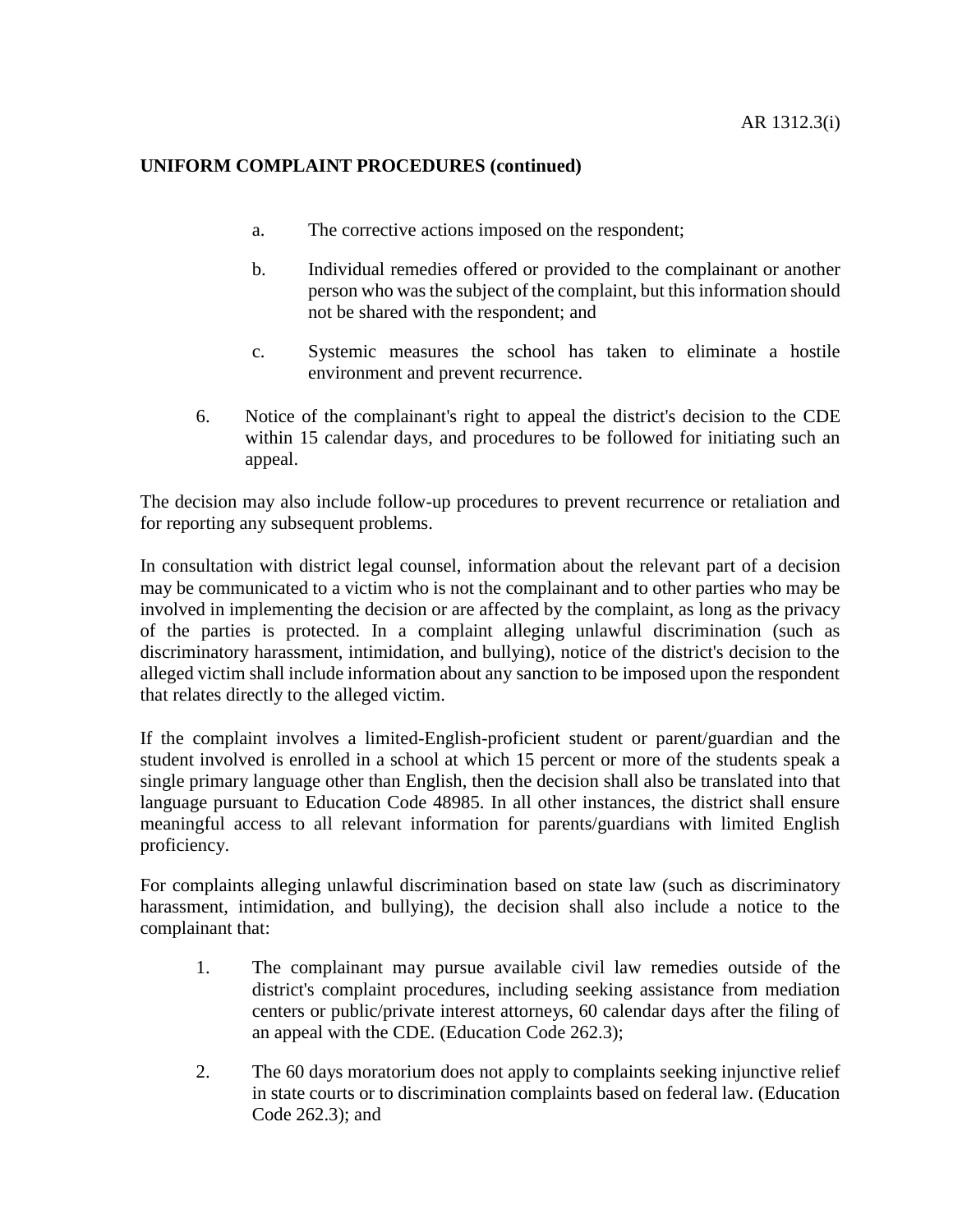3. Complaints alleging discrimination based on race, color, national origin, sex, gender, disability, or age may also be filed with the U.S. Department of Education, Office for Civil Rights at www.ed.gov/ocr within 180 days of the alleged discrimination.

## **Corrective Actions**

When a complaint is found to have merit, the compliance officer shall adopt any appropriate corrective action permitted by law. Appropriate corrective actions that focus on the larger school or district environment may include, but are not limited to, actions to reinforce district policies, training for faculty, staff, and students, updates to school policies, or school climate surveys.

*(cf. 5137 - Positive School Climate)*

For complaints involving retaliation, unlawful discrimination (such as discriminatory harassment, intimidation, or bullying), appropriate remedies that shall be offered to the victim but not communicated to the respondent shall include, but are not limited to, the following:

1. Counseling;

*(cf. 6164.2 - Guidance/Counseling Services)*

- 2. Academic support;
- 3. Health services;
- 4. Assignment of an escort to allow the victim to move safely about campus;
- 5. Information regarding available resources and how to report similar incidents or retaliation;
- 6. Separation of the victim from any other individuals involved, provided the separation does not penalize the victim;
- 7. Restorative justice; and
- 8. Follow-up inquiries to ensure that the conduct has stopped and there has been no retaliation.

For complaints involving retaliation or unlawful discrimination (such as discriminatory harassment, intimidation, or bullying), appropriate corrective actions that focus on a student offender shall include, but are not limited to, the following: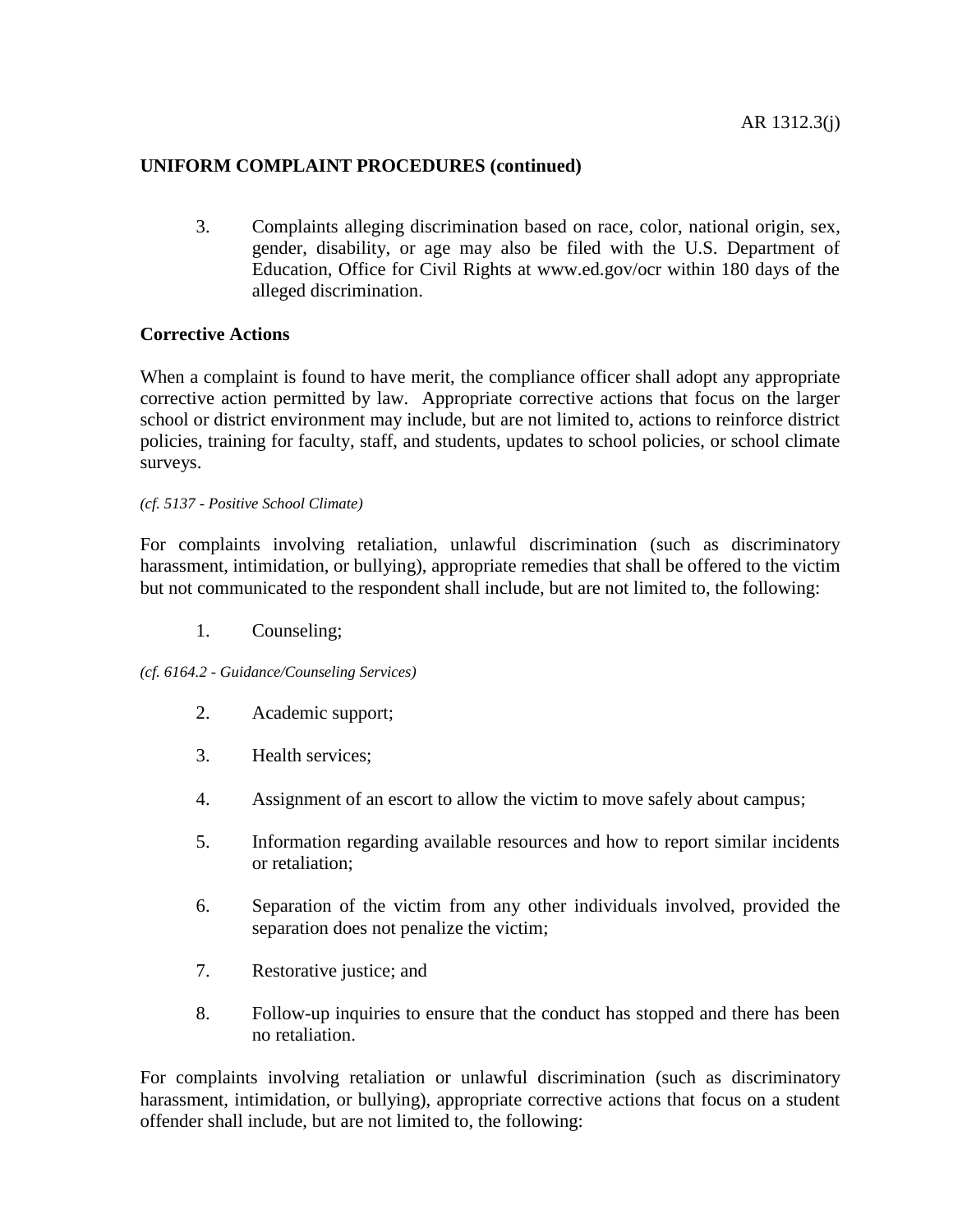- 1. Transfer from a class or school as permitted by law;
- 2. Parent/guardian conference;
- 3. Education regarding the impact of the conduct on others;
- 4. Positive behavior support;
- 5. Referral to a student success team

*(cf. 6164.5 - Student Success Teams)*

6. Denial of participation in extracurricular or co-curricular activities or other privileges as permitted by law; and

*(cf. 6145 - Extracurricular and Cocurricular Activities)*

7. Disciplinary action, such as suspension or expulsion, as permitted by law.

*(cf. 5144 - Discipline) (cf. 5144.1 - Suspension and Expulsion/Due Process)*

When an employee is found to have committed retaliation or unlawful discrimination (such as discriminatory harassment, intimidation, or bullying), the district shall take appropriate disciplinary action, up to and including dismissal, in accordance with applicable law and collective bargaining agreement.

*(cf. 4118 - Dismissal/Suspension/Disciplinary Action) (cf. 4218 - Dismissal/Suspension/Disciplinary Action)*

The district may also consider training and other interventions for the larger school community to ensure that students, staff, and parents/guardians understand the types of behavior that constitute unlawful discrimination (such as discriminatory harassment, intimidation, or bullying), that the district does not tolerate it, and how to report and respond to it.

When a complaint is found to have merit, an appropriate remedy shall be provided to the complainant or other affected person.

However, if a complaint alleging noncompliance with the laws regarding student fees, deposits, and other charges, physical education instructional minutes for students in elementary schools, or any requirement related to the LCAP is found to have merit, the district shall provide a remedy to all affected students and parents/guardians subject to procedures established by regulation of the State Board of Education. (Education Code 49013, 51223, 52075)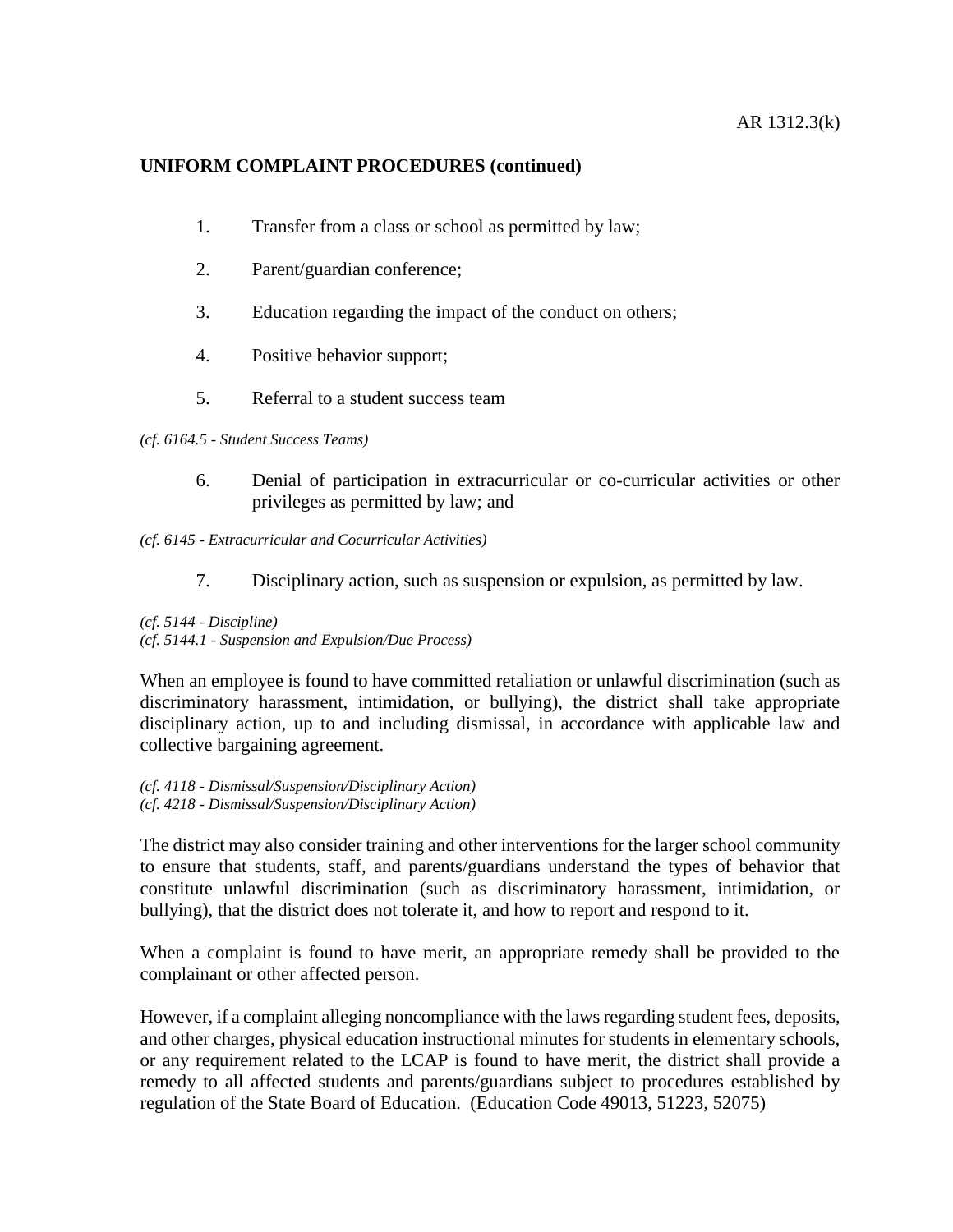For complaints alleging noncompliance with the laws regarding student fees, the district shall attempt in good faith, by engaging in reasonable efforts, to identify and fully reimburse all affected students and parents/guardians who paid the unlawful student fees within one year prior to the filing of the complaint. (Education Code 49013; 5 CCR 4600)

#### **Appeals to the California Department of Education**

Any complainant who is dissatisfied with the district's final written decision on a complaint regarding any specified federal or state educational program subject to UCP may file an appeal in writing with CDE within 15 calendar days of receiving the district's decision. (5 CCR 4632)

The complainant shall specify the basis for the appeal of the decision and how the facts of the district's decision are incorrect and/or the law has been misapplied. The appeal shall be sent to CDE with a copy of the original locally filed complaint and a copy of the district's decision in that complaint. (5 CCR 4632)

When a respondent in any complaint alleging unlawful discrimination (such as discriminatory harassment, intimidation, and bullying) is dissatisfied with the district's final written decision, the respondent, in the same manner as the complainant, may file an appeal with the CDE.

Upon notification by the CDE that the the district's decision has been appealed, the Superintendent or designee shall forward the following documents to CDE: (5 CCR 4632)

- 1. A copy of the original complaint;
- 2. A copy of the written decision;
- 3. A summary of the nature and extent of the investigation conducted by the district, if not covered by the decision;
- 4. A copy of the investigation file including, but not limited to, all notes, interviews, and documents submitted by the parties and gathered by the investigator;
- 5. A report of any action taken to resolve the complaint;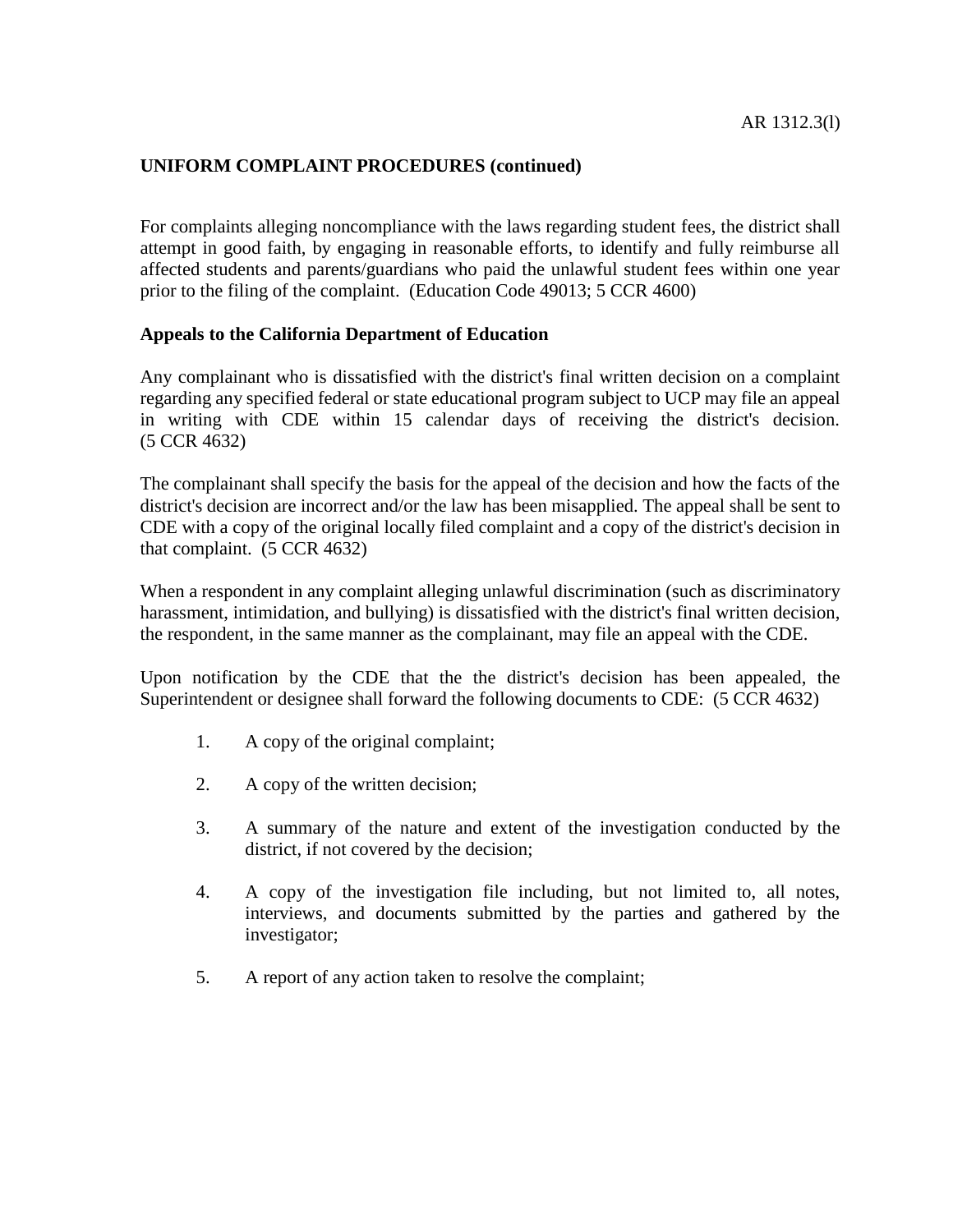- 6. A copy of the district's uniform complaint procedures; and
- 7. Other relevant information requested by the CDE.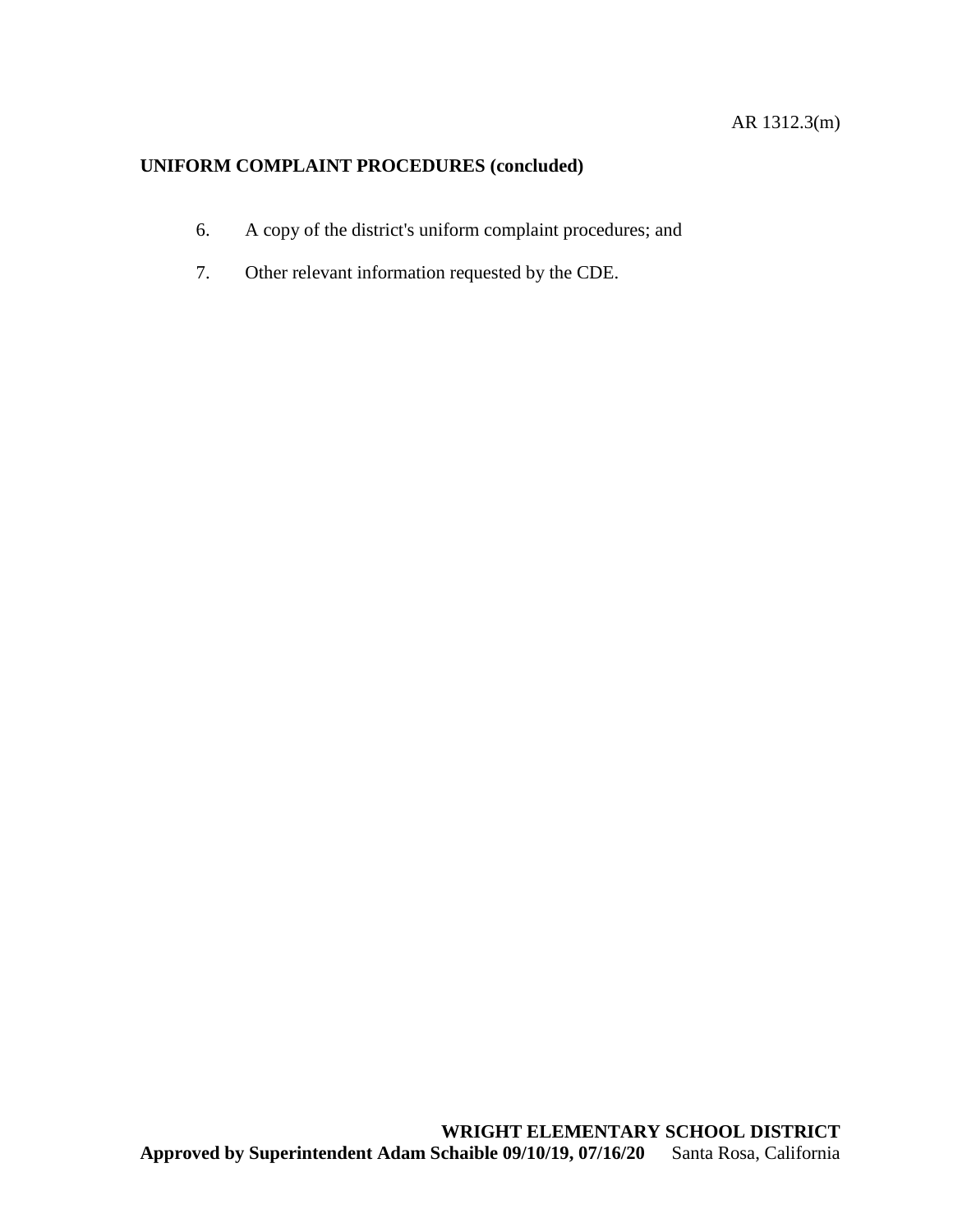### **Relaciones de la Comunidad**

## **PROCEDIMIENTOS DE QUEJAS UNIFORMES**

Salvo que la Mesa Directiva específicamente de otra manera proporcionará en otras políticas, los procedimientos de quejas uniformes conocido por las siglas UCP se utilizarán para investigar y resolver sólo las quejas como especificado en la política de la mesa BP 1312.3

*(cf. 1312.1 – Quejas en Relación a los Empleados del Distrito) (cf. 1312.2 - Quejas en Relación a las Materiales de Instrucción) (cf. 1312.4 - Procedimientos de Quejas Uniformes Williams)*

*(cf. 4030 – Contra la Discriminación en el Empleo)*

#### **Oficiales de Cumplimiento**

El distrito nombra a lo(s) individuo(s) identificados en seguida como lo(s) empleado(s) responsables para coordinar la respuesta del distrito a las quejas y para cumplir con las leyes de derechos civiles estatales y federales. Lo(s) individuo(s) también sirven como los oficial(es) especificados en el Reglamento Administrativo AR 5145.3 – Ninguna discriminación/Acoso como el empleado con la responsabilidad de dirigirse a quejas sobre la discriminación ilegal (tal como acoso discriminatorio, la intimidación, o intimidación de matón). Lo(s) individuo(s) recibirán y coordinarán la investigación de quejas y asegurarán cumplimiento del distrito con la ley.

*(cf. 5145.3 – Ninguna discriminación/Acoso) (cf. 5145.7 –Acoso Sexual)*

> Superintendente Adam Schaible 4385 Price Avenue Santa Rosa, CA 95407-6550 (707) 542-0550 ext. 102 aschaible@wrightesd.org

El oficial de cumplimiento quien recibe una queja puede asignar a otro oficial de cumplimiento para hacer la investigación y resolver la queja. El oficial de cumplimiento puntualmente avisará al demandante y demandado, si aplicable, si otro oficial de cumplimiento se le da la asignación para hacer la investigación de la queja.

En ningún caso se nombrará un oficial de cumplimiento para hacer la investigación en cual él/ella tiene el perjuicio o conflicto de interés que le prohibiría a él/ella de hacer la investigación de la queja justamente. Cualquier queja archivada contra un oficial de cumplimiento que presenta una preocupación sobre la habilidad del oficial de cumplimiento de hacer la investigación de la queja justamente y sin perjuicio se archivará con el Superintendente o su nombrado quien hará la determinación de cómo se hará la investigación de la queja.

El Superintendente o su nombrado asegurarán que los empleados nombrados de hacer la investigación y de resolver quejas reciban formación y son eruditos sobre las leyes y programas en cuestión en las quejas los cuales ellos se asignan investigar.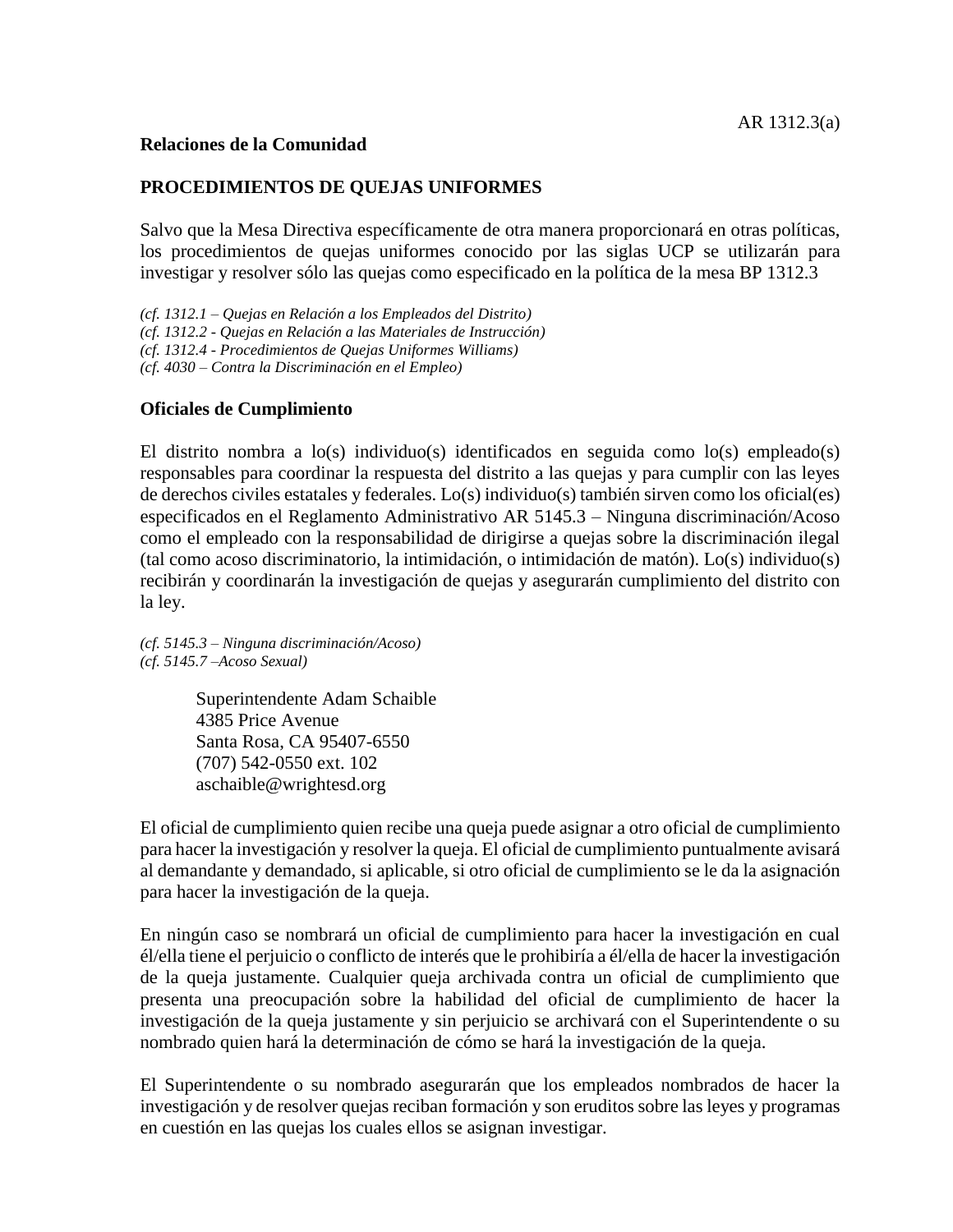Formación proporcionada a tales empleados incluirá leyes estatales y federales y reglamentos actuales que gobiernan el programa, procesos aplicables para investigar y resolver las quejas, incluyendo aquellos alegando discriminación ilegal (tal como acoso discriminatorio, la intimidación, o intimidación de matón), estándares aplicables para llegar a decisiones sobre las quejas, y apropiadas medidas correctivas. Empleados asignados tendrán acceso a abogado como determinado por el superintendente o nombrado.

*(cf. 4331 – Desarrollo Profesional) (cf. 9124 – Abogado)*

El oficial de cumplimiento o, si necesario, cualquier administrador apropiado determinarán si medidas provisionales son necesarias durante y pendiente los resultados de una investigación. Si se determinan que las medidas provisionales son necesarias, el oficial de cumplimiento o el administrador consultarán con el Superintendente, el nombrado del Superintendente, o si apropiado, el director del sitio para implementar, si posible, uno o más de las medidas provisionales. Las medidas provisionales permanecerán en lugar hasta el oficial de cumplimiento determina que ya no son necesarias o hasta que el distrito entrega su decisión final por escrito, cualquier que ocurre primero.

## **Notificaciones**

La política UCP del distrito y el reglamento administrativo se publicarán en todas las escuelas y oficinas del distrito, incluyendo los salones de descanso del personal y los salones de conferencias del gobierno estudiantil. (Código Educativo 234.1)

El Superintendente o su designado proporcionarán anualmente notificación por escrito del UCP del distrito a los estudiantes, empleados, padres/tutores de los estudiantes del distrito, a los miembros de comité consultivo del distrito, a los miembros de comité consultivo de la escuela, oficiales o representantes apropiados de escuelas privadas, y otras partes interesadas. La notificación incluirá información sobre la prohibición de discriminación, el hostigamiento, la intimidación y la intimidación de matón; tarifas estudiantiles ilegales; los requisitos del plan de responsabilidad de control local conocido por las siglas LCAP; y los requisitos en relación a los derechos educativos de jóvenes acogidos, los estudiantes sin hogar, los estudiantes anteriores de la escuela del tribunal de menores, y los niños de familias militares. (Código Educativo 262.3, 48853, 48853.5, 49010-49013, 49069.5, 51225.1, 51225.2, 52075; 5 CCR 4622)

- *(cf. 0420 – Planes Escolares/Concilios del Sitio)*
- *(cf. 0460 – Plan de Responsabilidad y de Control Local)*
- *(cf. 1220 - Comités Consultivos de Ciudadano)*
- *(cf. 3260 - Tarifas y Cargos)*
- *(cf. 4112.9/4212.9/4312.9 - Notificaciones de Empleado)*
- *(cf. 5145.6 - Notificaciones de Padres)*
- *(cf. 6173 – Educación para los Niños sin Hogar)*
- *(cf. 6173.1 Educación para los Jóvenes Acogidos)*
- *(cf. 6173.2 - Educación de Niños de Familias Militares)*
- *(cf. 6173.3 – Educación para los Estudiantes de la Escuela del Tribunal de Menores)*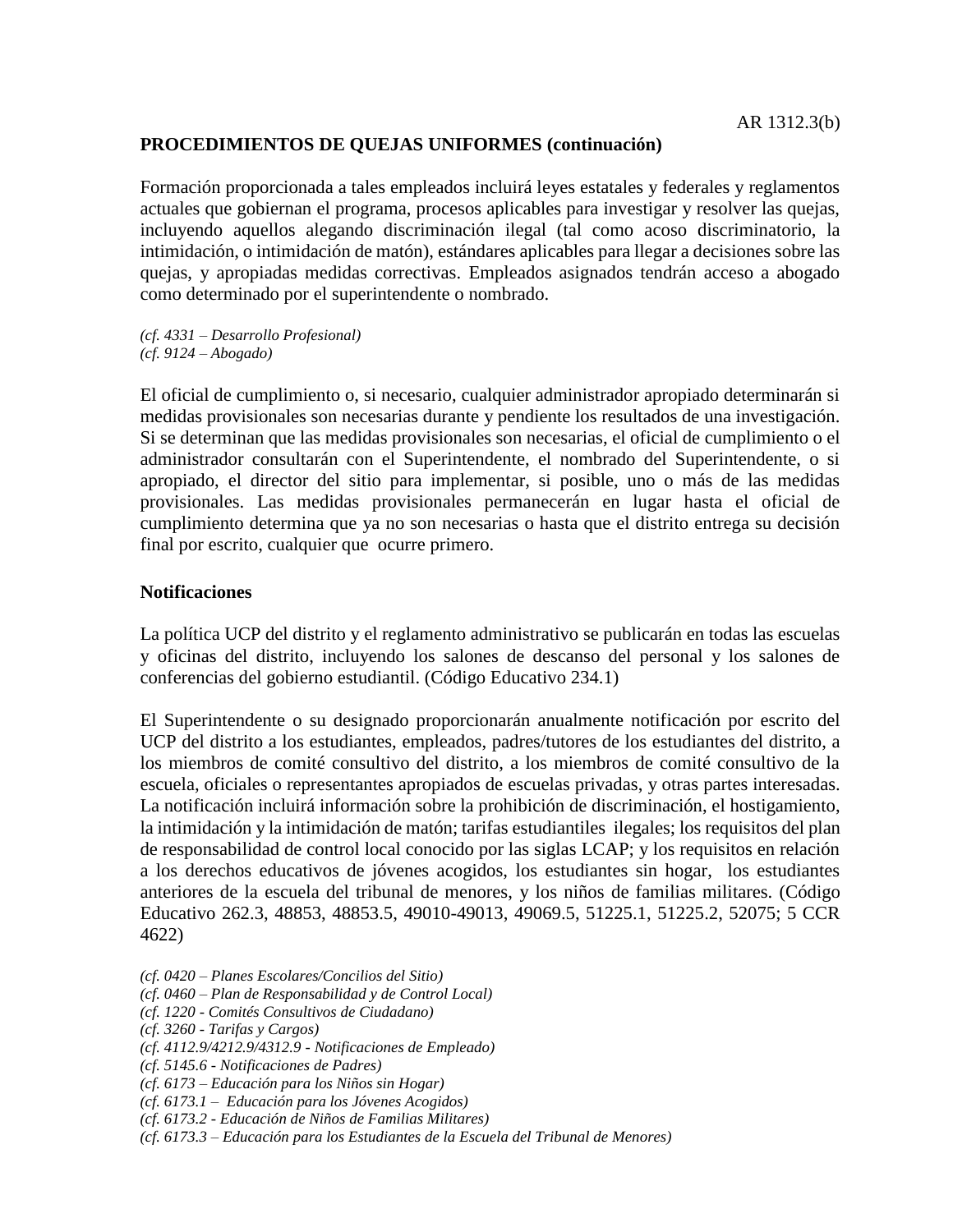El aviso deberá:

- 1. Identificar a la persona (s), puesto(s) o unidad(es) responsable de recibir las quejas;
- 2. Aconsejar al demandante de cualquier recurso de derecho civil se hará disponible a él/ella bajo las leyes estatales o federales de discriminación, si aplicable;
- 3. Aconsejar al demandante del proceso de apelación, incluyendo, si aplicable, el derecho del demandante de llevar una queja directamente al Departamento de Educación de California (CDE) o de buscar recursos ante los tribunales civiles u otros agencias, tal como la Oficina de Derechos Civiles del Departamento de Educación de los E.E.U.U. (OCR) en casos involucrando discriminación (tal como acoso discriminatorio, la intimidación, o intimidación de matón); y
- 4. Incluir declaraciones que:
	- a. El distrito tiene la responsabilidad principal para asegurar el cumplimiento con leyes estatales y federales aplicables y reglamentos que rigen los programas educativos;
	- b. El examen de la queja se completará dentro de 60 días calendario desde la fecha de recibo de la queja a menos que el demandante esté en acuerdo por escrito a una extensión del horario;
	- c. Una queja alegando discriminación ilegal (tal como acoso discriminatorio, la intimidación, o intimidación de matón), se tiene que archivar no más tarde de seis meses desde la fecha en que ocurrió, o seis meses a partir de la fecha el demandante primero obtuvo conocimiento de los hechos de la supuesta discriminación. El tiempo de archivar la queja se extenderá por hasta 90 días por el Superintendente o su nombrado por una buena causa por una solicitud por escrito del demandante exponiendo las razones por la extensión;
	- d. Las quejas se deben archivar por escrito y firmadas por el demandante. Si un demandante no puede poner su queja por escrito, por ejemplo, debido a condiciones tan como la incapacidad o analfabetismo, el personal del distrito de ayudará a él/ella en archivar la queja;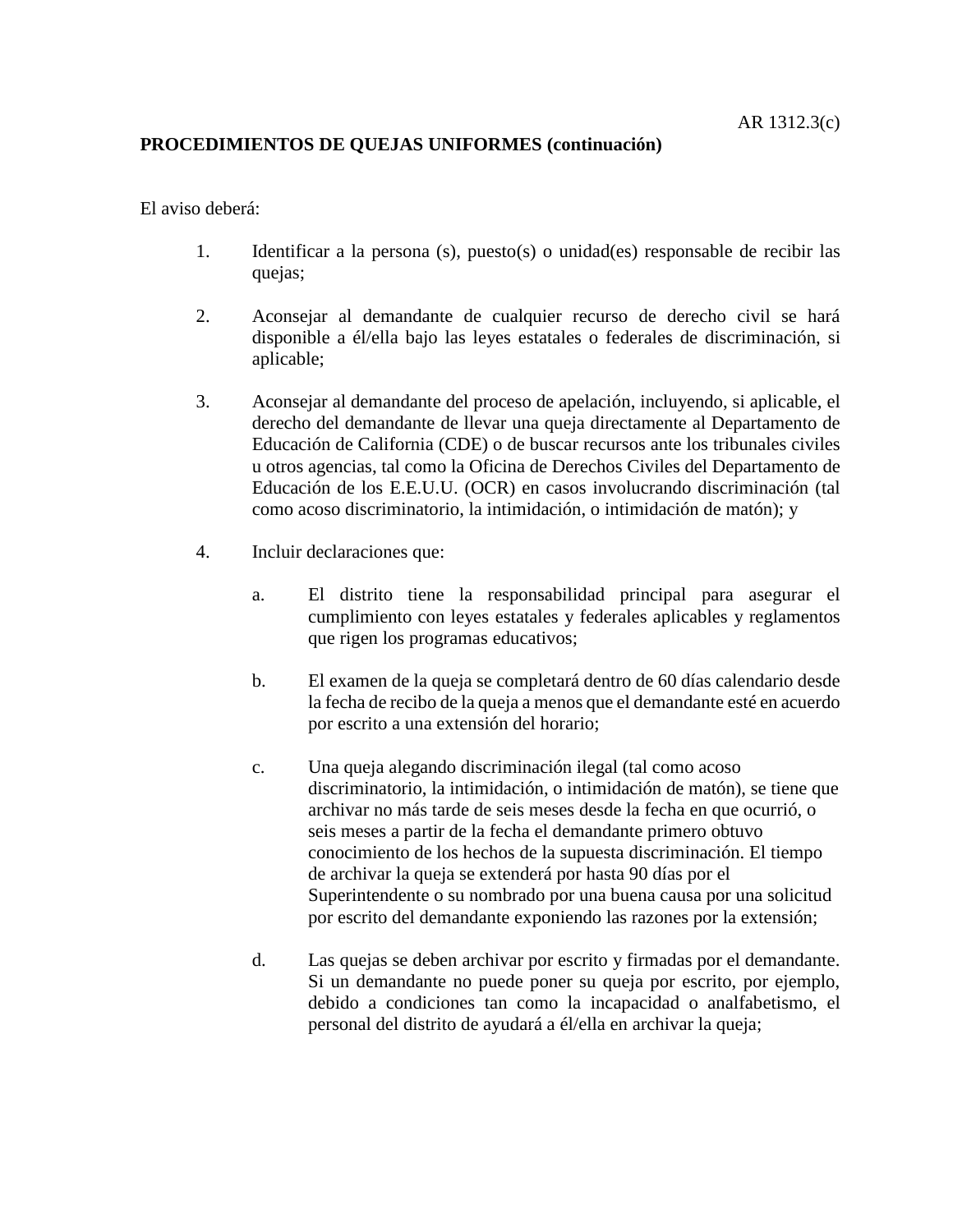e. Si una queja no se archiva por escrito, pero el distrito recibe aviso de cualquier acusación que esté sujeto al UCP, el distrito tomará las medidas afirmativas de hacer investigación y dirigirse a las acusaciones, en una manera apropiada a las circunstancias particulares;

Si la acusación involucra represalia o discriminación ilegal (tal como acoso discriminatorio, la intimidación, o intimidación de matón) y la investigación descubre que la discriminación ha ocurrido, el distrito tomará medidas para prevenir recurrencia de la discriminación y corregir sus efectos discriminatorios sobre el demandante, y sobre los demás, si apropiado.

- f. Un estudiante matriculado en una escuela pública no se requerirá pagar una tarifa por su participación en una actividad educativa que constituye una parte fundamental del programa educativo del distrito, incluyendo actividades curriculares y extracurriculares.
- g. Se requiere que la Mesa adopte y anualmente actualice el LCAP en una manera que incluye participación significativa de los padres/tutores, estudiantes, y otros interesados en el desarrollo y/o repaso del LCAP.
- h. Un joven acogido recibirá información sobre los derechos educativos en relación a su colocación educativa, matriculación en y salida de la escuela, tanto como las responsabilidades del enlace del distrito de los jóvenes acogidos para asegurar y facilitar estos requisitos y de ayudar al estudiante en asegurar el traslado apropiado de sus créditos, récords, y calificaciones cuando él/ella se traslada entre escuela o entre el distrito y otro distrito;
- i. Un joven acogido o estudiante sin hogar quien se traslada a una secundaria del distrito o entre escuelas secundarias del distrito se avisará de la responsabilidad del distrito a:

(1) Aceptar cualquier trabajo de curso o parte del trabajo de curso que el estudiante ha completado satisfactoriamente en otra escuela pública, escuela de la corte juvenil, o escuela que no sea pública, no sectario o agencia, y de emitir crédito completo o parcial para el trabajo de curso completado;

(2) No requerir al estudiante de tomar de nuevo cualquier curso o una parte de un curso en cual él/ella has completado satisfactoriamente en otra escuela pública, escuela de la corte juvenil, o escuela o agencia que no sea pública y no sectario; y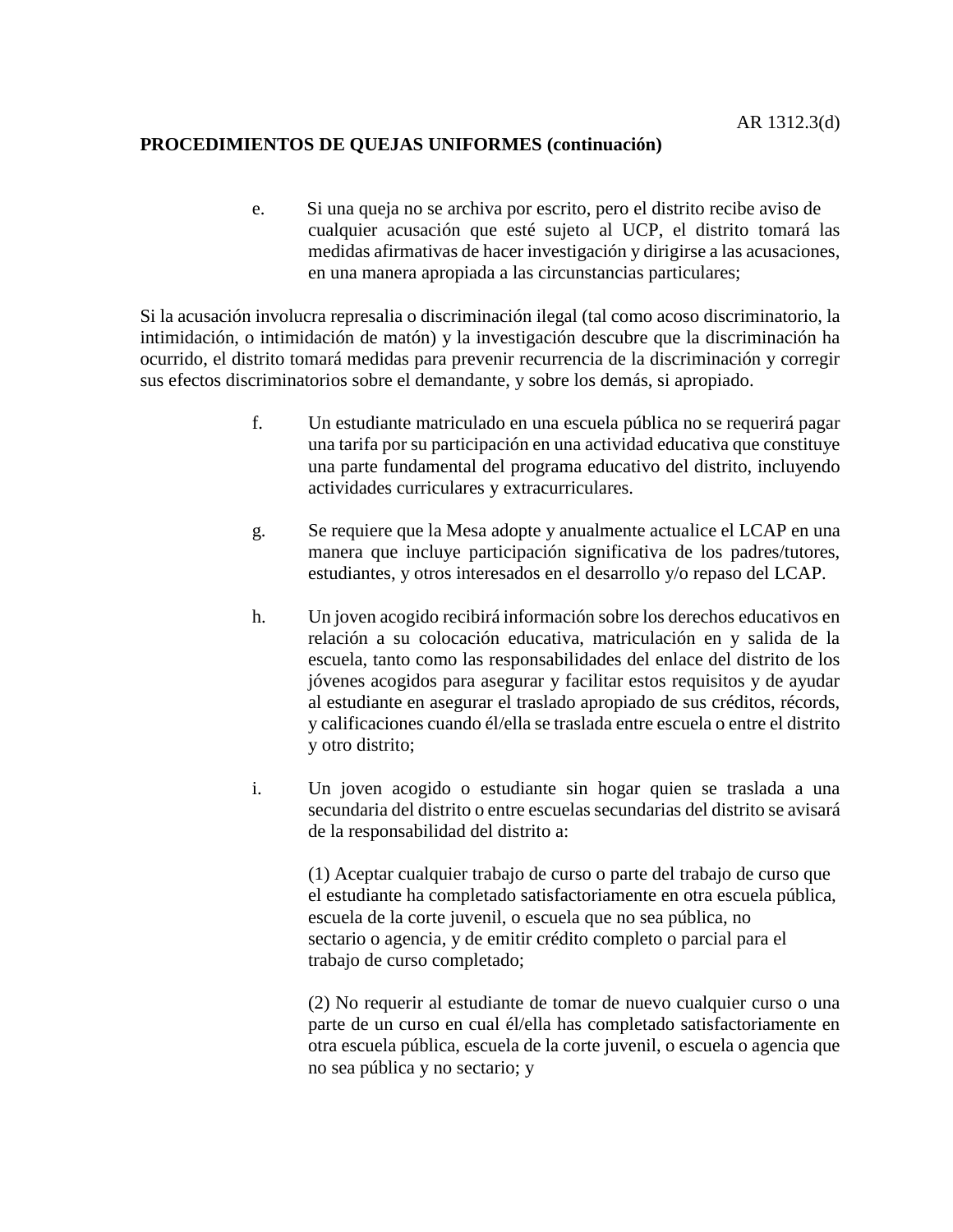(3) Si el estudiante ha completado su segundo año de la secundaria antes del traslado, proporcionarle al estudiante información sobre el trabajo de curso adoptado por el distrito y los requisitos de graduación impuestos por la Mesa de los cuales él/ella puede quedar exentas en conforme al Código Educativo 51225

j. El demandante tiene derecho a apelar la decisión del distrito al CDE con archivar una apelación por escrito dentro de 15 días calendario de recibir la decisión del distrito.

En cualquier queja acusando discriminación ilegal (tal como hostigamiento discriminatorio, la intimidación, o intimidación de matón), el demandado también tendrá el derecho de archivar una apelación con el CDE de la misma manera como el demandante, si él/ella no está satisfecho con la decisión del distrito.

- k. La apelación al CDE tiene que incluir una copia de la queja archivada con el distrito y una copia de la decisión del distrito; y
- l. Copias de los procedimientos de quejas uniformes del distrito están disponibles de forma gratuita.

#### **Responsabilidades del Distrito**

Todas las quejas en relación al UCP se investigarán y se resolverán entre 60 días calendario del recibo de la queja por el distrito a menos que el demandante esté en acuerdo por escrito a una extensión de tiempo. (5 CCR 4631)

El oficial de cumplimiento mantendrá un récord de cada queja y relacionadas acciones posteriores, incluyendo medidas tomadas durante la investigación y toda la información requerida para el cumplimiento con 5 CCR 4631 y 4633.

Para quejas acusando discriminación ilegal (tal como acoso discriminatorio, la intimidación, o intimidación de matón), el distrito avisará al demandado cuando el demandante está de acuerdo a una extensión del horario para hacer la investigación y resolver la queja.

El oficial de cumplimiento mantendrá un record de cada queja y acciones subsecuentes relacionadas incluyendo las medidas tomadas durante la investigación y toda la información requerido para estar en cumplimiento con 5 CCR 4631 y 4633.

Todas las partes involucradas en las acusaciones se avisarán cuando una queja esté archivada, y cuando se hace una decisión o gobernante. Sin embargo, el oficial de cumplimiento mantendrá todas las quejas o acusaciones de represalias de discriminación ilegal (tal como acoso discriminatorio, la intimidación, o intimidación de matón) confidencial excepto cuando relevación sea necesario para llevar a cabo la investigación, tomar acción correctiva posterior, conducir supervisión en curso, o mantener la integridad del proceso. (5 CCR 4630, 4964)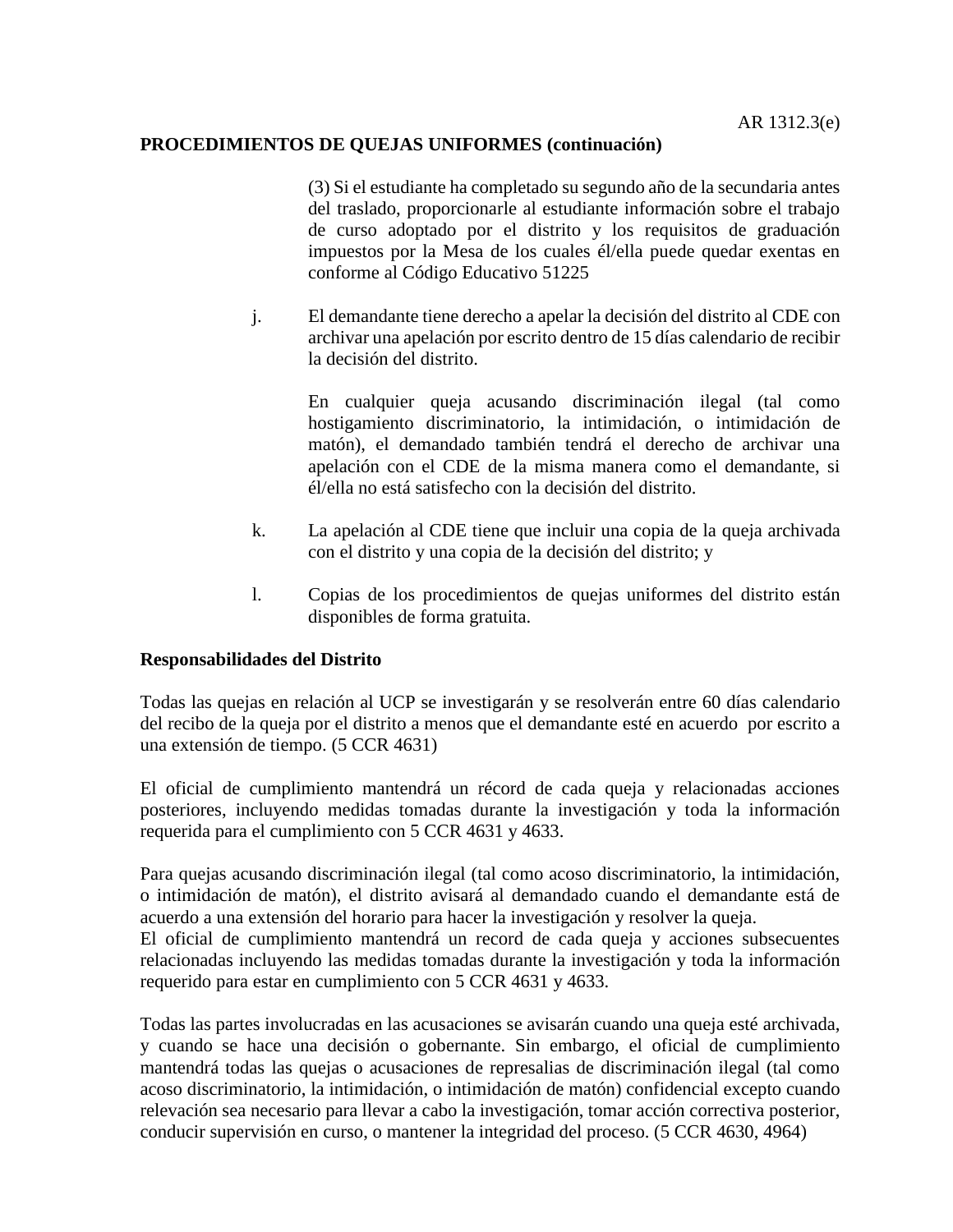Todos los demandantes se protegerán contra las represalias.

### **Archivando Quejas**

La queja se presentará al oficial de cumplimiento quien mantendrá un registro de las quejas recibidas, proporcionando a cada una con un número de código y una fecha estampada.

Todas las quejas se archivarán por escrito y firmadas por el demandante. Si un demandante no puede poner la queja por escrito debido a condiciones tal como una incapacidad o analfabetismo, el personal del distrito de ayudará a él/ella en archivar de la queja. (5CCR 4600)

Las quejas se archivarán en conforme con las siguientes reglas, como aplicable:

- 1. Una queja alegando violación por el distrito de ley estatal o federal aplicable o reglamentos que gobiernan los programas especificados en la política de la Mesa acompañante (articulo #1 de sección "Quejas Sujetas al UCP") se pueden archivar por cualquier individuo, agencia pública, u organización. (5 CCR 4630);
- 2. Cualquier queja alegando incumplimiento con la ley en relación a la prohibición contra requerir a los estudiantes pagar tarifas estudiantiles, depósitos, y cargos o cualquier requisito relacionada al LCAP se puede archivar anónimamente si la queja proporciona prueba, o información que lleva a cabo la prueba, para apoyar una acusación de incumplimiento. Una queja sobre una violación de la prohibición contra el cobro ilegal de tarifas estudiantiles se archivará con el director de la escuela o con el Superintendente o su nombrado. Sin embargo, tal queja se archivará no más tarde que un año de la fecha la violación alegada ocurrió. (Código Educativo 49013, 52075, 5 CCR 4630);
- 3. Una queja pertinente a discriminación ilegal, (tal como acoso discriminatorio, intimidación, o intimidación de matón), se puede archivar sólo por una persona quien acusa que él/ella personalmente sufrió discriminación ilegal, o por una persona quien cree que un individuo o cualquier clase específica de individuos han estado sujeto a él. La queja se iniciará no más tarde de seis meses de la fecha cuando la discriminación alegada ocurrió, o seis meses de la fecha cuando el demandante primero obtuvo conocimiento de los hechos de la discriminación alegada. El tiempo para archivar se extenderá por hasta 90 días por el Superintendente o su nombrado por buena causa a solicitarse por escrito por el demandante exponiendo las razones por la extensión. (5 CCR 4630);
- 4. Cuando una queja alega discriminación ilegal (tal como hostigamiento discriminatorio, intimidación, o intimidación de matón) se archiva anónimamente, el oficial de cumplimiento buscará una investigación u otra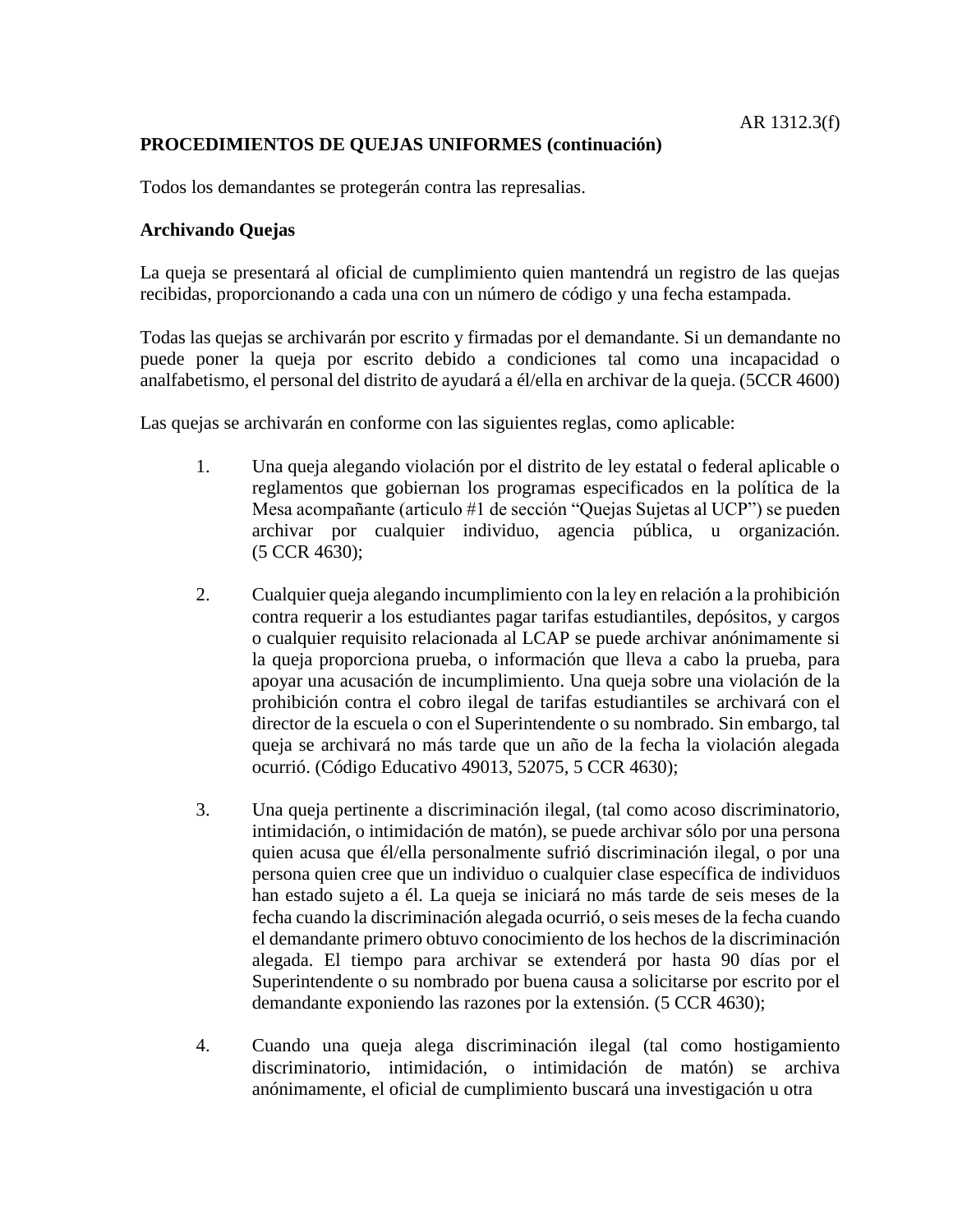respuesta como apropiado, dependiendo en la especificidad y fidedigno de la información proporcionada y lo serio de la acusación;

5. Cuando el demandante de discriminación ilegal (tal como hostigamiento discriminatorio, intimidación, o intimidación de matón), o la víctima presunta, cuando él/ella no es el demandante, pide confidencialidad, el oficial de cumplimiento le avisaré a él/ella que la solicitud puede limitar la capacidad del distrito de investigar la conducta o tomar otra acción necesaria. Cuando se honra una solicitud para confidencialidad, el distrito tomará no obstante todas las medidas razonables para investigar y responder a la queja consecuente con la solicitud.

#### **Mediación**

Dentro de tres días hábiles después de que el oficial de cumplimiento recibe la queja, él/ella puede informalmente discutir con todas las partes la posibilidad de utilizar la mediación. La mediación se ofrecerá para resolver quejas que involucran más de un estudiante y ningún adulto. Sin embargo, la mediación no se ofrecerá o será utilizado para resolver cualquier queja involucrando una acusación de asalto sexual o donde hay un riesgo razonable que una parte a la mediación se sentiría obligado participar. Si las partes están de acuerdo a la mediación, el oficial de cumplimiento hará todos los arreglos para este proceso.

Antes de iniciar la mediación de una queja alegando represalia, discriminación ilegal (tal como acoso discriminatorio, intimidación, o intimidación de matón), el oficial de cumplimiento se asegurará de que todas las partes estén de acuerdo con hacer el mediador parte a la información relacionada confidencial. El oficial de cumplimiento también avisará a todas las partes del derecho de terminar el proceso informal en cualquier hora.

Si el proceso de mediación no resuelve el problema entre los parámetros de la ley, el oficial de cumplimento seguirá con su investigación de la queja.

El uso de la mediación no extenderá a los horarios del distrito para investigar y resolver la queja a menos que el demandante se compromete por escrito a tal extensión de tiempo. Si la mediación tiene éxito y se retira la queja, entonces el distrito tomará sólo las acciones de las que estaban de acuerdo hasta la mediación. Si la mediación no tiene éxito, el distrito entonces continuará con medidas posteriores especificadas en ese reglamento administrativo.

#### **Investigación de la queja**

Dentro de 10 días hábiles después de que el oficial de cumplimiento recibe la queja, el oficial de cumplimiento empezará una investigación de la queja.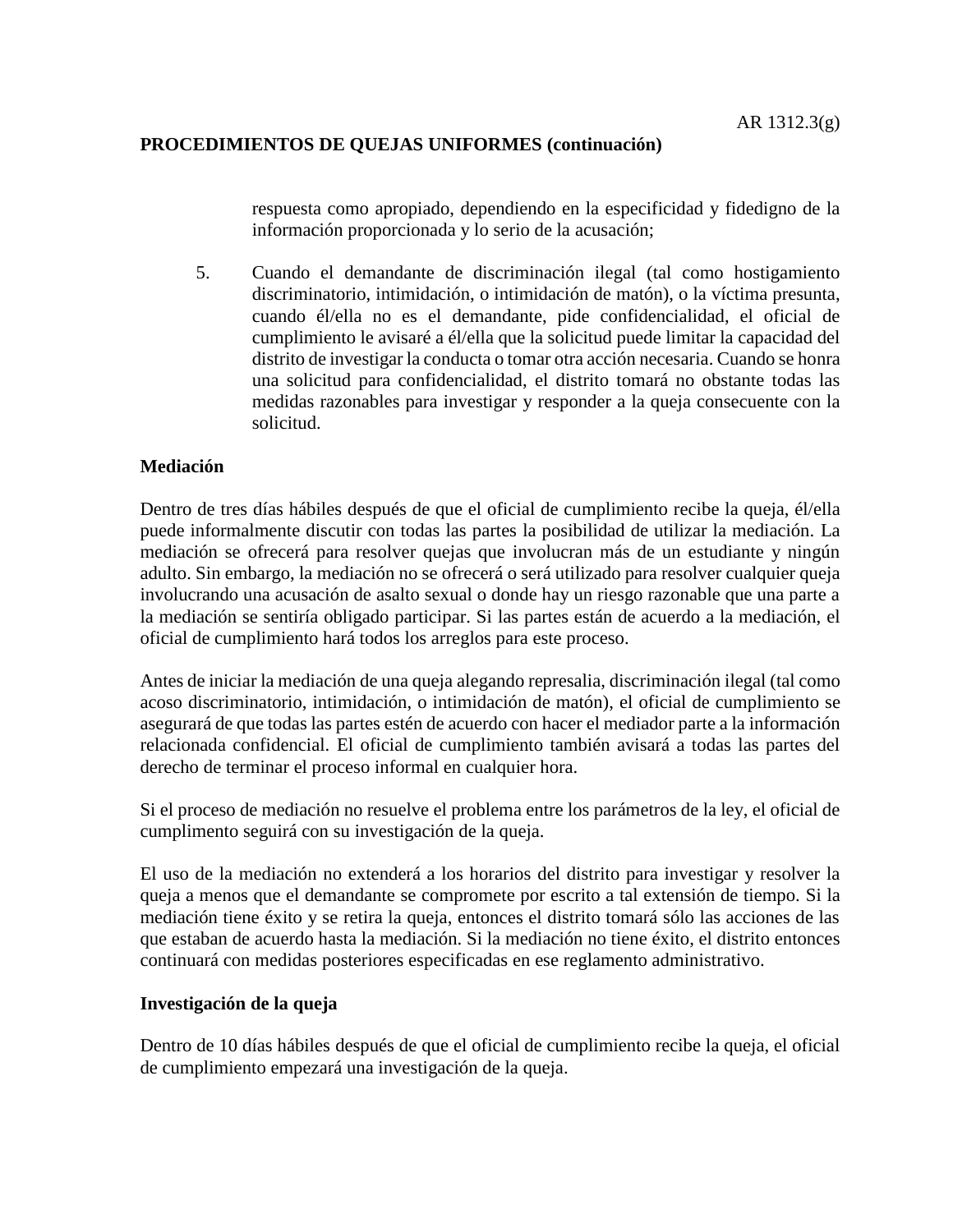Dentro de un día hábil de iniciar la investigación, el oficial de cumplimiento proporcionará al demandante y/o su representante la oportunidad de presentar información contenida en la queja al oficial de cumplimiento y avisará al demandante y/o su representante de la oportunidad de presentar al oficial de cumplimiento con cualquier prueba, o información que llega a la prueba, para apoyar las acusaciones en la queja. Tal prueba o información se presentará en cualquier hora durante la investigación.

En hacer la investigación, el oficial de cumplimiento reunirá todos los documentos disponibles y repasará todos los récords, apuntes, o declaraciones disponibles pertinentes a la queja, incluyendo cualquier prueba adicional o información recibida de las partes durante el curso de la investigación, Él/ella hará entrevista individualmente a todos los testigos disponibles con información pertinente a la queja, y visitará cualquier ubicación razonablemente accesible donde las acciones pertinentes se alegan de tomar lugar. En intervalos apropiados, el oficial de cumplimiento avisará a ambos partes del estatus de la investigación.

Para hacer investigación de una queja alegando represalias, discriminación ilegal (tal como acoso discriminatorio, intimidación, o intimidación de matón), el oficial de cumplimiento hará entrevista a la(s) víctima(s) presunta(s), cualquier infractor(es) presunto(s), y a otros testigos pertinentes en privado, por separado, y en una manera confidencial. Como sea necesario, personal adicional o abogado conducirá o apoyará la investigación.

La negación de un demandante de proporcionar al investigador del distrito con documentos u otra prueba relacionada a las alegaciones en la queja, fallo o negación de cooperar en la investigación, o la participación en cualquier otra obstrucción de la investigación resultará en el despido de la queja debido a la falta de prueba que apoye la acusación. Semejantemente, la negación de un demandado de proporcionar al investigador del distrito con documentos u otra prueba relacionada a las acusaciones en la queja, fallo o negación de cooperar en la investigación, o la participación en cualquier otra obstrucción de la investigación resultará en un fallo/determinación, en base de la prueba que se ha reunido, que una violación ha ocurrido y en la imposición de un remedio en favor del demandante. (5 CCR 4631)

De acuerdo con la ley, el distrito deberá proporcionar al investigador con acceso a archivos y otra información relacionada a la acusación en la queja y de ninguna manera deberá obstruir la investigación. Fallo o negación del distrito de cooperar en la investigación resultará en un fallo/determinación basado en la prueba reunida que una violación ha ocurrido y en la imposición de un remedio a favor del demandante. (5 CCR 4631)

El oficial de cumplimiento aplicará el estándar de un "predominio de prueba" en determinar la veracidad de las acusaciones de hecho reales en una queja. Este estándar se cumple si la acusación tiene más probabilidad de ser verdad que no.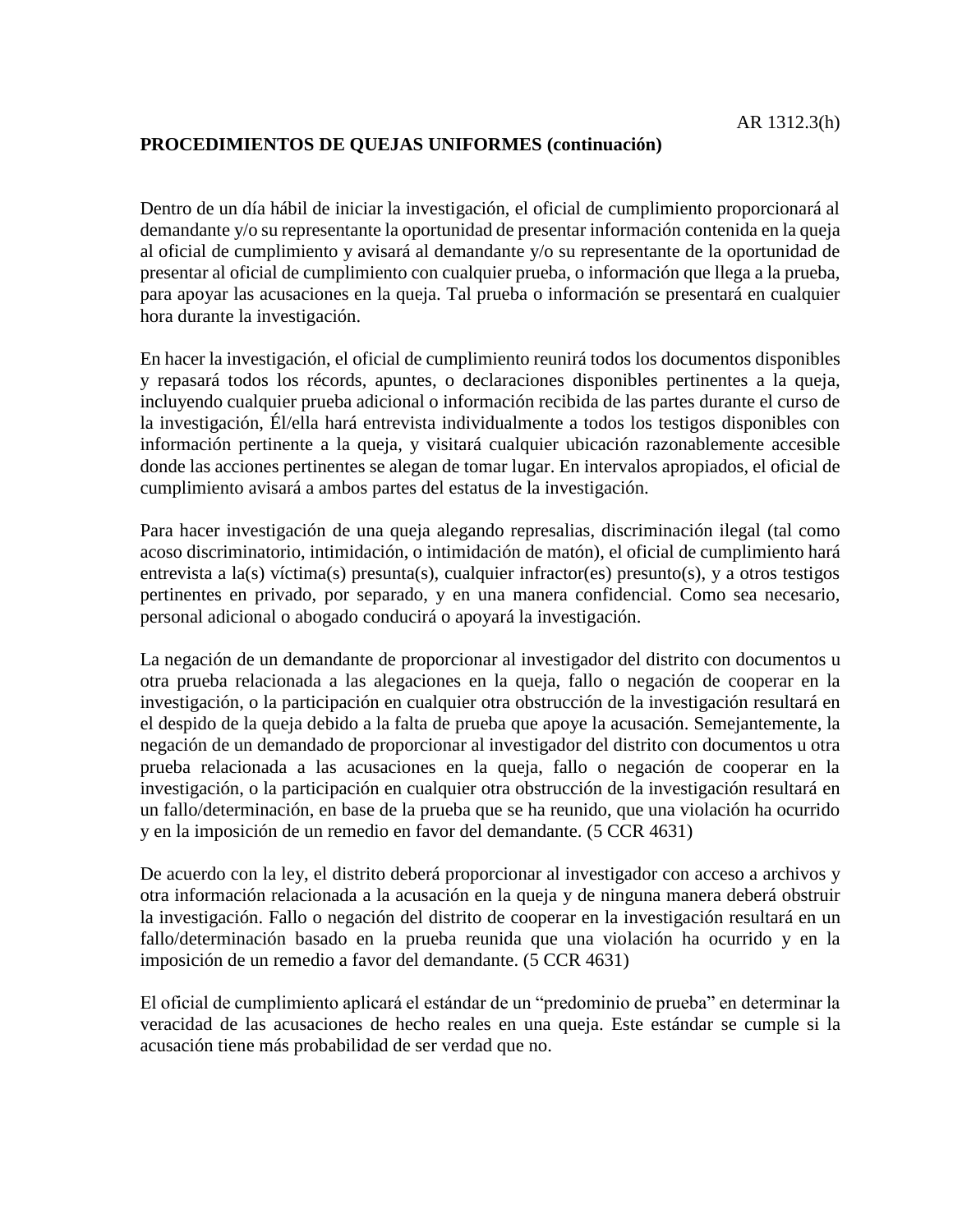### **Informe de los Resultados**

A menos que se extiende por acuerdo escrito con el demandante, una decisión final se mandará al demandante entre 60 días calendario de recibir la queja por el distrito. Entre 30 días de recibir la queja, el oficial de cumplimiento preparará y mandará al demandante un informe por escrito, como descrito en la sección "Decisión Final por Escrito" en seguida. Si el demandante no está satisfecho con la decisión del oficial de cumplimiento, él/ella, entre cinco días hábiles, archivará su queja por escrito con la Mesa Directiva.

La Mesa tomará en consideración el asunto en su reunión regular de la Mesa o en una reunión de la Mesa especial convocada para cumplir el tiempo de límite de 60 días entre el cual la queja tiene que tener respuesta. La Mesa decidirá de no dar vista a la queja, en cual caso la decisión del oficial de cumplimiento será final.

Si la Mesa da vista a la queja, el oficial de cumplimiento mandará la decisión de la Mesa al demandante entre 60 días calendario del recibo inicial de la queja o entre el periodo de tiempo que se ha especificado en un acuerdo por escrito con el demandante. (5 CCR 4631)

En resolver cualquier queja alegando discriminación ilegal (tal como acoso discriminatorio, intimidación, o intimidación de matón), al demandado también se mandará la decisión del distrito y, en la misma manera como el demandante, archivará una queja con la Mesa Directiva si no está satisfecho con la decisión.

## **Decisión Final por Escrito**

La decisión del distrito en como resolverá la queja será por escrito y se mandará al demandante y al demandado. (5CCR 4631)

En consulta con el abogado del distrito, información sobre la parte pertinente de la decisión se comunicará a la víctima quien no es el demandante y a las otras partes que se involucrarán en implementar la decisión o son afectadas por la queja, con tal que la privacidad de las partes se protege. En una queja alegando discriminación ilegal (tal como acoso discriminatorio, intimidación, o intimidación de matón), aviso de la decisión del distrito a la víctima presunta incluirá información sobre cualquier sanción que se impondrá al demandado que sea pertinente a la víctima presunta.

Si la queja involucra un estudiante o padre/tutor de competencia limitada del inglés y el estudiante involucrado asiste a una escuela en cual 15 por ciento o más de los estudiantes hablan un idioma singular principal que no sea inglés, entonces la decisión también será traducida en aquel idioma. En todos otros casos, el distrito asegurará acceso significativo a la información pertinente para los padres/tutores con competencia limitada del inglés.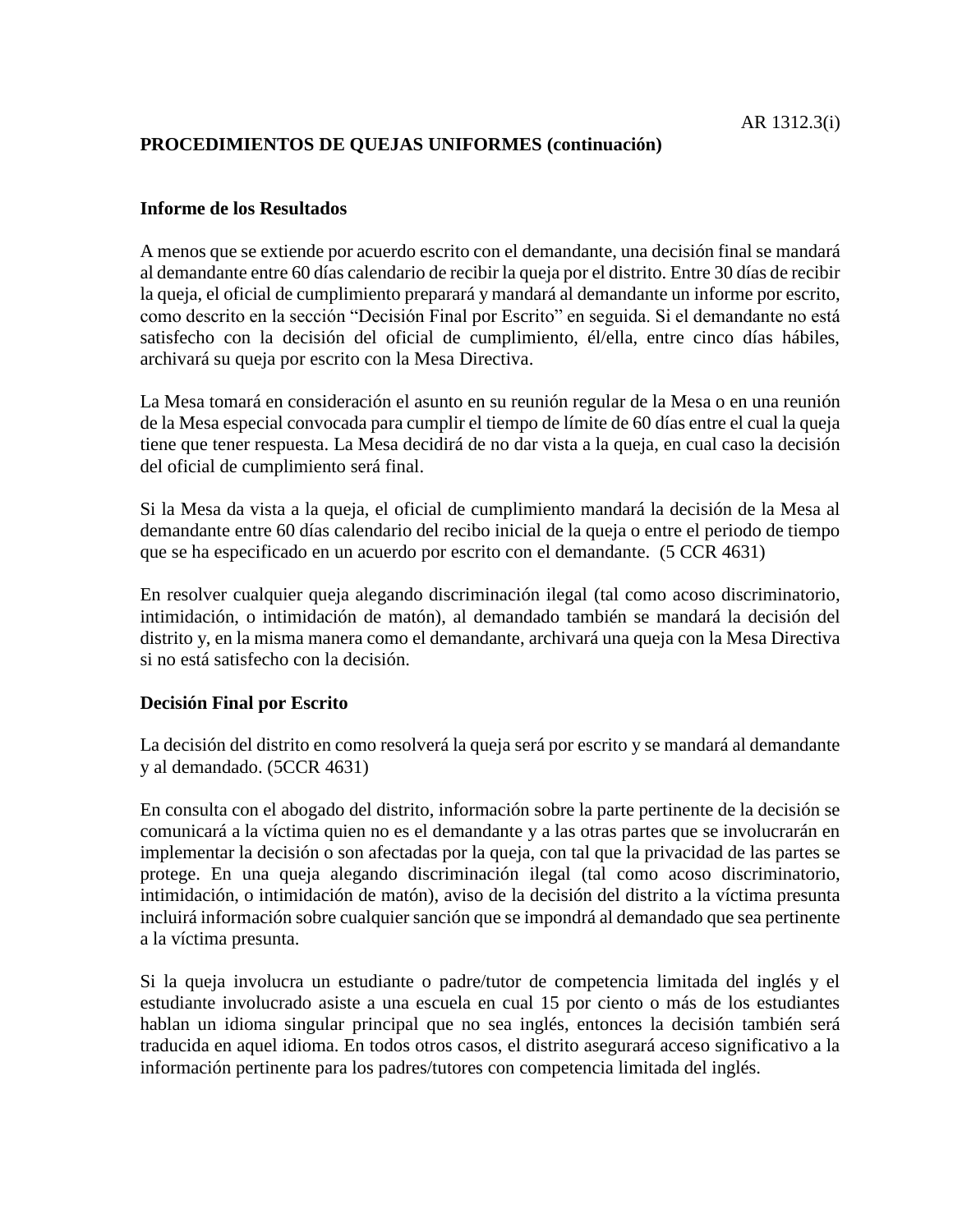Para todas las quejas, la decisión incluirá: (5 CCR 4631)

- 1. Los resultados de hecho basados en la prueba reunida. En llegar a la determinación de hecho los siguientes factores se tomarán en cuenta:
	- a. Declaraciones hechas por cualquier testigo;
	- b. La credibilidad relativa de los individuos involucrados;
	- c. Como el individuo haciendo la queja reaccionó al incidente;
	- d. Cualquier documental u otra prueba en relación a la conducta alegada;
	- e. Instancias pasadas de conducta similar por cualquier infractor alegado; y
	- f. Acusaciones falsas del pasado hechas por el demandante.
- 2. La(s) conclusión(es) de la ley;
- 3. Disposición de la queja; y
- 4. Justificación de tal disposición.

Para quejas de represalias o de discriminación ilegal, (tal como acoso discriminatorio, intimidación, o intimidación de matón), la disposición de la queja incluirá una determinación por cada acusación en cuanto a si represalias o discriminación ilegal ha ocurrido.

La determinación si un ambiente hostil existe involucrará consideración de lo siguiente:

- a. Como la mal conducta afectó la educación de uno o más estudiantes;
- b. El tipo, la frecuencia, y duración de la mal conducta;
- c. La relación entre la/las víctima(s) presuntas y el/los infractor(es);
- d. El número de personas que participaron en la conducta y a quién se dirigió la conducta;
- e. El tamaño de la escuela, ubicación de los incidentes, y el contexto en cual ellos ocurrieron; y
- f. Otros incidentes en la escuela involucrando diferentes individuos.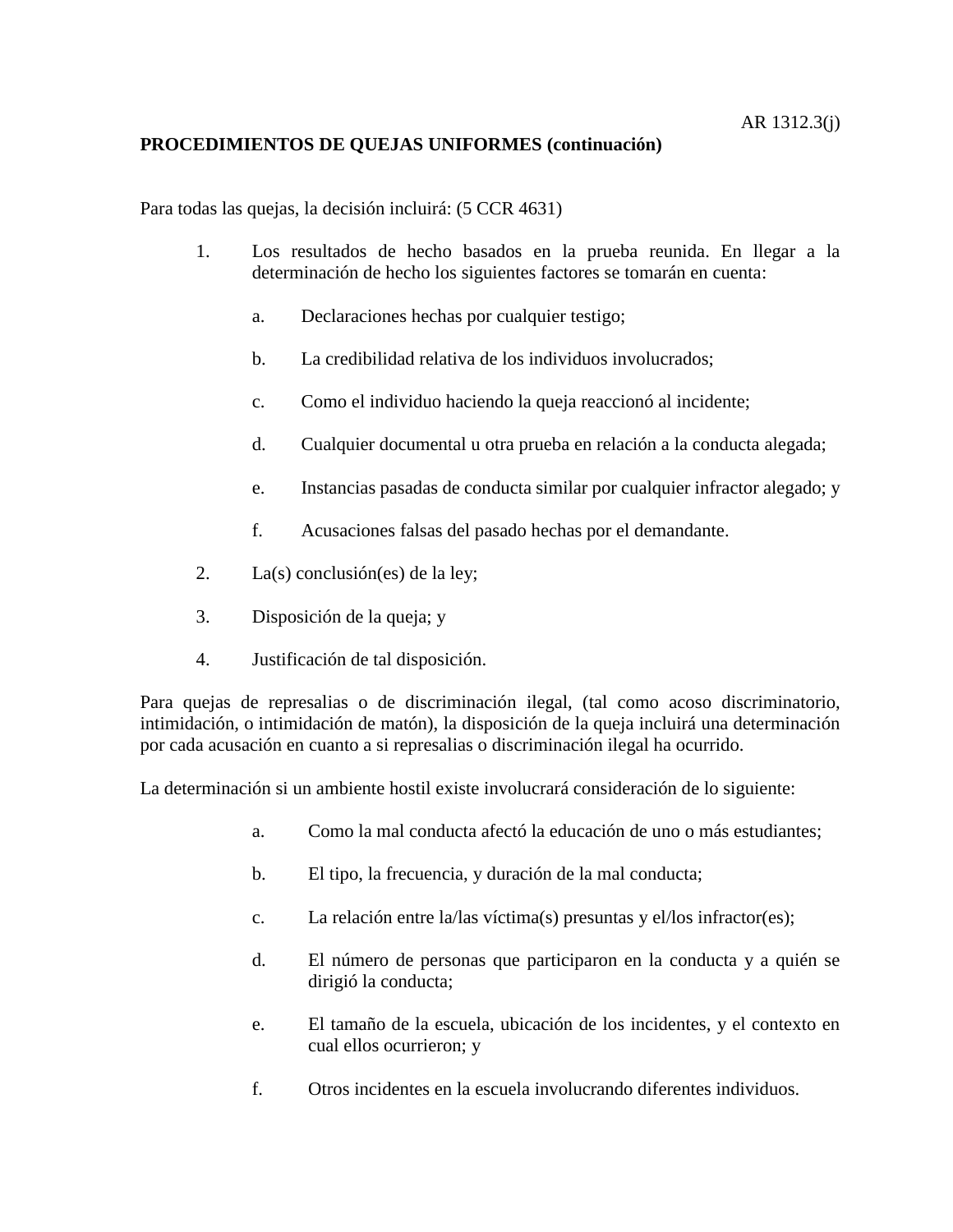5. Acción(es) correctiva(s) incluyendo cualquier acción que se han tomado o se van a tomar para dirigirse a las acusaciones en la queja e incluyendo, con respeto a la queja de las tarifas estudiantiles, un remedio que sea parte del Código Educativo 49013 y 5CCR 4600; y

Para quejas de discriminación ilegal, incluyendo acoso discriminatorio, intimidación, o intimidación de matón, el aviso, como requerido por ley, incluirá:

- a. Las acciones correctivas impuestas en el demandado;
- b. Remedios individuales ofrecidos o proporcionados al demandante o a otra persona quien fue el sujeto de la queja; pero esta información no se debe compartir con el demandado; y
- c. Medidas sistemáticas que ha tomado la escuela para eliminar un ambiente hostil y para prevenir que ocurra de nuevo.
- 6. Aviso del derecho del demandante de apelar la decisión del distrito al CDE entre 15 días calendarios, y procedimientos que se tienen seguir para iniciar tal apelación.

La decisión también puede incluir procedimientos en seguimiento para prevenir la repetición o represalias y por hacer informe de cualquier problema posterior.

Para quejas, alegando discriminación ilegal, incluyendo acoso discriminatorio, intimidación, e intimidación de matón basadas en la ley estatal, la decisión también incluirá un aviso a demandante que:

- 1. Él/ella buscará remedios de la ley de derechos civiles disponibles fuera de los procedimientos de quejas del distrito, incluyendo buscando ayuda de centros de mediación o abogados públicos/de intereses privados, 60 días calendario después de archivar una apelación con el CDE. (Código Educativo 262.3);
- 2. La moratoria de 60 días no se aplica a las quejas buscando mandato de relevo en las cortes estatales o a quejas de discriminación basadas en la ley federal. (Código Educativo 262.3); y
- 3. Quejas alegando discriminación basada en la raza, color, origen nacional, sexo, género, discapacidad, o la edad también pueden archivarse con la Oficina del Departamento de Educación de los E.E.U.U. para Derechos Civiles a [www.ed.gov/ocr](http://www.ed.gov/ocr) entre 180 días de la discriminación alegada.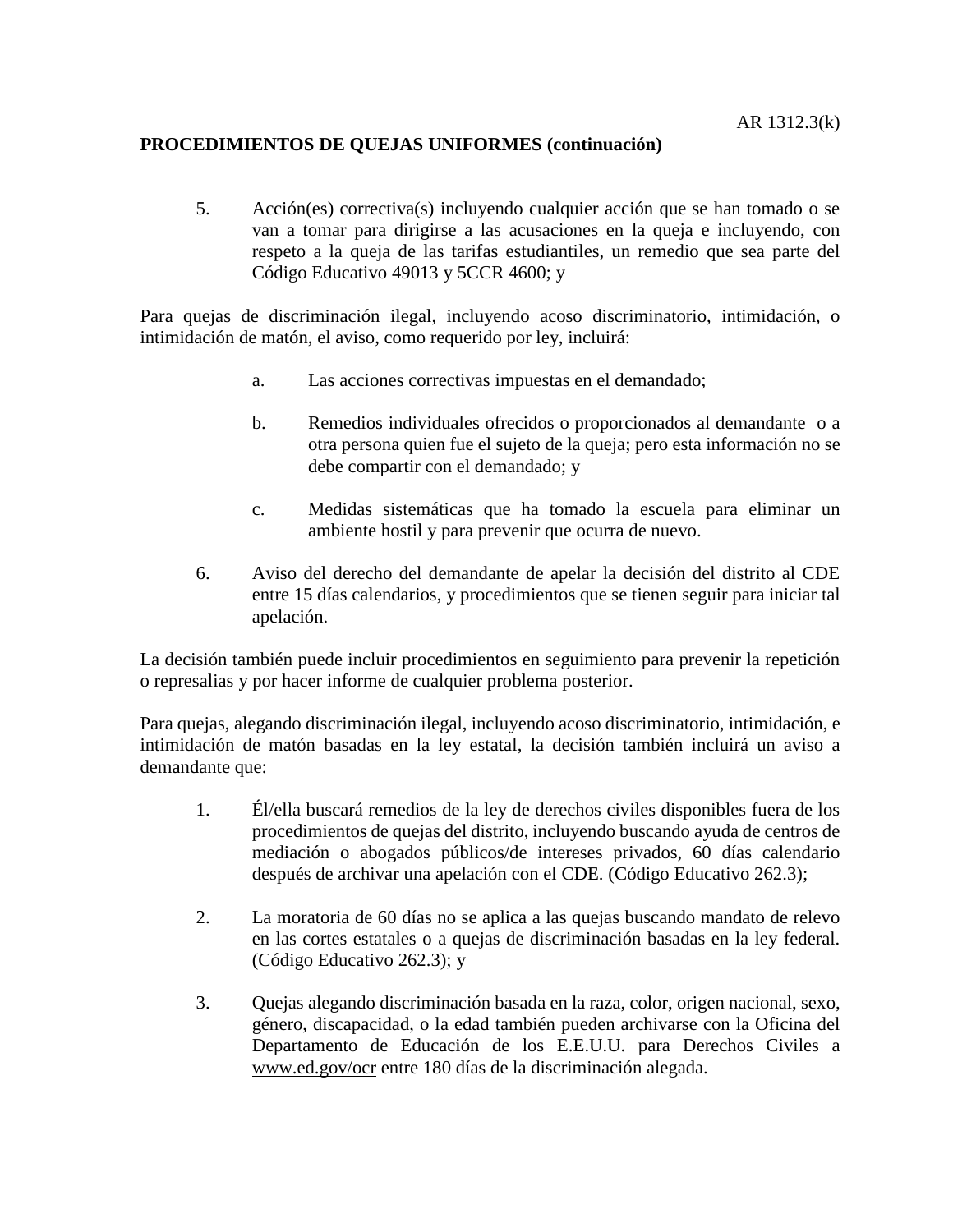### **Acciones Correctivas**

Cuando una queja se encuentra de tener mérito, el oficial de cumplimiento adoptará cualquier acción correctiva apropiada permitida por ley. Acciones correctivas apropiadas que se enfocan en la escuela más grande o el ambiente del distrito puede incluir, pero no limitado a las acciones para reforzar las políticas del distrito, formación para la facultad, personal, y estudiantes, actualizaciones a las políticas escolares, o encuestas del ambiente escolar.

Para quejas involucrando represalias, discriminación ilegal, (tal como acoso discriminatorio, intimidación, o intimidación de matón), remedios apropiados se ofrecerán a la víctima pero no comunicado al demandado incluirán, pero no limitados a, lo siguiente:

- 1. Asesoramiento;
- 2. Apoyo académico
- 3. Servicios de salud;
- 4. Asignación de un acompañante para permitir a la víctima de caminar más seguro en el recinto
- 5. Información sobre recursos disponibles y cómo hacer informe de incidentes similares o de represalias;
- 6. Separación de la víctima de cualquier otro individuo involucrado, con tal que la separación no castigue a la víctima;
- 7. Justicia restaurativa
- 8. Investigaciones en seguimiento para asegurar que la conducta se ha detenido y no ha habido ninguna represalia; y
- 9. Determinación si cualquier acción del pasado de la víctima que resultó en disciplina estaba en relación al tratamiento que la víctima recibió y describió en la queja.

Para quejas involucrando represalias, discriminación ilegal (tal como acoso discriminatorio, intimidación, o intimidación de matón), acciones correctivas apropiadas que se enfocan en un infractor estudiantil incluirán, pero no limitadas a, lo siguiente:

- 1. Traslado de una clase o escuela como permitido por ley;
- 2. Conferencia de padre/tutor;
- 3. Educación en cuanto el impacto de la conducta sobre los demás;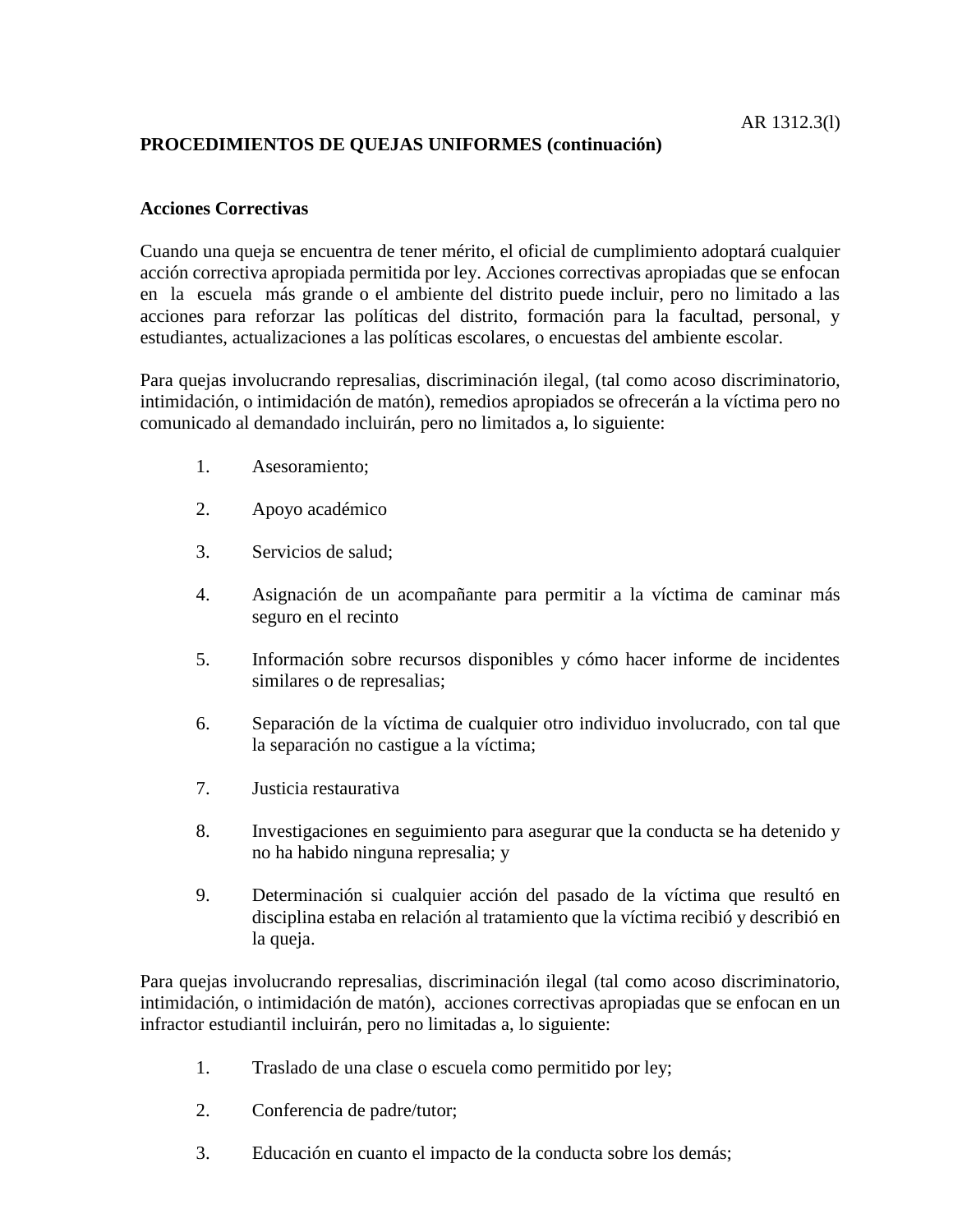- 4. Apoyo de comportamiento positivo
- 5. Recomendación a un equipo para el éxito estudiantil
- 6. Negación de participación en actividades extracurriculares o co-curriculares u otros privilegios como permitido por ley; y
- 7. Acción disciplinaria, tal como suspensión o expulsión, como permitido por ley.

Cuando un empleado se encuentra de haber cometido una represalia o discriminación ilegal (tal como acoso discriminatorio, intimidación, o intimidación de matón), el distrito tomará acción disciplinaria apropiada, hasta e incluyendo terminación, en conforme con la ley aplicable y el acuerdo de negociación colectiva.

El distrito también puede considerar formación y otras intervenciones para la comunidad escolar mayor para asegurar que los estudiantes, personal, y padres/tutores entienden los tipos de comportamiento que constituye discriminación ilegal (tal como acoso discriminatorio, intimidación, o intimidación de matón), que en el distrito no hay tolerancia de él, y como hacer informe y responder a él.

Cuando una queja se encuentra de tener mérito, un remedio apropiado se proporcionará a demandante u otra persona afectada.

Si una queja alega incumplimiento con las leyes en cuanto a tarifas estudiantiles, depósitos, y otros cargos, los minutos de educación física para estudiantes en las escuelas primarias, o cualquier otro requisito en relación al LCAP se encuentra de tener mérito, el distrito proporcionará un remedio a todos los estudiantes y padres/tutores afectados sujeto a los procedimientos establecidos por reglamento de la Mesa de Educación Estatal. (Código Educativo 49013, 51223, 52075)

Para quejas alegando incumplimiento con las leyes en cuanto a tarifas estudiantiles, el distrito tratará en buena fe, con participar en esfuerzos razonables, de identificar y completamente reembolsar a todos los estudiantes y padres/tutores afectados quienes pagaron las tarifas estudiantiles ilegales entre un año anterior del archivar de la queja. (Código Educativo 49013; 5 CCR 4600)

#### **Apelaciones al Departamento de Educación de California**

Cualquier demandante quien no está satisfecho con la decisión final escrito del distrito, archivará una apelación por escrito con el CDE entre 15 día calendario de recibir la decisión del distrito. (Código Educativo 222, 48853, 48853.5, 49013, 51225.1, 51225.2, 51228.3, 52075; 5 CCR 4632)